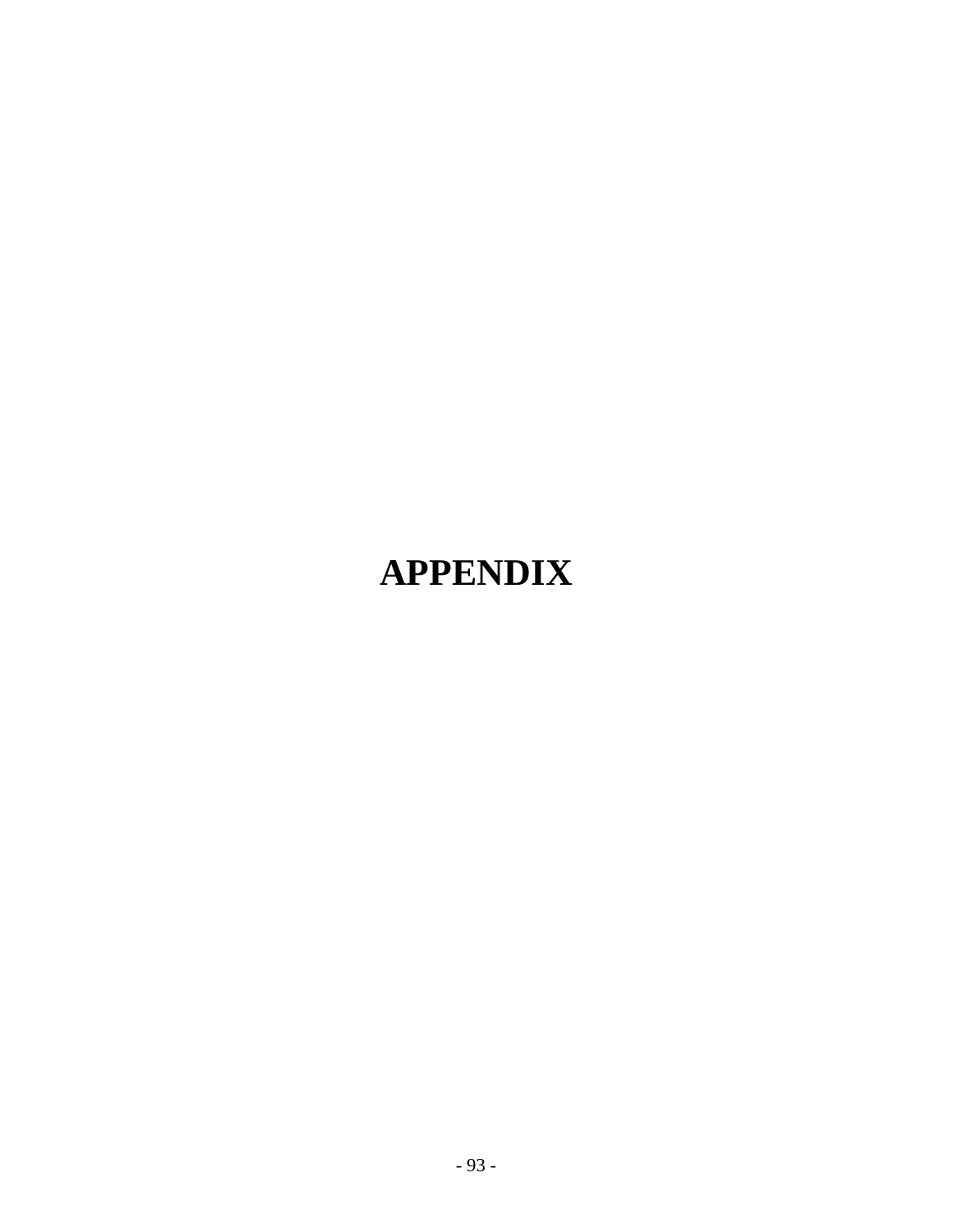## **Hunterdon County Preserved Farms as of August 24, 2007 Table 1**

| <b>Municipality</b>     | <b>Original Owner</b>                 | <b>Acres</b>     |
|-------------------------|---------------------------------------|------------------|
| East Amwell             | Inga Denton Estate                    | 104.22           |
| Readington              | <b>Schley Farm</b>                    | 105.08           |
| <b>County Donated</b>   | 2 Farms                               | 209.30           |
| Alexandria              | Alexandria Twp/Lauber                 | 110.43           |
| Alexandria              | Alexandria Twp/Lyness, T. & M.        | 105.25           |
| Alexandria              | Alexandria Twp/Swift, H. & K.         | 92.36            |
| Alexandria              | Alexandria Twp/Tucker                 | 62.22            |
| Alexandria              | Daley, F., Jr. & D.                   | 30.69            |
| Alexandria              | <b>Estate of Frances Bogad</b>        | 51.28            |
| Alexandria              | Kappus, K.                            | 124.47           |
| Alexandria              | Kelly, R. & E.                        | 14.31            |
| Alexandria              | Niebuhr, A. & L.                      | 44.82            |
| Alexandria              | Wrede, H. & V.                        | 78.29            |
| Alexandria/Milford Boro | Bush, E. & E.                         | 43.27            |
| <b>Bethlehem</b>        | <b>Asbury Farms</b>                   | 123.46           |
| <b>Bethlehem</b>        | <b>Asbury Farms</b>                   | 84.69            |
| <b>Bethlehem</b>        | Beatty, B. & S.                       | 145.71           |
| <b>Bethlehem</b>        | Canright, M. & Hansen, A.             | 36.04            |
| <b>Bethlehem</b>        | Huff, E. & L.                         | 119.19           |
| <b>Bethlehem</b>        | Knigge, R. & C.                       | 144.16           |
| Bethlehem/Union         | Delaney, J. & M.                      | 114.32           |
| Clinton                 | Clinton Twp/Muckelman                 | 130.64           |
| Clinton                 | Clinton Twp/Smith                     | 211.87           |
| Clinton/Lebanon Boro    | Spencer, L.                           | 80.93            |
| Delaware                | Aron, R., Jr. & C.                    | 37.01            |
| Delaware                | Bodine, W. & P.                       | 208.16           |
| Delaware                | Connolly, J. & Ashby, I               | 71.50            |
| Delaware                | Cramer, J.                            | 43.50            |
| Delaware                | Emmons, A.                            | 141.73           |
| Delaware                | Fisher, C. & R.                       | 73.05            |
| Delaware                | Fisher, H. & H.                       | 92.21            |
| Delaware                | Hilltop Farms, L.L.C.                 | 135.81           |
| Delaware                | Hilton, E. & E.                       | 70.06            |
| Delaware                | Koplowitz, L. & B.                    | 39.32            |
| Delaware                | Michalenko, H. & B.<br><b>NJCF</b>    | 135.55           |
| Delaware                |                                       | 83.81            |
| Delaware                | NJCF/Jones<br>Rading, B. & C.         | 215.67<br>207.85 |
| Delaware<br>Delaware    | Rigney & Teeter                       | 92.20            |
| Delaware                | Sayles, C. & P.                       | 209.18           |
| Delaware                | Schenck, R. & M.                      | 61.26            |
| Delaware                | Delaware Twp/Pauch                    | 72.60            |
| Delaware/Kingwood       | E. J. Foley, Inc.                     | 213.54           |
| Delaware/Kingwood       | Paulik, George Jr.                    | 92.32            |
|                         |                                       |                  |
| East Amwell             | du Fosse                              | 130.98           |
| East Amwell             | East Amwell/Amwell Valley Conservancy | 337.03           |
| East Amwell             | East Amwell/Batlle, M.                | 75.54            |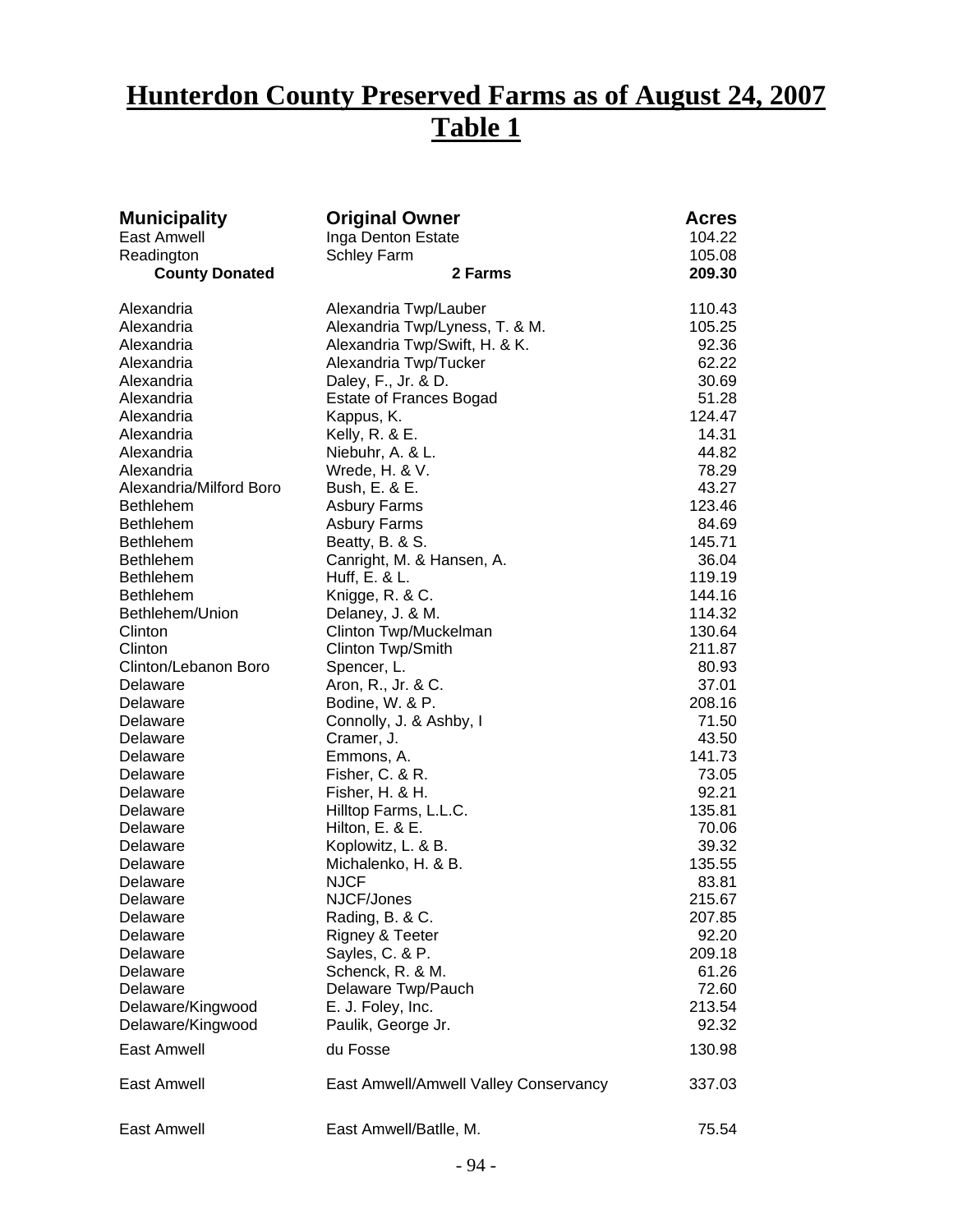| <b>Municipality</b>  | <b>Original Owner</b>             | <b>Acres</b>    |
|----------------------|-----------------------------------|-----------------|
| East Amwell          | East Amwell/Kanach J.             | 49.23           |
| East Amwell          | <b>East Amwell/McLarty</b>        | 90.40           |
| East Amwell          | East Amwell/Mencheck              | 51.03           |
| East Amwell          | East Amwell/Schwab, F.&M.         | 145.74          |
| East Amwell          | East Amwell/Sowsian               | 148.81          |
| East Amwell          | Garrett, R.&D./Mack, J.&L.        | 65.13           |
| East Amwell          | Gulick, R. & E.                   | 215.42          |
| East Amwell          | Henssler, S.                      | 123.39          |
| East Amwell          | Hill, W. & P.                     | 131.48          |
| East Amwell          | Hun Cty/Kanach                    | 133.47          |
| East Amwell          | Kinderman                         | 57.73           |
| East Amwell          | Manners, E.                       | 123.19          |
| East Amwell          | Nemeth, E. & R.                   | 59.64           |
| East Amwell          | Nielsen, K. & Galloway, P.        | 87.77           |
| East Amwell          | Peabody, R. & K./Manners B. & J.  | 46.05           |
| East Amwell          | Russell, N. & V.                  | 95.32           |
| East Amwell          | Thompson (N)                      | 123.59          |
| East Amwell          | Thompson (S)                      | 163.65          |
| East Amwell          | Totten, R. & E.                   | 136.72          |
| East Amwell          | Weeden, M.                        | 78.88           |
| Franklin             | Blew, T. & S.                     | 159.50          |
| Franklin             | Dilts, G. & P.                    | 200.19          |
| Franklin             | Franklin Twp/Lawson               | 39.30           |
| Franklin             | Gunther, J. & A.                  | 64.61           |
| Franklin             | Knispel                           | 149.05          |
| Franklin             | Mathews, H. & R.                  | 119.65          |
| Franklin             | Muehlbauer, H. & Tolley, F.       | 116.91          |
| Franklin             | Panacek, H. & P.                  | 256.43          |
| Franklin             | Peterson, E, et al                | 153.25          |
| Franklin             | Volk, L.F. Jr.                    | 172.74          |
| Franklin/Raritan     | Hilken, E.                        | 35.17           |
| Holland              | Borwegen, R., Jr. & B.            | 38.77           |
| Holland              | Holland Twp/Kinnney               | 177.49          |
| Holland              | Kozak, P. & E.                    | 124.77          |
| Holland<br>Holland   | Lafevre, R. & P.<br>Milz, D. & P. | 58.98           |
| Holland              |                                   | 44.52<br>113.72 |
|                      | Shire, C. & D.<br>Gordeuk, J.     | 66.60           |
| Kingwood<br>Kingwood | Gordeuk, M.                       | 330.27          |
| Kingwood             | Kocsis, F. & M.                   | 33.78           |
| Kingwood             | Rozansky, E.                      | 51.44           |
| Kingwood/Alexandria  | Sargenti, D.                      | 105.14          |
| Lebanon              | Fentzlaff, E. & N.                | 39.59           |
| Lebanon              | Grossman, N/Wolff, N.             | 51.70           |
| Lebanon              | Weeks, J. & M.                    | 105.47          |
| Raritan              | Chwat, S.                         | 109.73          |
| Raritan              | Kulh Makarick Properties, LLC     | 44.29           |
| Raritan              | Moreira Family, LLC               | 84.86           |
| Raritan              | <b>Quick River Farm</b>           | 40.33           |
| Raritan              | Raritan Twp/Adda, J. & A.         | 98.51           |
| Raritan              | <b>Raritan Twp/Balek</b>          | 53.79           |
|                      |                                   |                 |
| Raritan              | Raritan Twp/Maraspin              | 69.28           |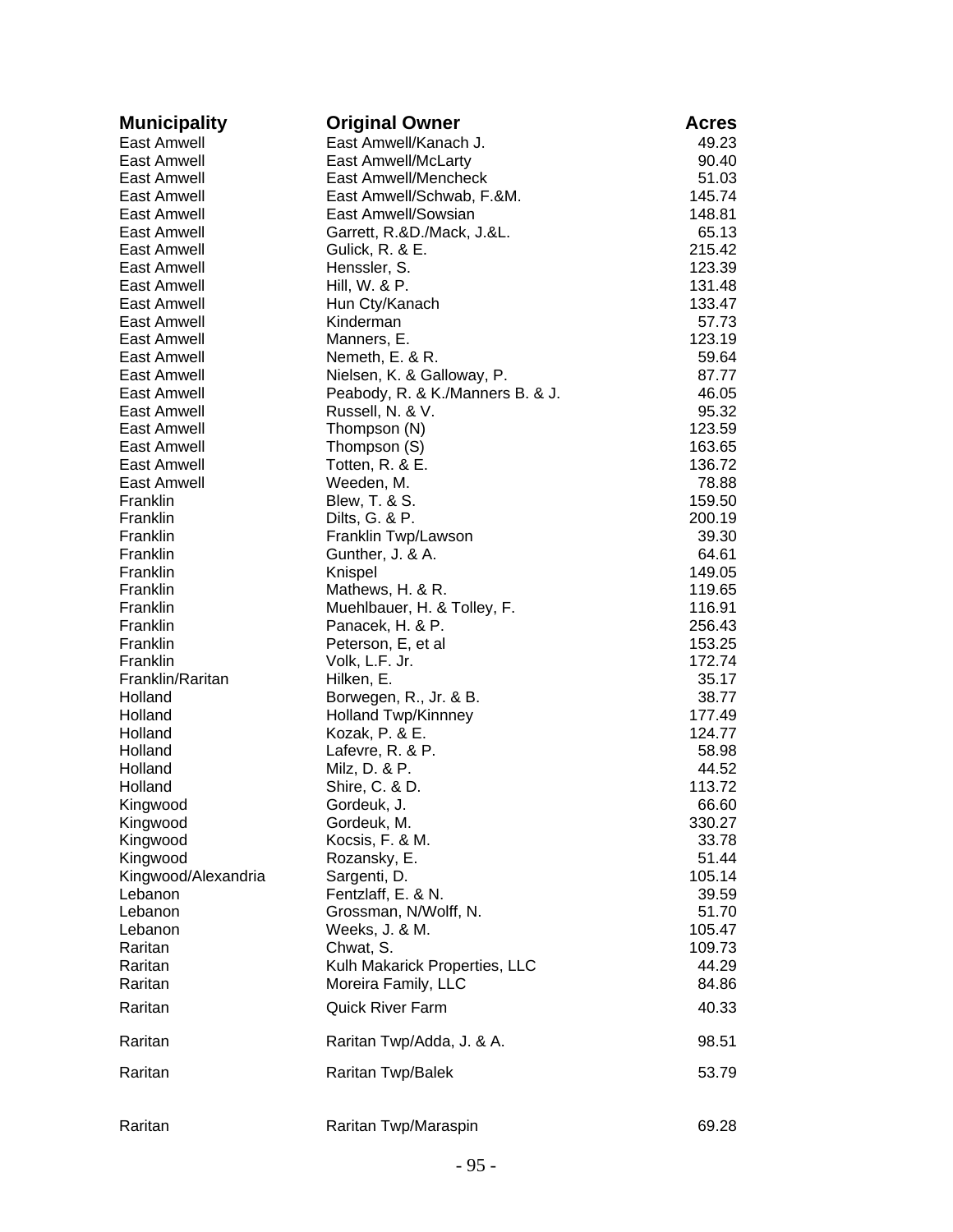| <b>Municipality</b>    | <b>Original Owner</b>          | <b>Acres</b> |
|------------------------|--------------------------------|--------------|
| Raritan                | Rogers, C. & J.                | 82.88        |
| Raritan                | Zanetti, E.                    | 51.41        |
| Raritan                | Raritan Twp/Bond               | 112.30       |
| Raritan                | Raritan Twp/Everitt            | 95.68        |
| Readington             | Bauer/Cole                     | 126.26       |
| Readington             | Burjan, J.                     | 105.35       |
| Readington             | <b>Readington Twp/Bartles</b>  | 94.97        |
| Readington             | Readington Twp/BLN, LLC        | 130.79       |
| Readington             | Readington Twp/Burjan, J.      | 136.48       |
| Readington             | Readington Twp/Hrubesh         | 79.71        |
| Readington             | Readington Twp/Mason           | 242.11       |
| Readington             | Readington Twp/Moore           | 67.60        |
| Readington             | Readington Twp/Reno            | 49.54        |
| Readington             | Readington Twp/Romano          | 108.52       |
| Readington             | Readington Twp/Schaeffer C&C   | 93.65        |
| Readington             | Readington Twp/Schaeffer C&W   | 127.73       |
| Readington             | Readington Twp/Schley 1        | 100.07       |
| Readington             | Readington Twp/Schley 2        | 60.19        |
| Readington             | Readington Twp/Schley, J.      | 86.53        |
| Readington             | Schardien, J. & Reynolds, R.   | 87.42        |
| Readington             | Silver Bit & Spur Farm, LLC    | 40.03        |
| Readington             | Wallenjack, P.                 | 92.25        |
| Tewksbury/Readington   | Emmet, C. & A.                 | 123.86       |
| Union                  | Bowers, J. & D.                | 102.17       |
| Union                  | Union Twp/Geiler, D.           | 61.55        |
| <b>West Amwell</b>     | Amwell Conservancy, Inc.       | 591.49       |
| <b>West Amwell</b>     | West Amwell Township/Atchley   | 52.75        |
| <b>County Easement</b> |                                |              |
| Program                | 126 Farms                      | 13388.43     |
| Alexandria             | NJCF/Buchholz                  | 43.29        |
| Delaware               | NJCF/Cline-Finkle              | 34.82        |
| <b>NPG</b>             | 2 Farms                        | 78.11        |
| Alexandria             | DiSabatino, S. & P             | 51.83        |
| Alexandria             | Rounsavile, E.                 | 68.47        |
| <b>Bethlehem</b>       | Bethlehem Twp/Branche R. & L.  | 59.26        |
| <b>Bethlehem</b>       | Bethlehem Twp/Bunting, G. & E. | 118.86       |
| <b>Bethlehem</b>       | Bethlehem Twp/Busch, A.        | 78.31        |
| Delaware               | Cornerhouse Farm, LLC          | 31.99        |
| Delaware               | Delaware Twp/Brodeenl          | 48.00        |
| Delaware               | Delaware Twp/BrodeenII         | 59.16        |
| Delaware               | Delaware Twp/Johnson,, E. & D. | 58.28        |
| Delaware               | Dugger, E. & H.                | 55.41        |
| Delaware               | Gilde, D.                      | 17.64        |
| Delaware               | Guilloud, N. & D. (I)          | 29.40        |
| Delaware               | Guilloud, N. & D. (II)         | 34.94        |
| Delaware               | Guilloud, N. & D. (III)        | 15.53        |
| Delaware               | Jurasek, E. & A.               | 54.35        |
| Delaware               | Locandro, R. & M.              | 47.68        |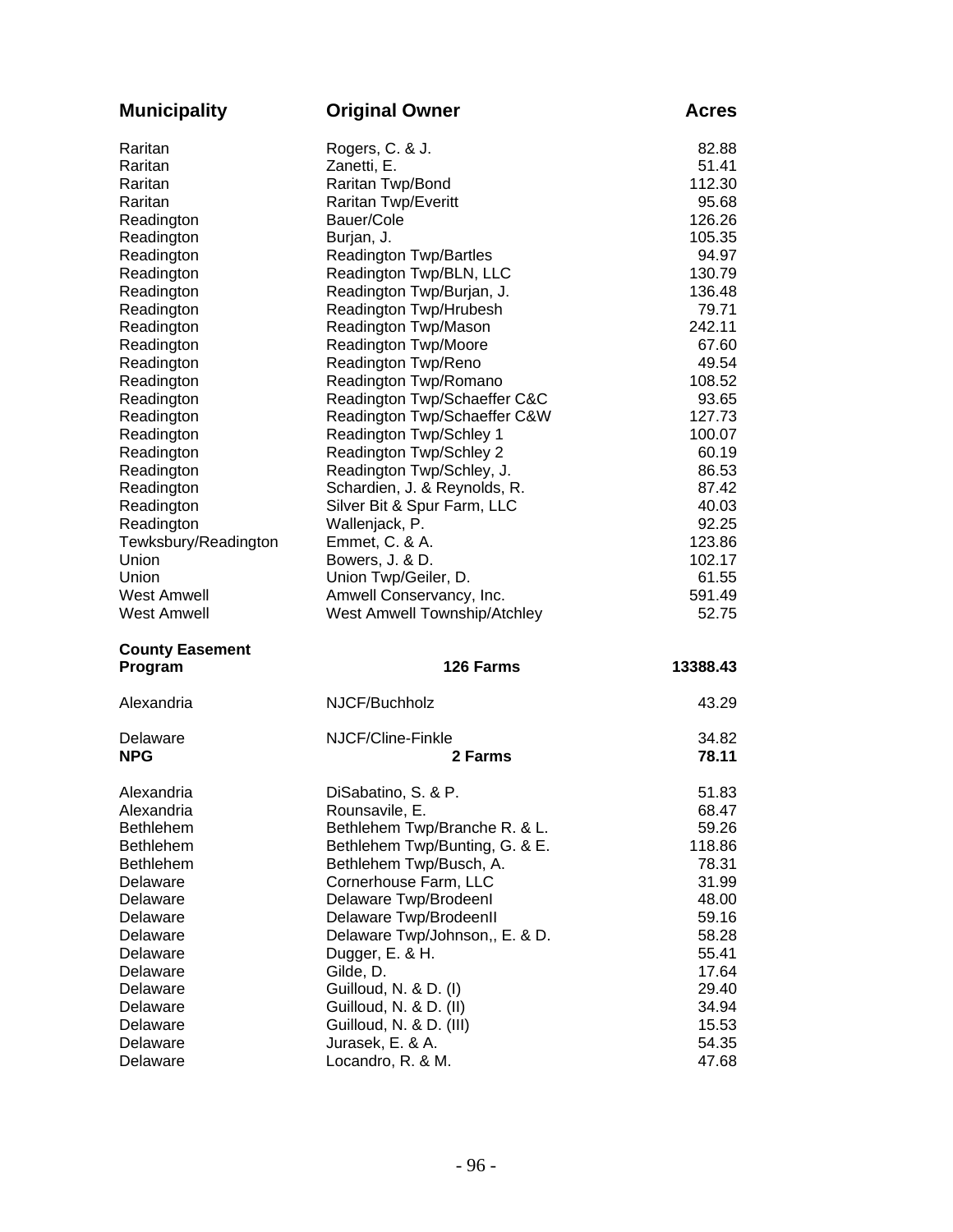| <b>Municipality</b>  | <b>Original Owner</b>                | <b>Acres</b> |
|----------------------|--------------------------------------|--------------|
| Delaware             | Robichaud, S.                        | 23.04        |
| Delaware             | Spolar, W.                           | 139.57       |
| Delaware             | Zachar, S. & H.                      | 42.69        |
| East Amwell          | Cannelongo, K.                       | 25.27        |
| East Amwell          | <b>East Amwell/Furst</b>             | 62.23        |
| East Amwell          | East Amwell/Halstead, R & D          | 109.58       |
| East Amwell          | East Amwell/Harrison                 | 58.75        |
| East Amwell          | East Amwell/Hill                     | 48.08        |
| East Amwell          | East Amwell/Kanach J.                | 70.83        |
| East Amwell          | <b>Wielenta North</b>                | 23.11        |
| Franiklin            | Stephens, R. & L.                    | 14.86        |
| Franklin             | Passarello, J. & M.                  | 64.21        |
| Franklin             | Rodrigues, A., D. Jr, & L.           | 142.87       |
| Franklin             | Vitale, M. & E.                      | 52.89        |
| Holland              | Jenness, W., III                     | 16.97        |
| Lebanon              | Rodigas, S.                          | 58.42        |
| Lebanon              | Trimmer Road Co., LLC                | 52.51        |
| Raritan              | Kovi Family Farm Limited Partnership | 129.82       |
| Readington           | Readington Twp/Arnaudy, R.           | 26.37        |
| Readington           | Readington Twp/Cuchiaro, P & D       | 25.47        |
| Readington           | Readington Twp/Dabrowski             | 35.43        |
| Readington           | Readington Twp/Dolan                 | 20.55        |
| Readington           | Readington Twp/D'Urso                | 78.07        |
| Readington           | Readington Twp/Hamewith              | 81.95        |
| Readington           | Readington Twp/Hanna                 | 23.66        |
| Readington           | Readington Twp/Jackson, J. & R.      | 33.05        |
| Readington           | Readington Twp/Jones                 | 52.33        |
| Readington           | Readington Twp/Miller                | 40.57        |
| Readington           | Readington Twp/Pagano                | 32.87        |
| Readington           | Readington Twp/Pompliano             | 48.47        |
| Readington           | Readington Twp/Reno                  | 70.07        |
| Readington           | Readington Twp/Scanlonl              | 41.38        |
| Readington           | Readington Twp/ScanlonII             | 43.66        |
| Readington           | <b>Readington Twp/Staats</b>         | 53.08        |
| Readington           | Rica, Family Enterprises, LLC        | 38.97        |
| Readington           | Triple D, LLC                        | 44.65        |
| Tewksbury            | Chandor, J. & M.                     | 42.00        |
| Tewksbury            | Emmet I, C. & A.                     | 27.82        |
| Tewksbury            | Emmet II, C. & A.                    | 11.31        |
| Tewksbury            | <b>Tewksbury Twp/Turnquist</b>       | 65.44        |
| Tewksbury            | Tewksbury Twp/Young                  | 67.10        |
| Tewksbury            | Wade, C. & J.                        | 103.47       |
| Tewksbury            | Watts, M.                            | 67.77        |
| <b>West Amwell</b>   | W Amwell Twp/Fulper Home Farm        | 21.83        |
|                      | W Amwell Twp/Fulper Preservation     |              |
| <b>West Amwell</b>   | <b>LLC/Heiferl</b>                   | 44.29        |
|                      | W Amwell Twp/Fulper Preservation     |              |
| <b>West Amwell</b>   | <b>LLC/Heiferll</b>                  | 36.86        |
| <b>West Amwell</b>   | W Amwell Twp/Fulper Stoy Farm        | 31.10        |
| <b>Municipal PIG</b> | 63 Farms                             | 3280.62      |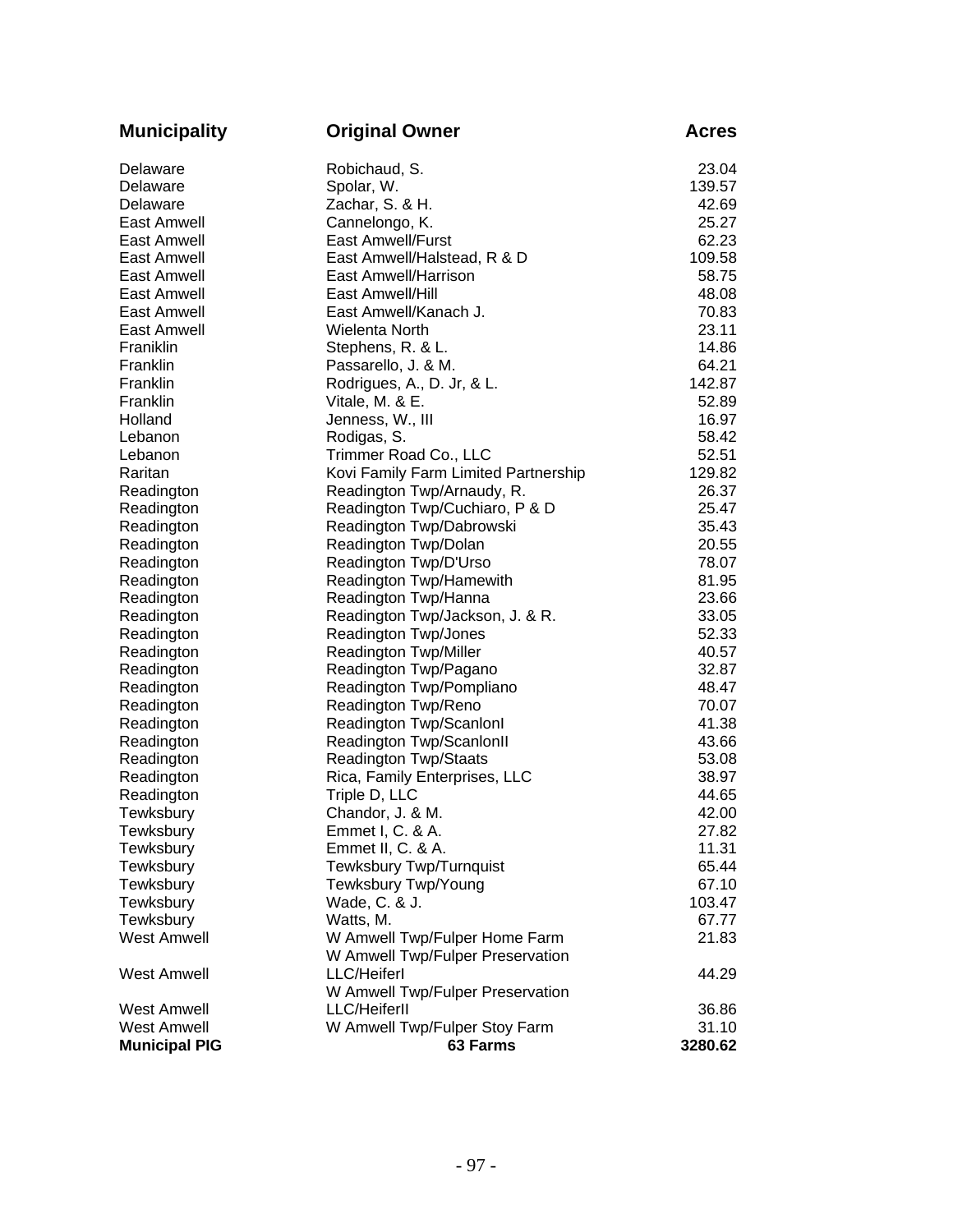| <b>Municipality</b>  | <b>Original Owner</b>                    | <b>Acres</b>    |
|----------------------|------------------------------------------|-----------------|
| East Amwell          | SADC/Gardner                             | 56.67           |
| East Amwell/Delaware | SADC/Rosenborg                           | 47.04           |
| Franklin             | SADC/Panacek                             | 141.70          |
| <b>SADC Donated</b>  | <b>3 Farms</b>                           | 245.41          |
| Alexandria           | Cronce                                   | 123.45          |
| <b>Bethlehem</b>     | Hagaman, E.                              | 46.53           |
| <b>Bethlehem</b>     | Hagaman, E.                              | 51.70           |
| <b>Bethlehem</b>     | Hajdu, M. E.                             | 98.83           |
| <b>Bethlehem</b>     | Parisi, J.                               | 55.68           |
| Clinton              | Teets, W.                                | 50.91           |
| Delaware             | Caffrey, E. & M.                         | 77.78           |
| Delaware             | Frank B. Cooper & Sons, LLC              | 43.31           |
| Delaware             | Frank B. Cooper & Sons, LLC              | 47.77           |
| Delaware             | Frank B. Cooper & Sons, LLC              | 36.59           |
| Delaware             | Delaware Twp/Juniper III, LLC            | 61.30           |
| Delaware             | Johnson, R.                              | 37.95           |
| Delaware             | Marion, W. & VanDoren, A.                | 46.49           |
| Delaware             | Newbaker                                 | 17.52           |
| Delaware             | Walker, L.                               | 80.17           |
| Delaware/Kingwood    | Kenney, J. & R.                          | 148.16          |
| Delware              | <b>Ontario Limited</b>                   | 98.65           |
| Delware              | Pyskaty, L.                              | 74.02           |
| East Amwell          | Colonial Sportsmen Club, Inc.            | 92.37           |
| East Amwell          | Crater, S.                               | 41.44           |
| East Amwell          | East Amwell/Rieter                       | 19.05           |
| East Amwell          | East Amwell/Rieter                       | 52.03           |
| East Amwell          | NJCF/Baron                               | 163.23          |
| East Amwell          | We Beginnings Farm, LLC                  | 62.92           |
| Franklin             | Franklin Twp/Cherryville                 | 104.57          |
| Franklin             | Hodulik, T.                              | 80.96           |
| Holland              | Hun Cty/Hoffman A                        | 123.34          |
| Holland              | Hun Cty/Hoffman B                        | 108.81          |
| Holland<br>Holland   | Hun Cty/Hoffman C                        | 86.59           |
|                      | Phillips, R. & I.                        | 64.81           |
| Holland              | Phillips, R., I., M./Sciarello, K.       | 64.90           |
| Holland              | Wydner, L. & D.                          | 120.53          |
| Holland              | Young, K. & Ryan, M.<br>DeCroce, R. & A. | 91.77<br>110.49 |
| Kingwood             | DeSapio, S. & M.                         | 73.95           |
| Kingwood<br>Kingwood | DeSapio, S. & M.                         | 125.18          |
| Lebanon              | Lebanon Twp/Stonegate                    | 174.25          |
| Lebanon              | Sekela, G.                               | 78.48           |
| Raritan              | Jannuzzi, J.                             | 19.29           |
| Raritan              | Lee, M. & H.                             | 53.35           |
| Raritan              | Teatzner, A. & L.                        | 29.76           |
| Readington           | Allen, R. & J.                           | 124.48          |
| Tewksbury            | Schenker, A.                             | 74.44           |
|                      |                                          |                 |
| Union/Bethlehem      | Ravenburg, R. T. & K.                    | 37.52           |

**SADC Easement 45 Farms 3454.67**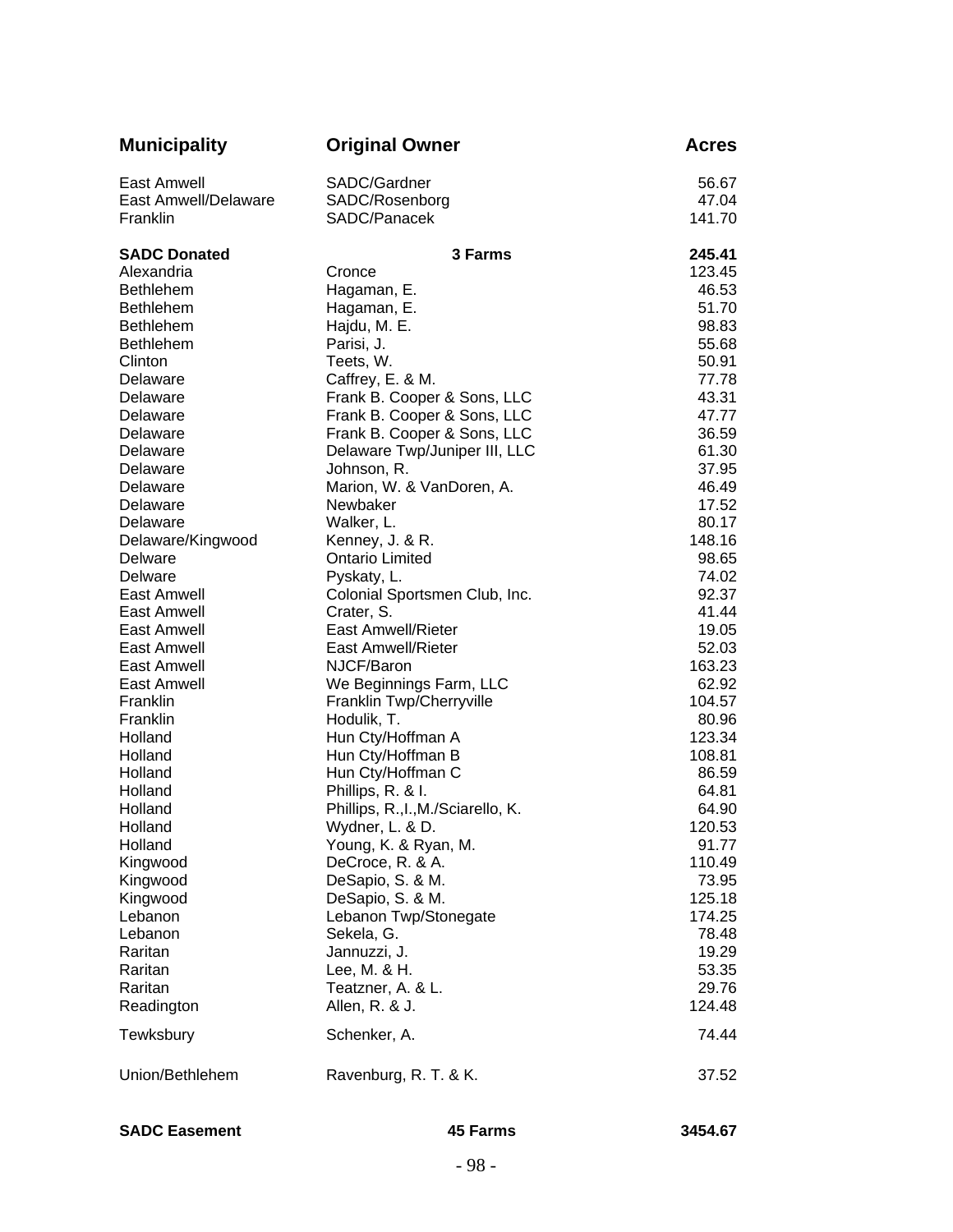| <b>Municipality</b>    | <b>Original Owner</b>             |          |  |  |
|------------------------|-----------------------------------|----------|--|--|
|                        |                                   |          |  |  |
| Alexandria             | Segreaves, M.                     | 137.63   |  |  |
| Delaware               | SADC/Fisher                       | 82.40    |  |  |
| Delaware               | SADC/Evans                        | 162.07   |  |  |
| Clinton/Lebanon Boro   | Romano, G. & A./Chivitti, J. & I. | 128.84   |  |  |
| East Amwell            | SADC/Cavalier                     | 105.90   |  |  |
| East Amwell            | SADC/Van Marter                   | 147.99   |  |  |
| Lebanon                | NJWSA/Riback                      | 93.68    |  |  |
| Readington             | SADC/Dobozynski                   | 233.20   |  |  |
| Readington             | SADC/Kanach                       | 218.69   |  |  |
| Union                  | SADC/Barrett                      | 149.77   |  |  |
| <b>West Amwell</b>     | J. B. Case Family Partnership     | 87.18    |  |  |
| <b>SADC Fee Simple</b> | 11 Farms                          | 1547.34  |  |  |
| Totals:                | 252 Farms                         | 22203.88 |  |  |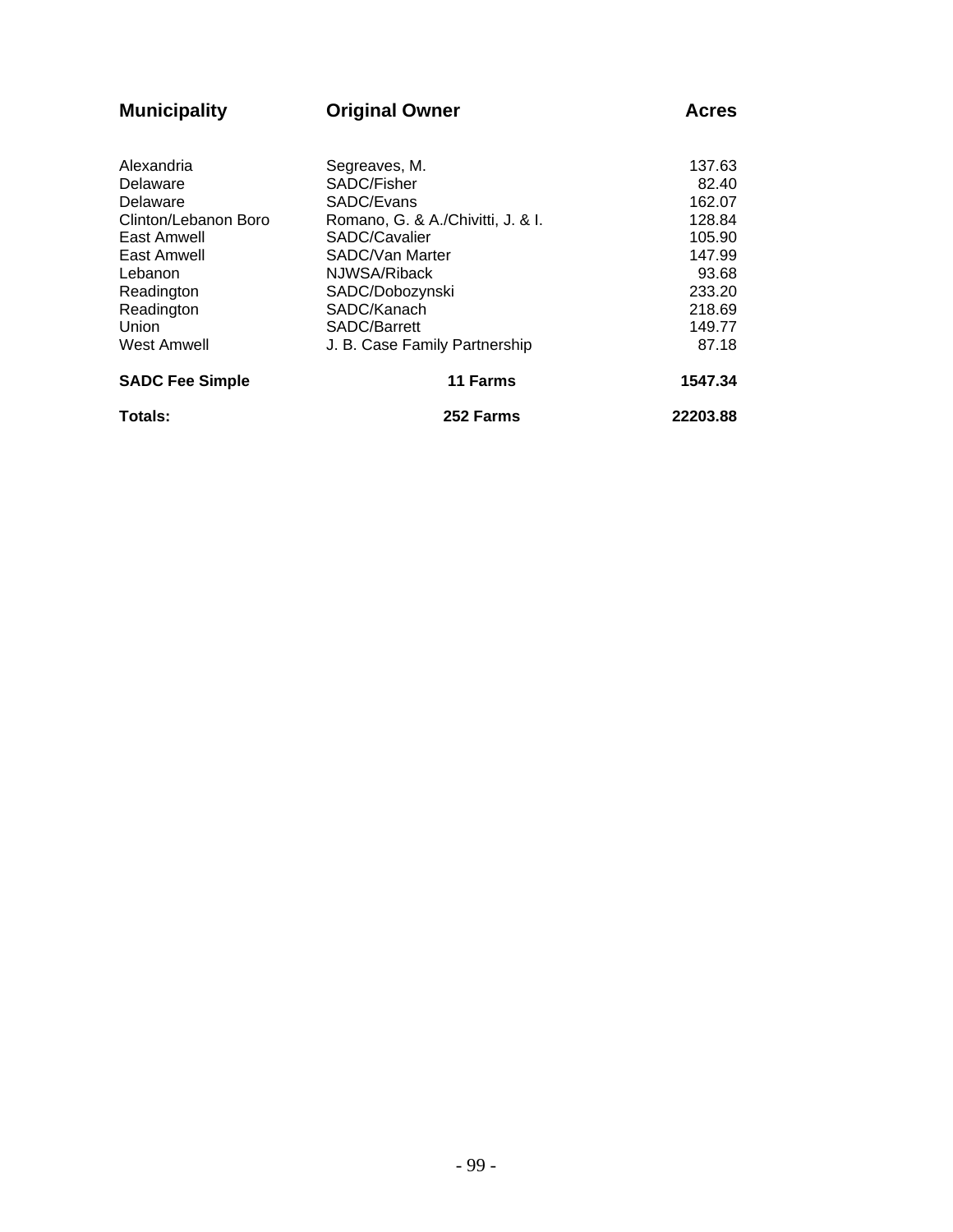## **Hunterdon County – Cost of Preserved Farms as of August 24, 2007 Table 2**

| <b>Municipality</b>         | <b>Original</b><br><b>Owner</b>            | <b>County</b><br><b>Cost</b> | <b>Municipal</b><br><b>Cost</b> | <b>State</b><br><b>Cost</b> | <b>Total</b><br><b>Cost</b> | <b>Type</b><br>of<br><b>Acquisi-</b><br>tion |
|-----------------------------|--------------------------------------------|------------------------------|---------------------------------|-----------------------------|-----------------------------|----------------------------------------------|
| Alexandria                  | Alexandria<br>Twp/Lauber                   | 72,882                       | 72,882                          | 329,072                     | 474,836                     | Cty EP                                       |
| Alexandria                  | Alexandria<br>Twp/Lyness, T. & M.          | 77,309                       | 76,587                          | 332,090                     | 485,986                     | Cty EP                                       |
| Alexandria                  | Alexandria/Nemeth<br>Alexandria Twp/Swift, | 93,904                       | 93,904                          | 399,095                     | 586,903                     | Cty EP                                       |
| Alexandria                  | H. & K.<br>Alexandria                      | 62,340                       | 62,340                          | 290,921                     | 415,602                     | Cty EP                                       |
| Alexandria                  | Twp/Tucker                                 | 15,555                       | 15,555                          | 93,330                      | 124,440                     | Cty EP                                       |
| Alexandria/Mi<br>Iford Boro | Bush, E. & E.                              | 34,897                       | 39,558                          | 152,215                     | 226,670                     | Cty EP                                       |
| Alexandria                  | <b>Estate of Frances</b><br>Bogad          | 50,766                       | 56,920                          | 199,988                     | 307,674                     | Cty EP<br><b>SADC</b>                        |
| Alexandria                  | Cronce                                     |                              |                                 | 613,895                     | 613,895                     | EP                                           |
| Alexandria                  | Daley                                      | 27,343                       | 30,750                          | 113,334                     | 171,427                     | Cty EP                                       |
| Alexandria                  | DiSabatino, S. & P.                        | 32,134                       | 32,134                          | 148,231                     | 212,499                     | <b>PIG</b>                                   |
| Alexandria                  | Kappus, K.                                 | 100,715                      | 113,702                         | 434,960                     | 649,377                     | Cty EP                                       |
| Alexandria                  | Kelly, R. & E.                             | 9,160                        | 9,160                           | 41,791                      | 60,110                      | Cty EP                                       |
| Alexandria                  | Niebuhr                                    | 21,020                       | 21,020                          | 107,784                     | 149,824                     | Cty EP                                       |
| Alexandria                  | NJCF/Buchholz                              |                              |                                 | 125,390                     | 125,390                     | <b>NPG</b>                                   |
| Alexandria                  | Rounsaville                                | 80,451                       | 80,451                          | 284,146                     | 445,048                     | <b>PIG</b><br><b>SADC</b>                    |
| Alexandira                  | Segreaves                                  |                              |                                 | 2,384,970                   | 2,384,970                   | <b>FS</b>                                    |
| Alexandria                  | Wrede, H. & V.                             | 28,965                       | 28,965                          | 161,267                     | 219,198                     | Cty EP                                       |
| <b>Bethlehem</b>            | <b>Asbury Farms</b>                        | 58,644                       | 58,644                          | 297,474                     | 414,762                     | Cty EP                                       |
| <b>Bethlehem</b>            | <b>Asbury Farms</b>                        | 36,668                       | 36,668                          | 192,591                     | 265,927                     | Cty EP                                       |
| <b>Bethlehem</b>            | Beatty, B. & S.<br><b>Bethlehem</b>        | 57,134                       | 57,134                          | 314,776                     | 429,043                     | Cty EP                                       |
| <b>Bethlehem</b>            | Twp/Branche R. & L.<br>Bethlehem           | 36,345                       | 36,936                          | 135,214                     | 208,494                     | <b>PIG</b>                                   |
| <b>Bethlehem</b>            | Twp/Busch, A.<br>Bethlehem                 | 75,869                       | 101,159                         | 328,767                     | 505,795                     | <b>PIG</b>                                   |
| <b>Bethlehem</b>            | Twp/Bunting, G. & E.<br>Canright, M. &     | 146,203                      | 234,163                         | 594,324                     | 974,690                     | <b>PIG</b>                                   |
| <b>Bethlehem</b>            | Hansen, A.                                 | 50,280                       | 45,234                          | 125,879                     | 221,393                     | Cty EP<br>SADC                               |
| <b>Bethlehem</b>            | Hagaman, E.                                |                              |                                 | 930,600                     | 930,600                     | EP<br><b>SADC</b>                            |
| Bethlehem                   | Hagaman, E.                                |                              |                                 | 307,206                     | 307,206                     | EP                                           |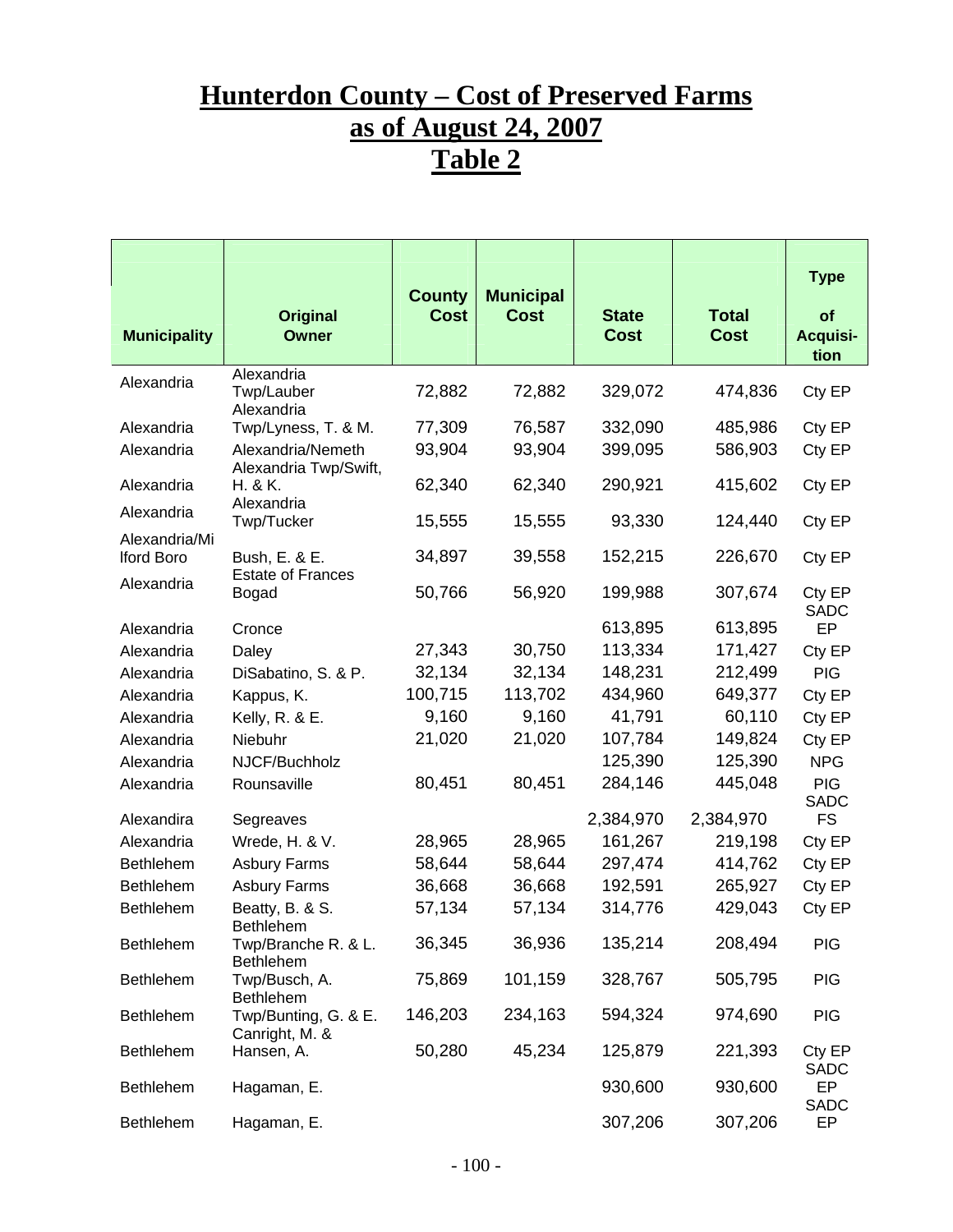| <b>Bethlehem</b>                | Hajdu, M. E.                                    |         |         | 1,146,624 | 1,146,624 | <b>SADC</b><br>EP     |
|---------------------------------|-------------------------------------------------|---------|---------|-----------|-----------|-----------------------|
| Bethlehem                       | Huff, E. & L.                                   | 55,866  | 55,866  | 285,608   | 397,340   | Cty EP                |
| Bethlehem                       | Knigge, R. & C.                                 | 53,153  | 53,153  | 295,683   | 401,989   | Cty EP<br><b>SADC</b> |
| <b>Bethlehem</b><br>Bethlehem/U | Parisi, J.                                      |         |         | 654,240   | 654,240   | EP                    |
| nion                            | Delaney, J. & M.<br>Clinton                     | 19,878  | 19,878  | 130,629   | 170,385   | Cty EP                |
| Clinton                         | Twp/Muckelman                                   | 117,660 | 161,655 | 514,472   | 793,787   | Cty EP                |
| Clinton                         | Clinton Twp/Smith                               | 167,372 | 167,372 | 844,706   | 1,179,449 | Cty EP<br><b>SADC</b> |
| Clinton<br>Clinton/Leba         | Teets, W.<br>Romano, G. &                       |         |         | 661,297   | 661,297   | EP<br>SADC            |
| non Boro<br>Clinton/Leba        | A./Chivitti, J. & I.                            |         |         | 1,929,195 | 1,929,195 | <b>FS</b>             |
| non Boro                        | Spencer, L.                                     | 181,836 | 371,667 | 679,169   | 1,232,672 | Cty EP                |
| Delaware                        | Aron, R., Jr. & C.                              | 39,309  | 43,972  | 149,907   | 233,188   | Cty EP                |
| Delaware                        | Bodine, W. & P.                                 | 183,871 | 165,921 | 547,744   | 897,536   | Cty EP                |
| Delaware                        | Caffrey, E. & M.                                |         |         | 557,532   | 557,532   | <b>SADC</b><br>EP     |
| Delaware                        | Connolly, J. & Ashby,                           | 96,734  | 119,184 | 344,611   | 560,529   | Cty EP                |
| Delaware                        | Cornerhouse Farm,<br>LLC                        | 41,588  | 41,588  | 140,760   | 223,937   | <b>PIG</b>            |
| Delaware                        | Cramer, J.                                      | 41,107  | 41,107  | 160,511   | 242,724   | Cty EP                |
|                                 | Delaware                                        |         |         |           |           |                       |
| Delaware                        | Twp/BrodeenI<br>Delaware                        | 36,802  | 73,605  | 196,812   | 307,219   | <b>PIG</b>            |
| Delaware                        | Twp/BrodeenII<br>Delaware<br>Twp/Johnson,, E. & | 45,358  | 90,715  | 242,564   | 378,637   | <b>PIG</b>            |
| Delaware                        | D.                                              | 49,540  | 99,079  | 253,527   | 402,146   | <b>PIG</b>            |
| Delaware                        | Delaware Twp/Pauch                              | 92,561  | 114,340 | 337,576   | 544,478   | Cty EP                |
| Delaware                        | Dugger                                          | 193,928 | 193,928 | 581,784   | 969,640   | <b>PIG</b>            |
| Delaware                        | Emmons, A.                                      | 113,381 | 113,381 | 481,871   | 708,633   | Cty EP                |
| Delaware                        | Fisher, C. & R.                                 | 76,701  |         | 76,701    | 153,403   | Cty EP                |
| Delaware                        | Fisher, H. & H.<br>Frank B. Cooper &            | 96,825  |         | 96,825    | 193,649   | Cty EP<br>SADC        |
| Delaware                        | Sons, LLC<br>Frank B. Cooper &                  |         |         | 346,504   | 346,504   | EP<br>SADC            |
| Delaware                        | Sons, LLC<br>Frank B. Cooper &                  |         |         | 382,144   | 382,144   | EP<br>SADC            |
| Delaware                        | Sons, LLC                                       |         |         | 292,752   | 292,752   | EP                    |
| Delaware                        | Gilde, D.                                       | 42,326  | 42,326  | 126,979   | 211,632   | <b>PIG</b>            |
| Delaware                        | Guilloud, N. & D. (I)                           | 30,133  | 30,133  | 113,182   | 173,448   | <b>PIG</b>            |
| Delaware                        | Guilloud, N. & D. (II)                          | 25,041  | 50,082  | 138,017   | 213,140   | <b>PIG</b>            |
| Delaware                        | Guilloud, N. & D. (III)                         | 9,574   | 19,154  | 56,685    | 85,412    | <b>PIG</b>            |
| Delaware                        | Hilltop Farms, L.L.C.                           | 81,487  | 81,487  | 380,271   | 543,244   | Cty EP                |
| Delaware                        | Hilton, E. & E.                                 | 40,126  | 40,126  | 189,561   | 269,814   | Cty EP<br><b>SADC</b> |
| Delaware                        | Horner, G.                                      |         |         | 531,685   | 531,685   | EP<br>SADC            |
| Delaware                        | Johnson, R.                                     |         |         | 284,640   | 284,640   | EP<br>SADC            |
| Delaware                        | Juniper III, LLC                                |         |         | 711,022   | 711,022   | EP                    |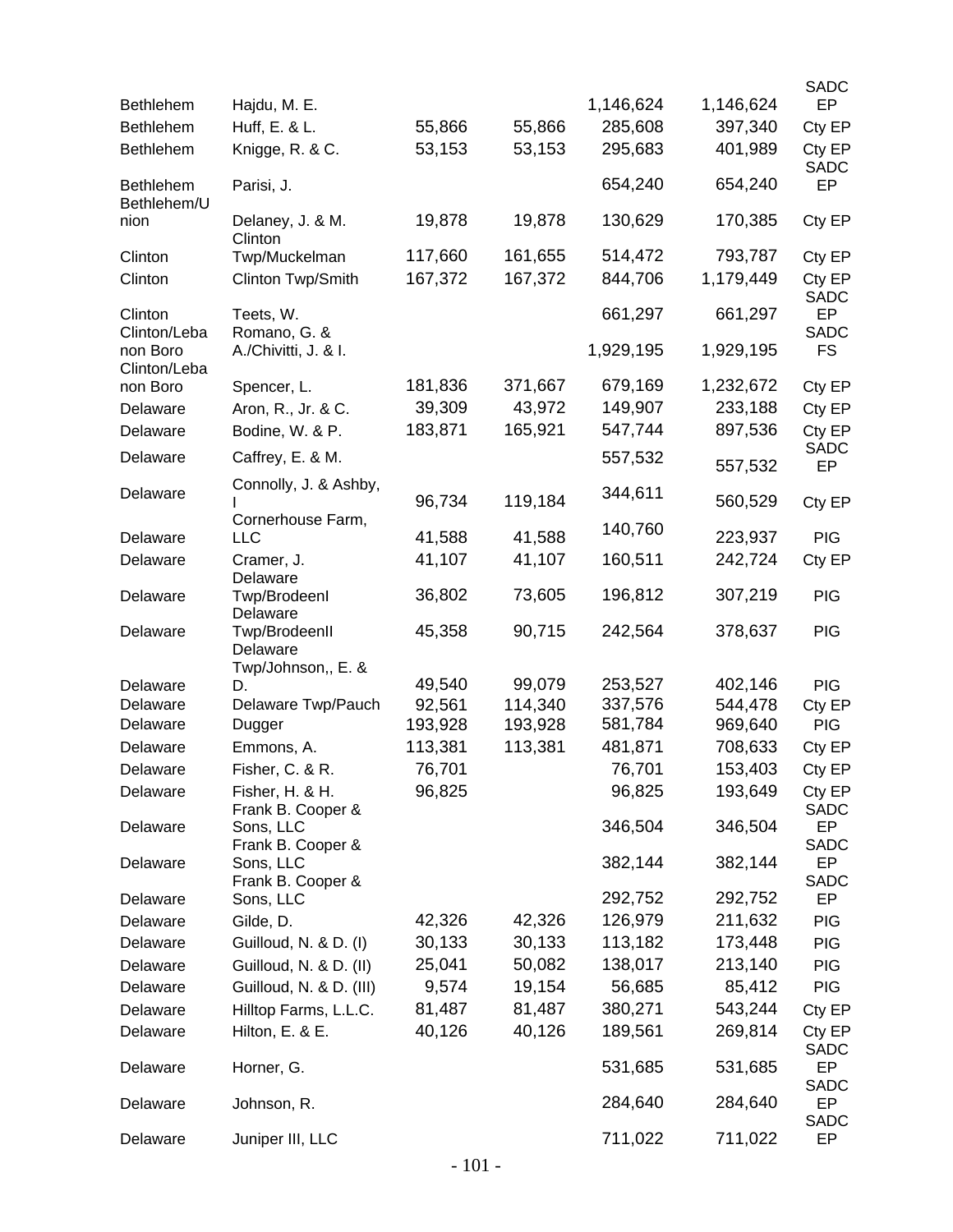| Delaware                              | Jurasek, E. & A.                                 | 81,521  | 81,521  | 260,866   | 423,907     | <b>PIG</b>                        |
|---------------------------------------|--------------------------------------------------|---------|---------|-----------|-------------|-----------------------------------|
| Delaware                              | Koplowitz, L. & B.                               | 20,499  | 20,499  | 100,767   | 141,765     | Cty EP                            |
| Delaware                              | Locandro, R. & M.<br>Marion, W. &                | 53,640  | 53,640  | 193,104   | 300,384     | <b>PIG</b><br><b>SADC</b>         |
| Delaware                              | VanDoren, A.                                     |         |         | 353,309   | 353,309     | <b>EP</b>                         |
| Delaware                              | Michalenko, H. & B.                              | 155,884 |         | 155,884   | 311,767     | Cty EP<br><b>SADC</b>             |
| Delaware                              | Newbaker                                         |         |         | 105,120   | 105,120     | EP                                |
| Delaware                              | <b>NJCF</b>                                      | 87,998  |         | 87,998    | 175,996     | Cty EP                            |
| Delaware                              | NJCF/Cline-Finkle                                |         |         | 821,875   | 821,875     | <b>NPG</b>                        |
| Delaware                              | NJCF/Jones                                       | 220,971 | 220,971 | 829,987   | 1,271,928   | Cty EP<br><b>SADC</b>             |
| Delware                               | Pyskaty, L.                                      |         |         | 388,627   | 388,627     | EP                                |
| Delaware                              | Rading, B. & C.                                  | 157,962 |         | 473,887   | 631,849     | Cty EP                            |
| Delaware                              | Rigney & Teeter                                  | 111,963 | 138,595 | 413,611   | 664,169     | Cty EP                            |
| Delaware                              | Robichaud, S.<br>(Dodds)                         | 35,708  | 35,708  | 112,886   | 184,302     | <b>PIG</b>                        |
| Delaware                              | SADC/Evans                                       |         |         | 1,944,888 | 1,944,888   | <b>SADC</b><br>EP<br><b>SADC</b>  |
| Delaware                              | SADC/Fisher                                      |         |         | 1,198,616 | 1,198,616   | <b>FS</b>                         |
| Delaware                              | Sayles, C. & P.                                  | 141,778 | 141,778 | 630,512   | 914,068     | Cty EP                            |
| Delaware                              | Schenck, R. & M.                                 | 66,098  | 73,878  | 250,243   | 390,220     | Cty EP                            |
| Delaware                              | Spolar, W.                                       | 122,124 | 122,124 | 495,474   | 739,721     | <b>PIG</b>                        |
| Delaware                              | Zachar, S. & H.                                  | 41,264  | 82,528  | 200,629   | 324,421     | <b>PIG</b>                        |
| Delaware                              | Walker, L.                                       |         |         | 1,042,262 | 1,042,262   | <b>SADC</b><br>EP                 |
| Delaware/Kin<br>gwood                 | E. J. Foley, Inc.                                | 247,142 | 253,657 | 937,439   | 1,438,238   | Cty EP                            |
| Delaware/Kin<br>gwood<br>Delaware/Kin | Kenney, J. & R.                                  |         |         | 814,869   | 814,869     | SADC<br>EP                        |
| gwood                                 | Paulik, George Jr.                               | 40,774  | 35,459  | 212,870   | 289,103     | Cty EP<br><b>SADC</b>             |
| Delware<br>East                       | <b>Ontario Limited</b>                           |         |         | 503,992   | 503,992     | EP                                |
| Amwell/Dela<br>ware                   | SADC/Rosenborg                                   |         |         |           | $\mathbf 0$ | <b>SADC</b><br>Don<br><b>SADC</b> |
| East Amwell                           | Crater, S.<br><b>Colonial Sportsmen</b>          |         |         | 290,087   | 290,087     | EP<br><b>SADC</b>                 |
| East Amwell                           | Club, Inc.                                       |         |         | 686,798   | 686,798     | EP                                |
| <b>East Amwell</b>                    | du Fosse<br>East Amwell/Amwell                   | 75,970  | 167,658 | 358,893   | 602,522     | Cty EP                            |
| <b>East Amwell</b>                    | <b>Valley Conservancy</b><br>East Amwell/Batlle, | 288,460 | 288,460 | 1,161,964 | 1,738,884   | Cty EP                            |
| <b>East Amwell</b>                    | М.<br>East Amwell/Engel,                         | 81,203  | 81,203  | 298,375   | 460,782     | Cty EP                            |
| East Amwell                           | T. & E.                                          | 53,239  | 53,239  | 193,596   | 300,074     | Cty EP                            |
| East Amwell                           | East Amwell/Furst<br>East                        | 77,535  | 77,535  | 267,095   | 422,165     | <b>PIG</b>                        |
| East Amwell                           | Amwell/Halstead, R &<br>D                        | 137,848 | 137,848 | 470,305   | 746,000     | <b>PIG</b>                        |
| <b>East Amwell</b>                    | East Amwell/Harrison                             | 74,200  | 74,200  | 253,167   | 401,566     | <b>PIG</b>                        |
| East Amwell                           | East Amwell/Hill                                 | 44,473  | 44,473  | 175,488   | 264,435     | <b>PIG</b>                        |
|                                       |                                                  |         |         |           |             |                                   |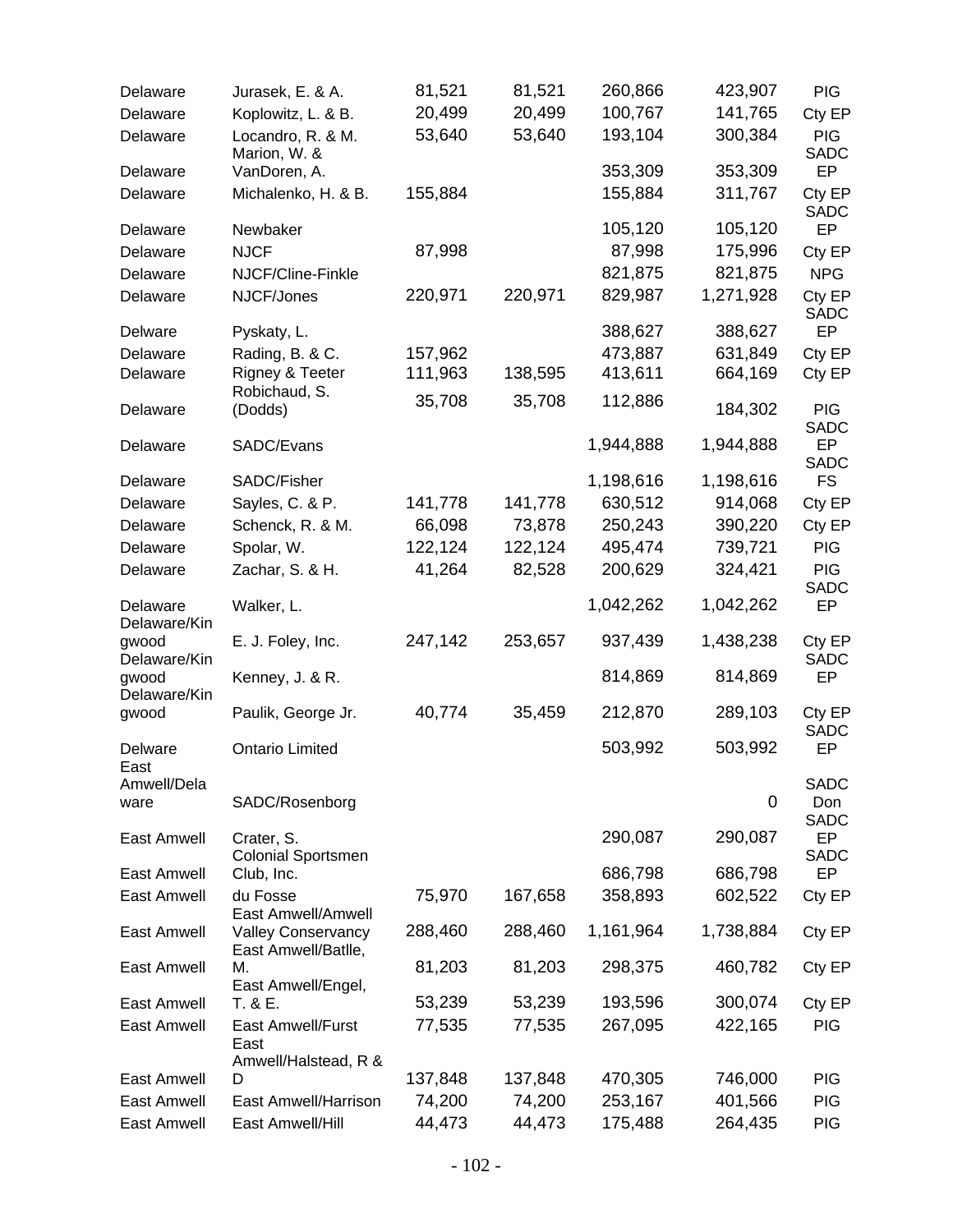|                    | East Amwell/Kanach                               |         |         |           |           |                           |
|--------------------|--------------------------------------------------|---------|---------|-----------|-----------|---------------------------|
| <b>East Amwell</b> | J.                                               | 86,088  | 86,088  | 299,191   | 471,368   | <b>PIG</b>                |
| East Amwell        | East Amwell/McLarty<br>East                      | 92,660  | 92,660  | 348,040   | 533,360   | Cty EP                    |
| <b>East Amwell</b> | Amwell/Mencheck                                  | 53,586  | 53,586  | 199,033   | 306,204   | Cty EP<br><b>SADC</b>     |
| <b>East Amwell</b> | <b>East Amwell/Rieter</b>                        |         |         | 102,843   | 102,843   | <b>EP</b><br><b>SADC</b>  |
| <b>East Amwell</b> | <b>East Amwell/Rieter</b><br>East Amwell/Schwab, |         |         | 416,200   | 416,200   | EP                        |
| <b>East Amwell</b> | F.&M.                                            | 128,831 | 128,831 | 519,986   | 777,647   | Cty EP                    |
| East Amwell        | East Amwell/Sowsian<br>Garrett, R.&D./Mack,      | 103,661 | 103,661 | 459,791   | 667,112   | Cty EP                    |
| East Amwell        | J.&L.                                            | 39,600  | 39,600  | 182,367   | 261,567   | Cty EP                    |
| East Amwell        | Gulick, R. & E.                                  | 203,274 | 203,274 | 609,822   | 1,016,371 | Cty EP                    |
| East Amwell        | Henssler, S.                                     | 136,958 | 152,999 | 512,052   | 802,009   | Cty EP                    |
| East Amwell        | Hill, W. & P.                                    | 44,473  | 44,473  | 971,078   | 1,060,024 | Cty EP                    |
| East Amwell        | Hun Cty/Kanach                                   | 497,586 |         | 463,410   | 960,996   | Cty EP                    |
| <b>East Amwell</b> | Inga Denton Estate                               |         |         |           | 0         | Cty Don                   |
| East Amwell        | Kinderman                                        | 91,283  | 74,686  |           | 165,969   | Cty EP                    |
| <b>East Amwell</b> | Cannelongo, K.                                   | 60,646  | 60,646  | 181,937   | 303,228   | Cty EP                    |
| East Amwell        | Manners, E.                                      | 214,045 | 142,697 | 1,070,224 | 1,426,965 | Cty EP                    |
| East Amwell        | Nemeth, E. & R.<br>Nielsen, K. &                 | 44,583  | 44,583  | 192,410   | 281,575   | Cty EP                    |
| East Amwell        | Galloway, P.                                     | 103,830 | 128,756 | 390,568   | 623,153   | Cty EP                    |
| East Amwell        | NJCF/Baron                                       |         |         | 1,126,294 | 1,126,294 | <b>SADC</b><br>EP         |
| East Amwell        | Peabody, R. &<br>K./Manners B. & J.              | 66,015  | 81,340  | 221,035   | 368,390   | Cty EP                    |
| East Amwell        | Russell, N. & V.                                 | 116,396 | 144,085 | 431,757   | 692,238   | Cty EP<br><b>SADC</b>     |
| <b>East Amwell</b> | SADC/Cavalier                                    |         |         | 1,539,982 | 1,539,982 | <b>FS</b><br><b>SADC</b>  |
| East Amwell        | SADC/Gardner                                     |         |         |           | 0         | Don<br><b>SADC</b>        |
| <b>East Amwell</b> | SADC/Van Marter                                  |         |         | 1,257,881 | 1,257,881 | <b>FS</b>                 |
| East Amwell        | Thompson (N)                                     | 135,470 | 101,603 | 440,279   | 677,352   | Cty EP                    |
| East Amwell        | Thompson (S)                                     | 166,958 | 125,219 | 542,614   | 834,790   | Cty EP                    |
| East Amwell        | Totten, R. & E.                                  | 286,573 | 134,720 | 925,907   | 1,347,200 | Cty EP                    |
| East Amwell        | Wielenta South                                   | 161,429 | 161,429 | 484,288   | 807,146   | <b>PIG</b>                |
| East Amwell        | Wielenta North<br>We Beginnings Farm,            | 54,065  | 54,065  | 162,197   | 270,327   | <b>PIG</b><br><b>SADC</b> |
| East Amwell        | <b>LLC</b>                                       |         |         | 449,892   | 449,892   | EP                        |
| East Amwell        | Weeden, M.                                       | 26,898  | 100,966 | 151,450   | 279,314   | Cty EP                    |
| Franklin           | Blew, T. & S.                                    | 71,752  |         | 71,753    | 143,505   | Cty EP                    |
| Franklin           | Dilts, G. & P.<br>Franklin                       | 291,285 | 194,190 | 1,456,425 | 1,941,900 | Cty EP<br><b>SADC</b>     |
| Franklin           | Twp/Cherryville                                  |         |         | 1,204,692 | 1,204,692 | EP                        |
| Franklin           | Franklin Twp/Lawson                              | 48,298  | 59,774  | 178,810   | 286,883   | Cty EP                    |
| Franklin           | Gunther                                          | 51,503  | 58,215  | 225,890   | 335,608   |                           |
| Franklin           | Hilken                                           | 64,141  | 96,211  | 240,529   | 400,881   | Cty EP<br>SADC            |
| Franklin           | Hodulik, T.                                      |         |         | 647,640   | 647,640   | EP                        |
| Franklin           | Knispel                                          | 223,578 | 149,052 | 1,117,890 | 1,490,520 | Cty EP                    |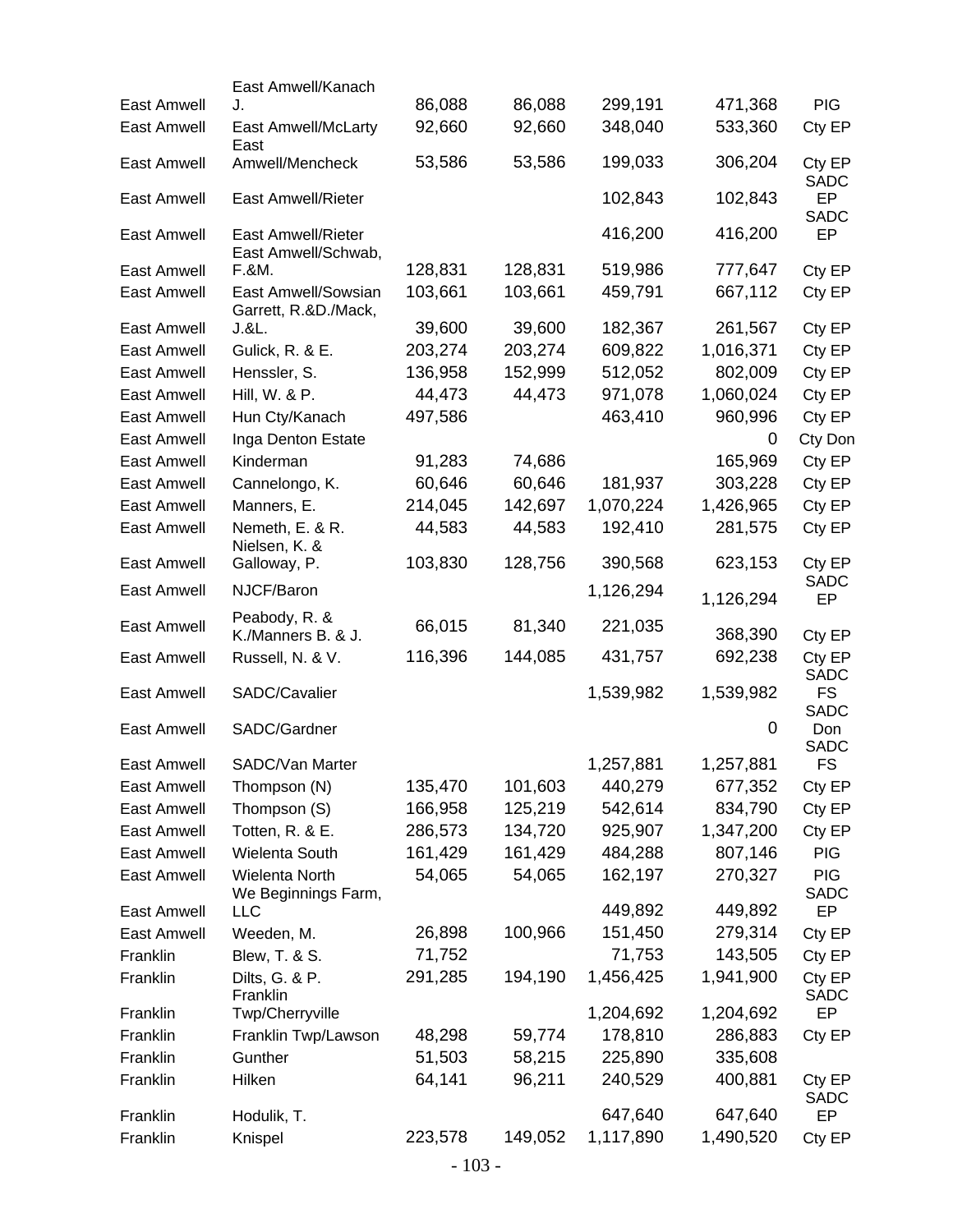| Franklin                 | Mathews, H. & R.<br>Muehlbauer, H. &        | 80,536              | 80,536  | 241,608   | 402,680     | Cty EP                    |
|--------------------------|---------------------------------------------|---------------------|---------|-----------|-------------|---------------------------|
| Franklin                 | Tolley, F.                                  | 205,175             | 277,659 | 724,251   | 1,207,085   | Cty EP                    |
| Franklin                 | Panacek, H. & P.                            | 372,642             | 248,428 | 1,863,210 | 2,484,280   | Cty EP                    |
| Franklin                 | Passarello                                  | 107,462             | 107,462 | 330,408   | 545,332     | Cty EP                    |
| Franklin                 | Peterson, E, et al<br>Rodrigues, A., D. Jr, | 155,781             | 148,097 | 436,608   | 740,486     | Cty EP                    |
| Franklin                 | & L.                                        | 221,455             | 221,455 | 700,083   | 1,142,992   | <b>PIG</b><br><b>SADC</b> |
| Franklin                 | SADC/Panacek                                |                     |         |           | $\mathbf 0$ | Don                       |
| Franklin                 | <b>Stephens</b>                             | 29,710              | 29,710  | 89,130    | 148,550     | <b>PIG</b>                |
| Franklin                 | Vitale, M. & E.                             | 56,851              | 56,851  | 208,896   | 322,599     | <b>PIG</b>                |
| Franklin                 | Volk, L.F. Jr.                              | 130,606             | 147,817 | 582,156   | 860,579     | Cty EP                    |
| Holland                  | Borwegan                                    | 31,012              | 31,012  | 131,801   | 193,825     | Cty EP                    |
| Holland                  | Jenness                                     | 26,297              | 26,297  | 83,133    | 135,727     | <b>PIG</b>                |
| Holland                  | <b>Holland Twp/Kinnney</b>                  | 43,317              | 43,317  | 259,902   | 346,536     | Cty EP                    |
| Holland                  | Hun Cty/Hoffman A                           |                     |         |           | $\mathbf 0$ | <b>SADC</b><br><b>EP</b>  |
| Holland                  | Hun Cty/Hoffman B                           |                     |         |           | 0           | <b>SADC</b><br>EP         |
| Holland                  | Hun Cty/Hoffman C                           |                     |         |           | 0           | <b>SADC</b><br><b>EP</b>  |
| Holland                  | Kozak, P. & E.                              | 62,384              | 62,384  | 311,918   | 436,686     | Cty EP                    |
| Holland                  | Lafevre, R. & P.                            | 49,131              | 55,435  | 210,725   | 315,291     | Cty EP                    |
| Holland                  | Milz, D. & P.                               | 59,829              | 73,718  | 213,677   | 347,224     | Cty EP<br><b>SADC</b>     |
| Holland                  | Phillips, R. & I.<br>Phillips,              |                     |         | 259,240   | 259,240     | EP<br><b>SADC</b>         |
| Holland                  | R., I., M./Sciarello, K.                    |                     |         | 194,706   | 194,706     | EP                        |
| Holland                  | Shire, C. & D.                              | 90,977              | 90,977  | 386,651   | 568,605     | Cty EP<br><b>SADC</b>     |
| Holland                  | Wydner, L. & D.                             |                     |         | 445,961   | 445,961     | EP<br><b>SADC</b>         |
| Holland                  | Young, K. & Ryan, M.                        |                     |         | 302,834   | 302,834     | EP<br><b>SADC</b>         |
| Kingwood                 | DeCroce, R. & A                             |                     |         | 883,920   | 883,920     | EP<br><b>SADC</b>         |
| Kingwood                 | DeSapio, S. & M.                            |                     |         | 369,760   | 369,760     | EP<br><b>SADC</b>         |
| Kingwood                 | DeSapio, S. & M.                            |                     |         | 625,895   | 625,895     | EP                        |
| Kingwood                 | Gordeuk, J.                                 | 223,114<br>1,113,95 |         |           | 223,114     | Cty EP                    |
| Kingwood                 | Gordeuk, M.                                 | 9                   |         |           | 1,113,959   | Cty EP                    |
| Kingwood                 | Kocsis, F. & M.                             | 35,067              | 39,256  | 135,132   | 209,455     | Cty EP                    |
| Kingwood<br>Kingwood/Ale | Rozansky                                    | 60,797              | 67,792  | 221,174   | 349,763     | Cty EP                    |
| xandria<br>Lebanon       | Sargenti, D.                                | 97,595              | 109,663 | 396,152   | 603,410     | Cty EP                    |
| Borough                  | Spencer                                     | 81,275              | 23,000  | 307,500   | 411,775     |                           |
| Lebanon                  | Fentzlaff                                   | 52,415              | 108,315 | 270,788   | 431,518     | Cty EP                    |
| Lebanon                  | Grossman, N/Wolff,<br>N.                    |                     | 120,117 | 360,351   | 480,468     | Cty EP                    |
| Lebanon                  | Lebanon<br>Twp/Stonegate                    |                     |         | 1,742,490 | 1,742,490   | <b>SADC</b><br><b>EP</b>  |
| Lebanon                  | NJWSA/Riback                                |                     |         | 1,021,068 | 1,021,068   | <b>SADC</b>               |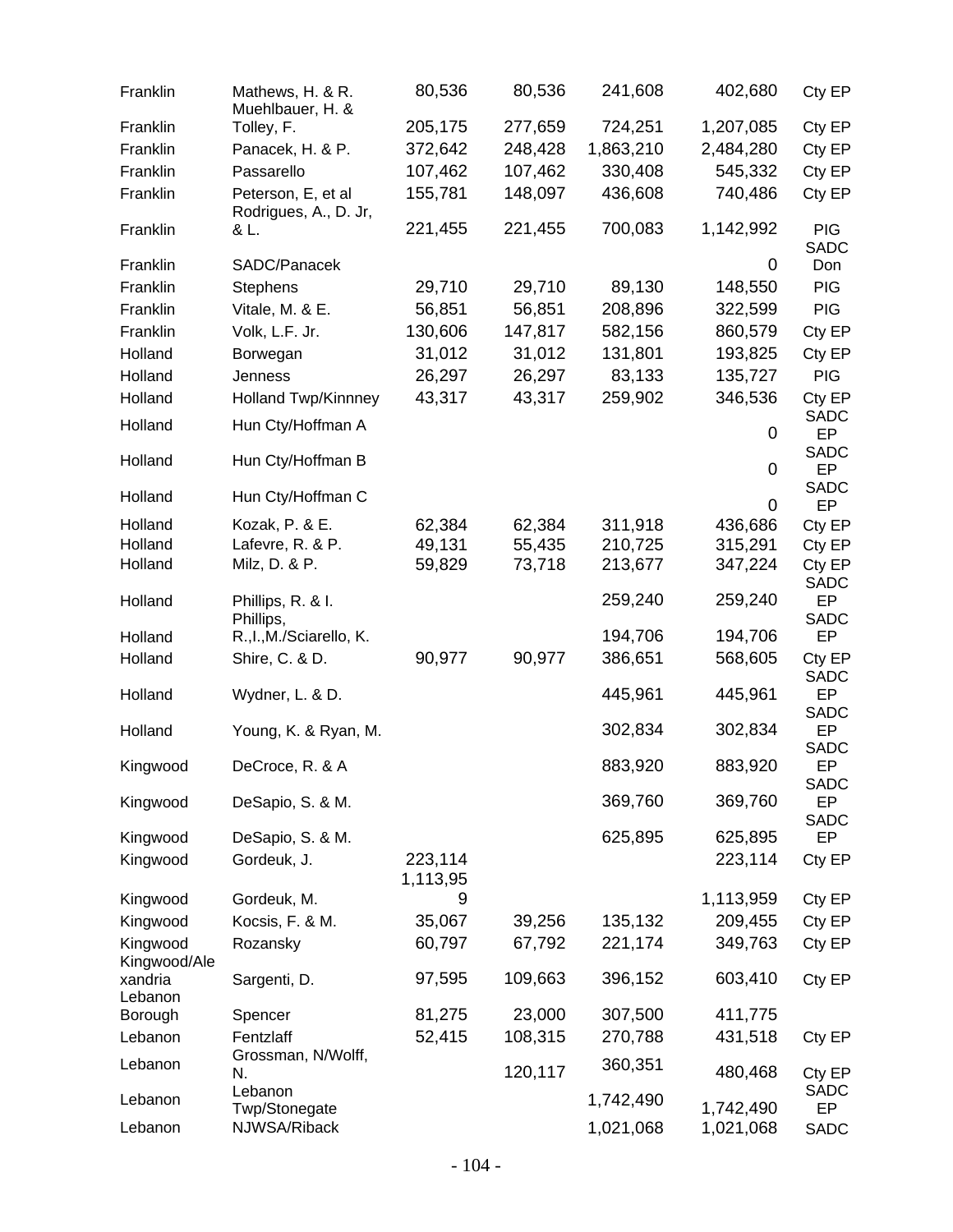| Lebanon       | Rodigas, S.                                     |         |         | 371,558   | 371,558   | <b>FS</b><br><b>PIG</b>  |
|---------------|-------------------------------------------------|---------|---------|-----------|-----------|--------------------------|
| Lebanon       | Sekela, G.                                      |         |         | 690,696   |           | <b>SADC</b>              |
|               | Trimmer Road Co.,                               |         |         |           | 690,696   | EP                       |
| Lebanon       | <b>LLC</b>                                      |         |         | 333,957   | 333,957   | <b>PIG</b>               |
| Lebanon       | Weeks, J. & M.                                  | 202,495 | 303,742 | 759,355   | 1,265,592 | Cty EP                   |
| Raritan       | Chwat, S.                                       | 76,810  | 76,810  | 340,160   | 493,781   | Cty EP<br><b>SADC</b>    |
| Raritan       | Jannuzzi, J.                                    |         |         | 135,058   | 135,058   | <b>EP</b>                |
| Raritan       | Kovi                                            | 381,656 | 381,656 | 1,144,968 | 1,908,280 | <b>PIG</b>               |
| Raritan       | Kuhl-Makarick                                   | 105,596 | 158,395 | 395,988   | 659,979   | Cty EP                   |
| Raritan       | Lee, M. & H.                                    |         |         | 533,530   | 533,530   | <b>SADC</b><br>EP        |
| Raritan       | Moriera                                         | 276,979 | 415,469 | 1,038,674 | 1,731,122 | Cty EP                   |
| Raritan       | <b>Quick River Farm</b><br>Raritan Twp/Adda, J. |         |         | 435,797   | 435,797   | Cty EP                   |
| Raritan       | & A.                                            | 159,095 | 215,246 | 561,513   | 935,854   | Cty EP                   |
| Raritan       | Raritan Twp/Balek                               | 85,222  | 85,222  | 511,333   | 681,777   | Cty EP                   |
| Raritan       | Raritan Twp/Bond                                | 176,655 | 176,655 | 736,465   | 1,089,775 | Cty EP                   |
| Raritan       | Raritan Twp/Everitt                             | 127,980 | 203,820 | 616,200   | 948,000   | Cty EP                   |
| Raritan       | Raritan<br>Twp/Maraspin                         | 137,448 | 206,171 | 512,428   | 856,047   | Cty EP                   |
| Raritan       | Rogers, C. & J.                                 | 182,338 | 182,338 | 547,015   | 911,691   | Cty EP                   |
| Raritan       | Teatzner, A. & L.                               |         |         | 306,549   | 306,549   | <b>SADC</b><br><b>EP</b> |
| Raritan       | Zanetti, E.                                     | 95,411  | 143,117 | 357,793   | 596,321   | Cty EP                   |
| Raritan/Frank |                                                 |         |         |           |           |                          |
| lin           | Michisk, R.                                     | 47,135  | 47,135  | 187,377   | 281,647   | Cty EP<br><b>SADC</b>    |
| Readington    | Allen, R. & J.                                  |         |         | 1,307,051 | 1,307,051 | EP                       |
| Readington    | Bauer/Cole                                      | 144,994 | 144,994 | 434,981   | 724,969   | Cty EP                   |
| Readington    | Burjan, J.<br>Readington                        | 147,487 | 147,487 | 484,601   | 779,575   | Cty EP                   |
| Readington    | Twp/Arnaudy, R.                                 | 84,377  | 84,377  | 253,133   | 421,887   | <b>PIG</b>               |
| Readington    | Readington / Bartles<br>Readington              | 64,876  | 64,876  | 289,605   | 419,357   | Cty EP                   |
| Readington    | Twp/BLN, LLC<br>Readington                      | 175,191 | 175,191 | 650,708   | 1,001,090 | Cty EP                   |
| Readington    | Twp/Burjan, J.                                  | 267,507 | 401,259 | 1,003,151 | 1,671,917 | Cty EP                   |
| Readington    | Readington/Cuchiaro                             | 88,394  | 88,394  | 265,183   | 441,971   | <b>PIG</b>               |
| Readington    | Readington<br>Twp/Dabrowski<br>Readington       | 70,860  | 70,860  | 212,580   | 354,300   | <b>PIG</b>               |
| Readington    | Twp/Dolan                                       | 32,878  | 32,878  | 102,745   | 168,502   | <b>PIG</b>               |
| Readington    | Readington<br>Twp/D'Urso                        | 265,438 | 265,438 | 796,314   | 1,327,190 | <b>PIG</b>               |
| Readington    | Readington<br>Twp/Hamewith                      | 244,199 | 244,199 | 732,597   | 1,220,995 | <b>PIG</b>               |
|               | Readington                                      | 55,800  | 55,800  | 167,400   | 278,999   |                          |
| Readington    | Twp/Hanna<br>Readington                         |         |         |           |           | <b>PIG</b>               |
| Readington    | Twp/Hrubesh<br>Readington                       | 144,940 | 144,940 | 434,819   | 724,699   | Cty EP                   |
| Readington    | Twp/Jackson, J. & R.                            | 105,744 | 105,744 | 317,232   | 528,720   | <b>PIG</b>               |
| Readington    | Readington                                      | 86,842  | 86,842  | 267,873   | 441,556   | <b>PIG</b>               |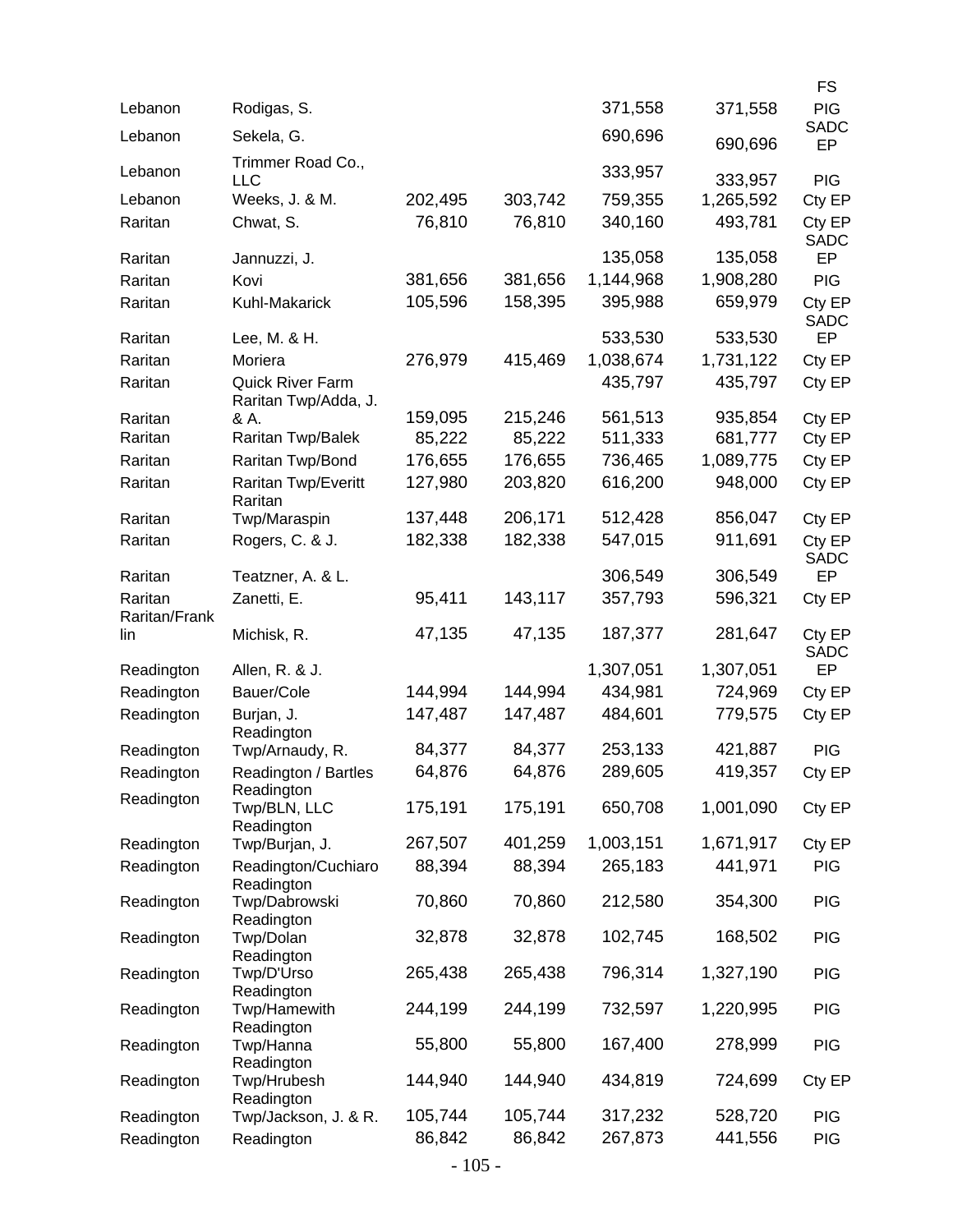|                          | Twp/Jones                                |         |         |           |             |                                         |
|--------------------------|------------------------------------------|---------|---------|-----------|-------------|-----------------------------------------|
|                          | Readington                               |         |         |           |             |                                         |
| Readington               | Twp/Moore                                | 90,347  | 90,347  | 335,574   | 516,267     | Cty EP                                  |
| Readington               | Readington<br>Twp/Mason<br>Readington    | 303,120 | 303,120 | 1,042,037 | 1,648,278   | Cty EP                                  |
| Readington               | <b>Twp/Miller</b>                        | 57,817  | 57,817  | 188,664   | 304,298     | <b>PIG</b>                              |
| Readington               | Readington<br>Twp/Pagano<br>Readington   | 68,088  | 68,088  | 204,264   | 340,441     | <b>PIG</b>                              |
| Readington               | Twp/Pompliano<br>Readington              | 83,602  | 83,602  | 254,441   | 421,645     | <b>PIG</b>                              |
| Readington               | Twp/Reno                                 | 64,643  | 79,765  | 233,366   | 377,774     | Cty EP                                  |
| Readington               | Readington<br>Twp/Reno<br>Readington     | 130,332 | 130,332 | 390,997   | 651,662     | <b>PIG</b>                              |
| Readington               | Twp/Romano                               | 185,523 | 185,523 | 559,182   | 930,228     | Cty EP                                  |
| Readington               | Readington<br>Twp/Scanlonl<br>Readington | 71,337  | 71,337  | 217,114   | 359,789     | <b>PIG</b>                              |
| Readington               | Twp/ScanlonII<br>Readington              | 66,648  | 81,459  | 224,339   | 372,447     | <b>PIG</b>                              |
| Readington               | Twp/Schaeffer C&C<br>Readington          | 116,814 | 116,814 | 433,881   | 667,509     | Cty EP                                  |
| Readington               | Twp/Schaeffer C&W<br>Readington          | 151,433 | 151,433 | 562,464   | 865,329     | Cty EP                                  |
| Readington               | Twp/Schley 1<br>Readington               | 129,958 | 177,715 | 533,145   | 840,819     | Cty EP                                  |
| Readington               | Twp/Schley 2<br>Readington               | 92,315  | 110,397 | 331,191   | 533,904     | Cty EP                                  |
| Readington               | Twp/Schley, J.                           | 145,207 | 196,457 | 512,500   | 854,164     | Cty EP                                  |
| Readington               | Readington/Staats<br>Rica, Family        | 180,475 | 180,475 | 541,426   | 902,376     | <b>PIG</b>                              |
| Readington               | Enterprises, LLC                         | 77,942  | 77,942  | 233,826   | 389,710     | <b>PIG</b>                              |
| Readington               | SADC/Dobozynski                          |         |         | 1,982,498 | 1,982,498   | <b>SADC</b><br><b>FS</b><br><b>SADC</b> |
| Readington               | SADC/Kanach                              |         |         | 2,134,501 | 2,134,501   | <b>FS</b>                               |
| Readington               | <b>Schley Farm</b><br>Schardien, J. &    |         |         |           | $\mathbf 0$ | Cty Don                                 |
| Readington               | Reynolds, R.<br>Silver Bit & Spur        |         |         | 768,231   | 768,231     | Cty EP                                  |
| Readington               | Farm, LLC                                | 66,668  | 90,197  | 235,298   | 392,164     | Cty EP                                  |
| Readington               | Triple D, LLC                            | 172,783 | 172,783 | 518,352   | 863,918     | <b>PIG</b>                              |
| Readington               | Wallenjack, P.                           | 334,050 | 26,350  | 360,400   | 720,800     | Cty EP<br><b>SADC</b>                   |
| Tewksbury                | Chandor                                  |         |         | 1,008,000 | 1,008,000   | EP                                      |
| Tewksbury/R<br>eadington | Emmet, C. & A.                           | 326,982 | 490,473 | 1,226,184 | 2,043,639   | Cty EP                                  |
| Tewksbury                | Emmet I, C. & A.                         |         |         | 467,326   | 467,326     | SADC<br><b>EP</b>                       |
| Tewksbury                | Emmet II, C. & A.                        |         |         | 251,060   | 251,060     | <b>SADC</b><br>EP                       |
| Tewksbury                | Schenker, A.                             |         |         | 2,009,772 | 2,009,772   | <b>SADC</b><br>EP                       |
| Tewksbury                | Tewksbury<br>Twp/Turnquist               |         |         | 369,093   | 369,093     | <b>PIG</b>                              |
| Tewksbury                | Watts, M.                                |         |         | 1,036,866 | 1,036,866   | <b>PIG</b>                              |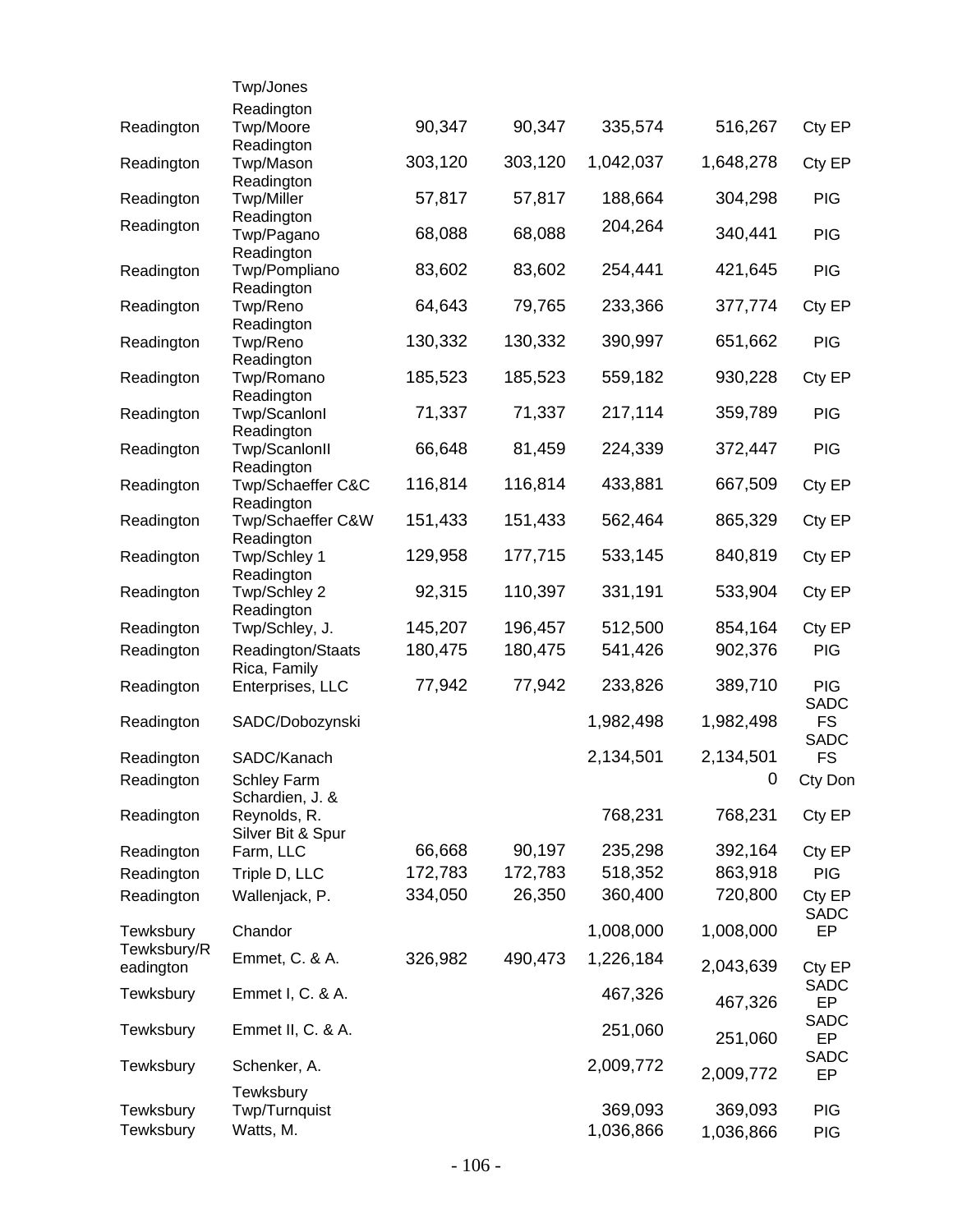| Union                 | Bowers, J. & D.                                                       | 61,303     | 61,303     | 286,079     | 408,684     | Cty EP<br>SADC        |
|-----------------------|-----------------------------------------------------------------------|------------|------------|-------------|-------------|-----------------------|
| Union                 | SADC/Barrett                                                          |            |            | 790,720     | 790,720     | <b>FS</b>             |
| Union<br>Union/Bethle | Union Twp/Geiler, D.                                                  | 32,444     | 48,666     | 324,445     | 405,556     | Cty EP<br><b>SADC</b> |
| hem                   | Ravenburg<br>Amwell Conservancy,                                      |            |            | 243,848     | 243,848     | EP                    |
| <b>West Amwell</b>    | Inc.                                                                  | 580,905    | 651,231    | 2,261,299   | 3,493,435   | Cty EP                |
| <b>West Amwell</b>    | Atchley<br>J.B. Case Family                                           | 95,674     | 129,441    | 337,673     | 562,788     | Cty EP<br><b>SADC</b> |
| <b>West Amwell</b>    | Partners<br>W Amwell<br>Twp/Fulper                                    |            |            | 1,656,439   | 1,656,439   | <b>FS</b>             |
| <b>West Amwell</b>    | Preservation<br>LLC/Heiferl<br>W Amwell<br>Twp/Fulper<br>Preservation | 84,156     | 84,156     | 252,470     | 420,782     | <b>PIG</b>            |
| <b>West Amwell</b>    | LLC/Heiferll<br>W Amwell<br><b>Twp/Fulper Stoy</b>                    | 91,410     | 91,410     | 274,231     | 457,051     | <b>PIG</b>            |
| <b>West Amwell</b>    | Farm<br>W Amwell<br>Twp/Fulper Home                                   | 64,680     | 64,680     | 194,039     | 323,399     | <b>PIG</b>            |
| <b>West Amwell</b>    | Farm                                                                  | 55,875     | 55,875     | 167,624     | 279,373     | PIG                   |
|                       |                                                                       |            |            |             |             |                       |
|                       | <b>Totals</b>                                                         | 20,588,720 | 19,503,506 | 119,287,109 | 159,379,335 |                       |

**\*Total Cost does not include \$947,714 in Non-Profit Contributions.**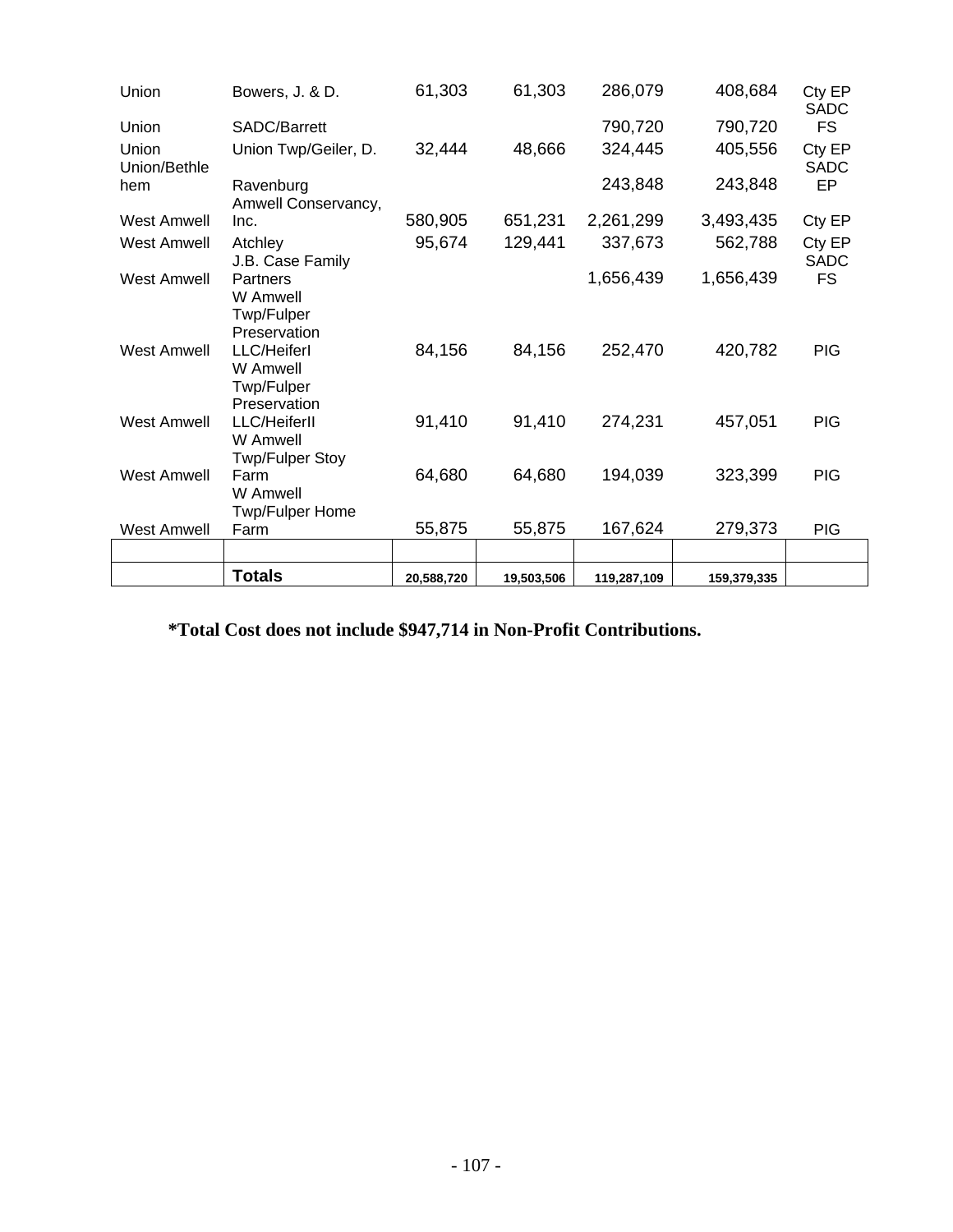|                |                                  |                     | ະ                |                  |                         |                |
|----------------|----------------------------------|---------------------|------------------|------------------|-------------------------|----------------|
| <b>Number</b>  | <b>OWNERS NAME</b>               | <b>MUNICIPALITY</b> | <b>MUNI CODE</b> | <b>BLOCK</b>     | <b>LOT</b>              | <b>ACREAGE</b> |
| 1              | Frick/Levick                     | Alexandria Twsp     | 1001             | 15               | 13                      | 42.41          |
| $\mathbf 2$    | Muhs                             | Alexandria Twsp     | 1001             | 19               | 30                      | 26.00          |
| 3              | Muhs/Kelly                       | Alexandria Twsp     | 1001             | 19               | 30.01                   | 37.60          |
| 4              | <b>Harold Miller</b>             | Alexandria Twsp     | 1001             | 10               | 74                      | 68.00          |
| 5              | <b>Diocese</b>                   | Alexandria Twsp     | 1001             | 11               | 16                      | 80.00          |
| 6              | Weeast                           | Alexandria Twsp     | 1001             | 13               | 15                      | 72.00          |
| $\overline{7}$ | Wilson                           | Alexandria Twsp     | 1001             | 13               | 9                       | 68.00          |
| 8              | <b>Frank Nemeth</b>              | Alexandria Twsp     | 1001             | 14               | 15                      | 102.00         |
| 9              | Leone/Ri-Arm                     | Alexandria Twsp     | 1001             | 16               | 13                      | 46.00          |
| 10             | Runge                            | Alexandria Twsp     | 1001             | 24               | 19                      | 119.00         |
| 11             | <b>Boesch</b>                    | Alexandria Twsp     | 1001             | 22               | 36                      | 39.76          |
|                |                                  |                     |                  | 42               | 20                      |                |
| 12             | Reid, Norwood                    | Alexandria Twsp     | 1001             | 12               | 6                       | 221.95         |
|                |                                  |                     |                  | 12               | 10                      |                |
| 13             | Herr, Marilyn                    | <b>Clinton Twsp</b> | 1006             | 16               | 73                      | 131.78         |
|                |                                  | Readington Twsp     | 1022             | 44               | 18                      |                |
|                |                                  |                     |                  | 44               | 50                      |                |
|                |                                  |                     |                  | 44               | 54                      |                |
|                |                                  |                     |                  | 25               | 7.03                    |                |
|                |                                  |                     |                  | 25               | 7.04                    |                |
|                |                                  |                     |                  | 25               | 7.05                    |                |
| 14             | Apostolis                        | Delaware Twsp       | 1007             | 17               | 15                      | 56.00          |
| 15             | Kurzenberger                     | Delaware Twsp       | 1007             | 25               | 13                      | 116.00         |
| 16             | <b>Bond</b>                      | Delaware Twsp       | 1007             | 44               | 1                       | 250.00         |
|                |                                  |                     |                  | 44               | 3                       |                |
| 17             | Fisher                           | Delaware Twsp       | 1007             | 21               | $\overline{2}$          | 64.00          |
|                |                                  |                     |                  | 21               | 2.02                    |                |
|                |                                  |                     |                  | 21               | 2.03                    |                |
|                |                                  |                     |                  | 21               | 2.04                    |                |
|                |                                  |                     |                  | 21               | 2.05                    |                |
| 18             | <b>Bodine</b>                    | Delaware Twsp       | 1007             | 53               | 4                       | 60.00          |
| 19             | Cane                             | Delaware Twsp       | 1007             | 30               | $\,6$                   | 88.00          |
| 20             | Copeland                         | Delaware Twsp       | 1007             | 39               | 3                       | 83.00          |
| 21             | Emmons                           | Delaware Twsp       | 1007             | 38               | 8                       | 44.00          |
| 22             | Kohler                           | Delaware Twsp       | 1007             | 62               | 12                      | 101.00         |
| 23             | Reimer                           | Delaware Twsp       | 1007             | 42               | 3                       | 75.00          |
| 24             | Unfried                          | Delaware Twsp       | 1007             | 57               | 8                       | 93.00          |
| 25             | Wheaton                          | Delaware Twsp       | 1007             | 33               | $\overline{\mathbf{4}}$ | ?              |
|                |                                  |                     |                  | 33               | 4.03                    |                |
| 26             | Smith                            | Delaware Twsp       | 1007             | 21               | 3                       | 71.55          |
|                |                                  |                     |                  | 21               | 3.03                    |                |
|                |                                  |                     |                  |                  |                         |                |
|                |                                  |                     |                  | 21               | 12.03                   |                |
| 27             | Befeler/Buchbinder               | Delaware Twsp       | 1007             | 58               | 8.02                    | 54.37          |
| 28             | Johnson                          | Delaware Twsp       | 1007             | 21               | 4.03                    | 47.54          |
| 29             | Everitt, Roger and Alice         | East Amwell         | 1008             | 3                | $\mathbf{1}$            | 56.00          |
|                |                                  |                     |                  | 3                | 2.02                    |                |
| 30             | Hockenbury, Irvin and Vilma      | <b>East Amwell</b>  | 1008             | 18               | 3                       | 64.00          |
| 31             | Holcombe, Robert and Barbara Ann | East Amwell         | 1008             | 34               | 34                      | 97.00          |
| 32             | Perehinys Farm                   | East Amwell         | 1008             | 6                | 13                      | 130.00         |
|                |                                  |                     |                  | $\boldsymbol{2}$ | 25                      |                |
| 33             | Perkovich, Edward and Sarah      | East Amwell         | 1008             | 3                | 4                       | 113.00         |
|                |                                  |                     |                  | 3                | 5                       |                |

## **Hunterdon County Planning Incentive Grant - Targeted Farms**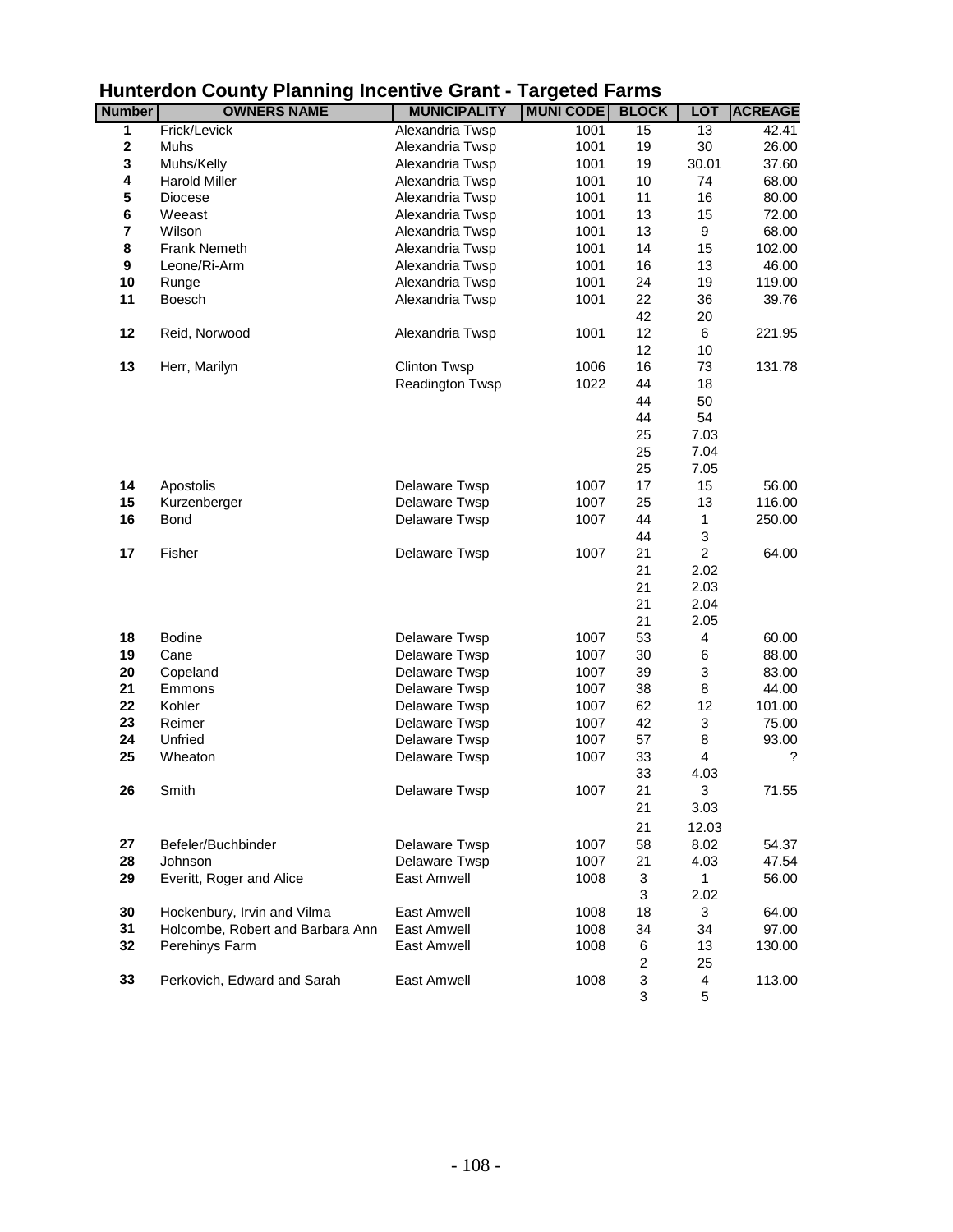| 34 | Slivis, Salvatore and Margo    | East Amwell         | 1008 | 8.02                    | 29                      | 62.00  |
|----|--------------------------------|---------------------|------|-------------------------|-------------------------|--------|
| 35 | Jorgenson - Southwark Farm     | <b>East Amwell</b>  | 1008 | 11                      | 3                       | 63.00  |
| 36 | Stahl, Chris                   | East Amwell         | 1008 | 5<br>5                  | 1.06<br>$\overline{c}$  | 145.00 |
| 37 | <b>Thompson Realty</b>         | <b>East Amwell</b>  | 1008 | 16.01                   | 26                      | 58.00  |
|    |                                |                     |      | 16.01                   | 27                      |        |
| 38 | Thompson                       | East Amwell         | 1008 | 25                      | $\overline{2}$          | 88.00  |
| 39 | VanDoren Family                | <b>East Amwell</b>  | 1008 | 20                      | 16                      | 144.00 |
|    |                                |                     |      | 20                      | 16.01                   |        |
|    |                                |                     |      | 20                      | 30                      |        |
| 40 | Welisewitz, Nick and Robert    | <b>East Amwell</b>  | 1008 | 20                      | 8                       | 165.00 |
|    |                                |                     |      | 20                      | 9                       |        |
| 41 | Wertsville Industries          | East Amwell         | 1008 | 35                      | 3                       | 97.00  |
| 42 | Zuegner, Louis and Jeanne      | East Amwell         | 1008 | 17                      | 34                      | 82.00  |
| 43 | Horoschak                      | Franklin Twsp       | 1010 | 49                      | 16                      | 133.00 |
|    |                                |                     |      | 49                      | 18                      |        |
| 44 | Racioppo, Steve                | Franklin Twsp       | 1010 | 30                      | 3.01                    | 97.76  |
|    |                                |                     |      | 30                      | 3.02                    |        |
|    |                                |                     |      | 30                      | 3                       |        |
|    |                                |                     |      | 30                      | 8                       |        |
| 45 | Cain, Richard                  | <b>Holland Twsp</b> | 1015 | 25                      | 28                      | 59.56  |
| 46 | Carroll, Carol                 | <b>Holland Twsp</b> | 1015 | 25                      | 34                      | 70.30  |
| 47 | Phillips                       | <b>Holland Twsp</b> | 1015 | 26                      | 19                      | 44.70  |
|    |                                |                     |      | 26                      | 17.01                   |        |
|    |                                |                     |      | 26                      | 20                      |        |
| 48 | Boss, Henry                    | <b>Holland Twsp</b> | 1015 | 15                      | $\overline{7}$          | 135.00 |
| 49 | Boss, Nelson                   | <b>Holland Twsp</b> | 1015 | 16                      | 16                      | 98.00  |
|    |                                |                     |      | 15                      | 6                       |        |
| 50 | Brown, Charles and Lorraine    | <b>Holland Twsp</b> | 1015 | 9                       | 20                      | 96.00  |
|    |                                |                     |      | 14                      | $\overline{2}$          |        |
| 51 | Cernecaro, Roger and Ralph     | <b>Holland Twsp</b> | 1015 | 17                      | 19                      | 104.00 |
| 52 | Clark, Olga                    | <b>Holland Twsp</b> | 1015 | 6                       | 60                      | 180.00 |
| 53 | Dufek, Frank and Margaret      | <b>Holland Twsp</b> | 1015 | 16                      | 19                      | 54.00  |
| 54 | Gardener, Billie and Donna     | <b>Holland Twsp</b> | 1015 | 6                       | 48                      | 52.00  |
| 55 | <b>Gombosi Holland Farms</b>   | <b>Holland Twsp</b> | 1015 | 25                      | 30                      | 151.00 |
|    |                                |                     |      | 17                      | 24                      |        |
| 56 | Kerr/Gervas                    | <b>Holland Twsp</b> | 1015 | 15                      | $\mathbf{1}$            | 58.00  |
|    |                                |                     |      | 15                      | 1.02                    |        |
| 57 | Silva, Robert                  | <b>Holland Twsp</b> | 1015 | 10                      | 43                      | 97.00  |
| 58 | <b>Stamets</b>                 | <b>Holland Twsp</b> | 1015 | 25                      | 60                      | 203.00 |
| 59 | Silva, Anthony                 | <b>Holland Twsp</b> | 1015 | 22                      | 56                      | 81.97  |
| 60 | Carlson                        | <b>Holland Twsp</b> | 1015 | 5                       | 6                       | 76.48  |
| 61 | Oliver                         | <b>Holland Twsp</b> | 1015 | $\overline{\mathbf{c}}$ | 4                       | 86.34  |
| 62 | Sanderson, Harvey and Judith   | <b>Holland Twsp</b> | 1015 | 14                      | 38                      | 40.05  |
| 63 | Harder                         | <b>Holland Twsp</b> | 1015 | 11                      | $\overline{2}$          | 116.73 |
| 64 | <b>Braun</b>                   | <b>Holland Twsp</b> | 1015 | 15                      | $\overline{c}$          | 112.40 |
| 65 | <b>Townsquare Nursery</b>      | <b>Holland Twsp</b> | 1015 | 25                      | 45                      | 50.00  |
| 66 | Kaufman                        | <b>Holland Twsp</b> | 1015 | 22                      | 58                      | 87.90  |
| 67 | Dodds                          | <b>Holland Twsp</b> | 1015 | 21                      | $\overline{\mathbf{4}}$ | 48.80  |
|    |                                |                     |      | 21                      | 4.03                    |        |
|    |                                |                     |      | 21                      | 4.02                    |        |
| 68 | Covalesky, Andrew and Patricia | Kingwood Twsp       | 1016 | 12                      | 26                      | 59.94  |
| 69 | Wydner, Elizabeth              | Kingwood Twsp       | 1016 | 14                      | 20                      | 92.23  |
| 70 | Varela                         | Kingwood Twsp       | 1016 | 33                      | 12                      | 91.00  |
|    |                                |                     |      | 32                      | 5                       |        |
|    |                                |                     |      | 32                      | $\overline{c}$          |        |
| 71 | Avila, Bennett                 | Kingwood Twsp       | 1016 | 35                      | 6                       | 28.02  |
| 72 | Pandy, Wesley                  | Kingwood Twsp       | 1016 | 6                       | 26                      | 55.01  |
|    |                                |                     |      | 6                       | 26.01                   |        |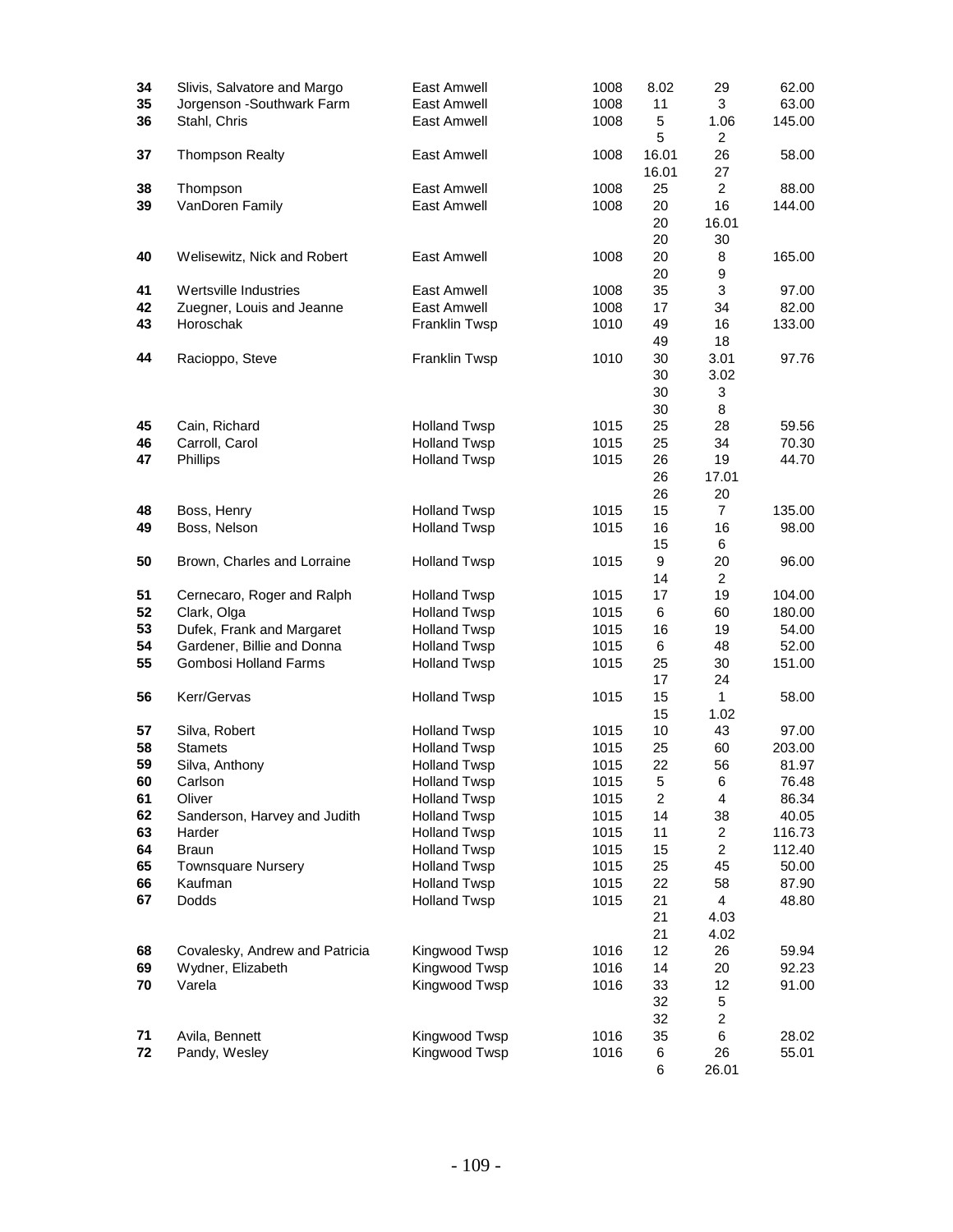| Burrell, Thomas & Eva            | Lebanon Twsp            | 1019 | 66<br>66<br>66 | 18<br>18.01<br>18.02 | 28.27  |
|----------------------------------|-------------------------|------|----------------|----------------------|--------|
|                                  | Raritan                 | 1021 | 71             | 19                   | 174.49 |
|                                  |                         |      | 71             | 19.02                |        |
|                                  |                         |      | 72.07          | 81                   |        |
| Snyder                           | Raritan                 | 1021 | 82             | $\overline{2}$       | 50.37  |
| Case                             | Raritan                 | 1021 | 77             | $\overline{7}$       | 76.13  |
| Van Doren                        | Raritan                 | 1021 | 77             | 9                    | 85.06  |
|                                  |                         |      | 77             | 10.17                |        |
| Holland Brook Realty, LLC.       | Readington Twsp         | 1022 | 53             | 5                    | 23.00  |
| Orlando                          | Readington Twsp         | 1022 | 65             | 7                    | 22.29  |
| Rothpletz                        | <b>Tewksbury Twsp</b>   | 1024 | 38             | 1                    | 204.00 |
|                                  |                         |      | 38             | 17                   |        |
| Roerig, Phil                     | Union twsp              | 1025 | 30             | 8                    | 63.73  |
| Foran, (West Amwell Conservancy) | West Amwell Twsp        | 1026 | 7              | 15                   | 32.54  |
| <b>FULPER "C"</b>                | <b>West Amwell Twsp</b> | 1026 | 17             | 14                   | 120.00 |
|                                  |                         |      | 17             | 15                   |        |
| FULPER "E"                       | West Amwell Twsp        | 1026 | 8              | 29.02                | 130.00 |
|                                  |                         |      | 8              | 32                   |        |
|                                  |                         |      | 8              | 33                   |        |
| Hanover Shoe Farm                | West Amwell Twsp        | 1026 | 19             | 3.01                 | 68.00  |
| <b>Nunn</b>                      | <b>West Amwell Twsp</b> | 1026 | 8              | 29.01                | 30.00  |
| Runkle                           | West Amwell Twsp        | 1026 | 13             | 1.01                 | 50.00  |
| Amwell Chase                     | West Amwell Twsp        | 1026 | 5              | 24                   | 211.42 |
|                                  |                         |      | 5              | 24.01                |        |
| <b>Amwell Hunt</b>               | West Amwell Twsp        | 1026 | 8              | 20                   | 130.36 |
|                                  | Bowlby                  |      |                | 66                   | 18.03  |

|                | <b>Number of</b> |                |
|----------------|------------------|----------------|
| <b>PROJECT</b> | <b>Targeted</b>  | <b>Acreage</b> |
| <b>AREA</b>    | <b>Farms</b>     | <b>Total</b>   |
| East           | 3                | 177            |
| South          | 47               | 4132           |
| West           | 37               | 3256           |
| Lebanon        | 1                | 28             |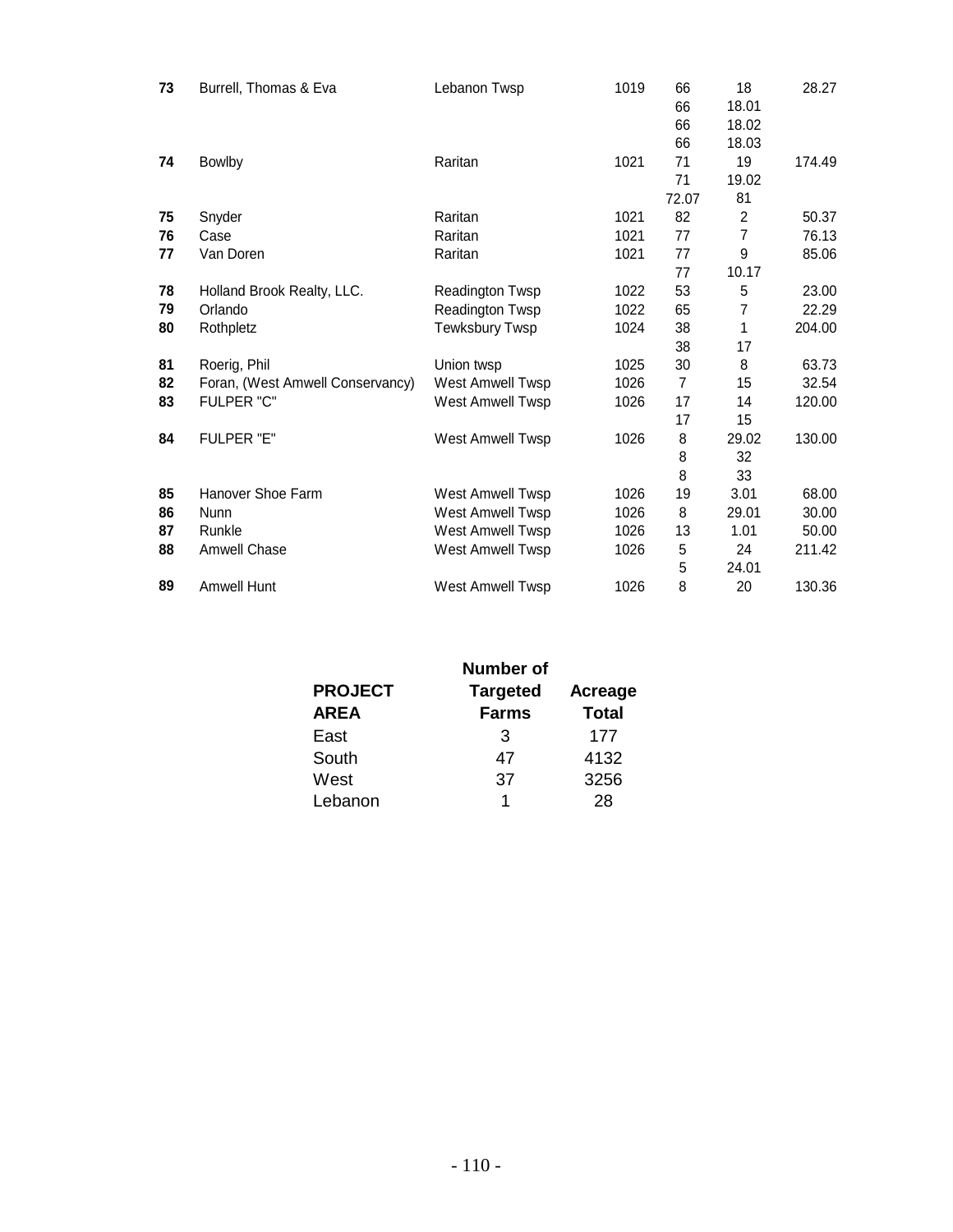#### *Form: HC-PIG1*

## **HUNTERDON COUNTY AGRICULTURE DEVELOPMENT BOARD Application to Sell a Development Easement Pursuant to the State Agriculture Retention and Development Act**

## **Hunterdon County Planning Incentive Grant Program**

County PIG Program

#### **OPEN ENROLLMENT**

| Name:<br><b>Mailing Address:</b> |  |
|----------------------------------|--|
|                                  |  |

## **........................................................................................................................................................................**

## **YOU MUST SUBMIT THE FOLLOWING FORMS WITH THIS APPLICATION (Check off boxes):**

#### ALL APPLICANTS:

- HC-PIG1, Application to sell a Development Easement *(this form)*
- $\Box$  A tax map, showing:
	- o the outline of your farm
	- o locations of all dwellings and farm buildings
	- o any EXCEPTIONS you have formally requested in section **VI** of this application
	- o boundaries classified by land use TYPE according to the list of choices in section **XIII.**
- A copy of your current farmland assessment form
- $\Box$  A copy of your deed
- If available, a copy of an existing survey and title insurance policy

#### FOR MUNICIPAL APPLICANTS AND/OR OWNERS OF A DEVELOPMENT EASEMENT

- $\Box$  All of the above is required
- Deed of Easement
- Restrictive Covenant for annual mowing
- Any and all additional Restrictive Covenants
- $\Box$  Two (2) original surveys
- □ Title Insurance Policy
- □ County Right-of-Way Easements, or a written indication from the County Engineer that none were required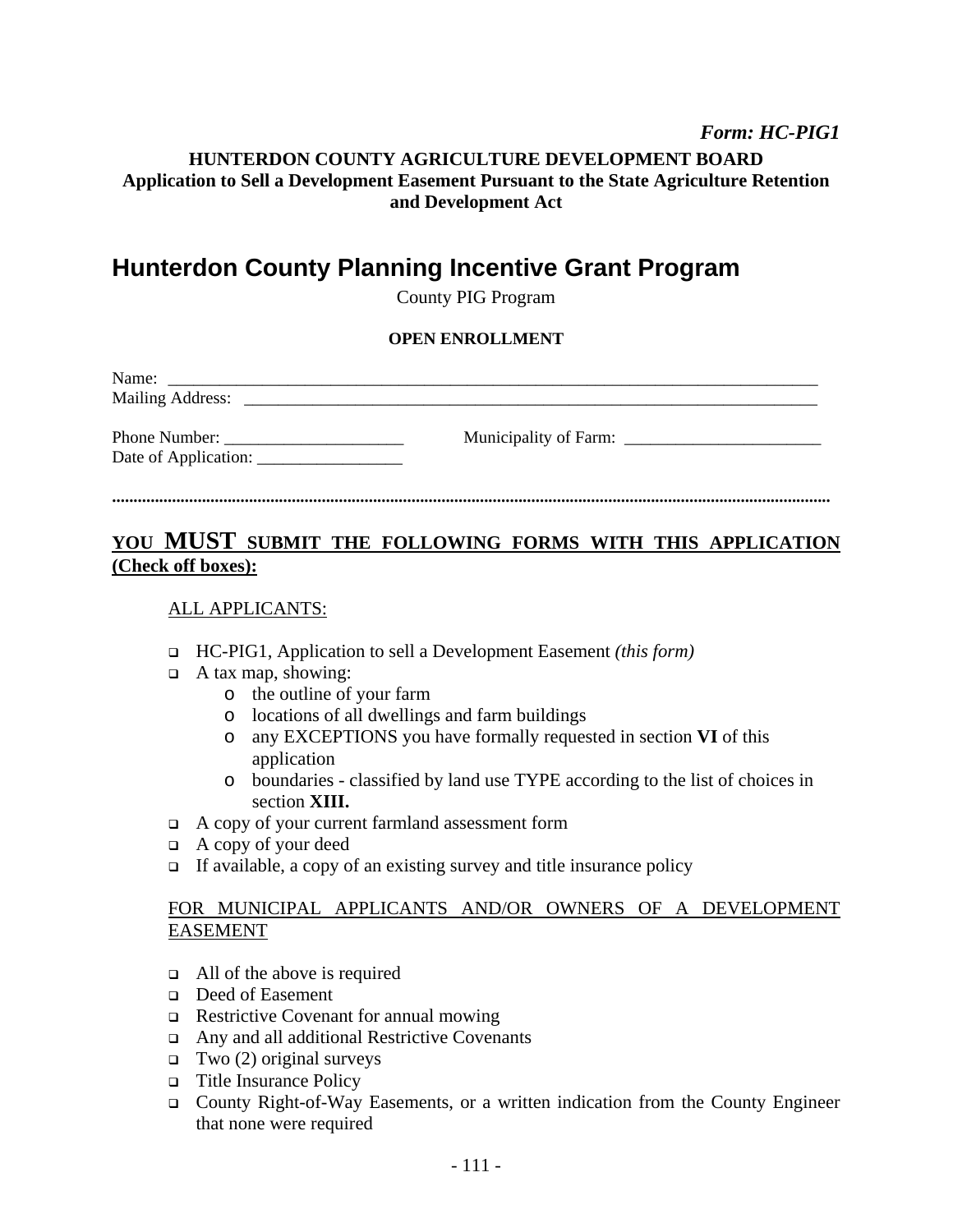## **I. PREREQUISITES:**

A fundamental concept of the State Agriculture Retention and Development Program is to preserve farmland in "critical masses" or relatively large core areas. The reason for this is that large areas of preserved farms have a greater chance of survivability than isolated, pockets of farms. Therefore, to apply for this program you must be located in an Agriculture Development Area (ADA) that has been designated by the Hunterdon County Agriculture Development Board (CADB). Additionally, your farm must be located in an existing Project Area as designated in the Hunterdon County Comprehensive Farmland Preservation Plan.

**NOTE: The CADB reserves the right to only consider parcels at least 40 acres or larger. The SADC reserves the right to only consider parcels that meet the State minimum eligibility criteria.** *(These criteria are available from the CADB office or directly from the SADC.)* 

The other prerequisite of the program is the commitment of your municipality to participate in the program and contribute funding. Your municipality must submit to the CADB a letter stating their interest in participating in the program and a resolution authorizing their local contribution. The CADB will solicit that letter; however, you and your CADB municipal liaison are responsible for obtaining the municipal support and making sure that the letter and resolution are received by the CADB prior to the review of your application. *(The name of your CADB municipal liaison is available from the CADB office or your municipal clerk.)*

Any landowner selling a development easement to the County is required to provide the County with a Restrictive Covenant. The Restrictive Covenant requires the landowner to cut or mow on an annual basis between July 15 and August 15.

#### **II. ATTORNEY REVIEW:**

This is an application to sell a development easement, pursuant to the State Agriculture Retention and Development Act. After a "development easement" has been sold on a piece of property, the use of the land becomes severely limited. You may wish to consult with an attorney about this program, prior to submitting an application. If you have an attorney or will be retaining one, kindly provide the following information:

Attorney's Name: \_\_\_\_\_\_\_\_\_\_\_\_\_\_\_\_\_\_\_\_\_\_\_\_\_\_\_\_\_\_\_\_\_\_\_\_\_\_\_\_\_\_\_\_\_\_\_\_\_\_\_\_\_\_\_\_ Address: \_\_\_\_\_\_\_\_\_\_\_\_\_\_\_\_\_\_\_\_\_\_\_\_\_\_\_\_\_\_\_\_\_\_\_\_\_\_\_\_\_\_\_\_\_\_\_\_\_\_\_\_\_\_\_\_\_\_\_\_\_\_\_

Phone Number: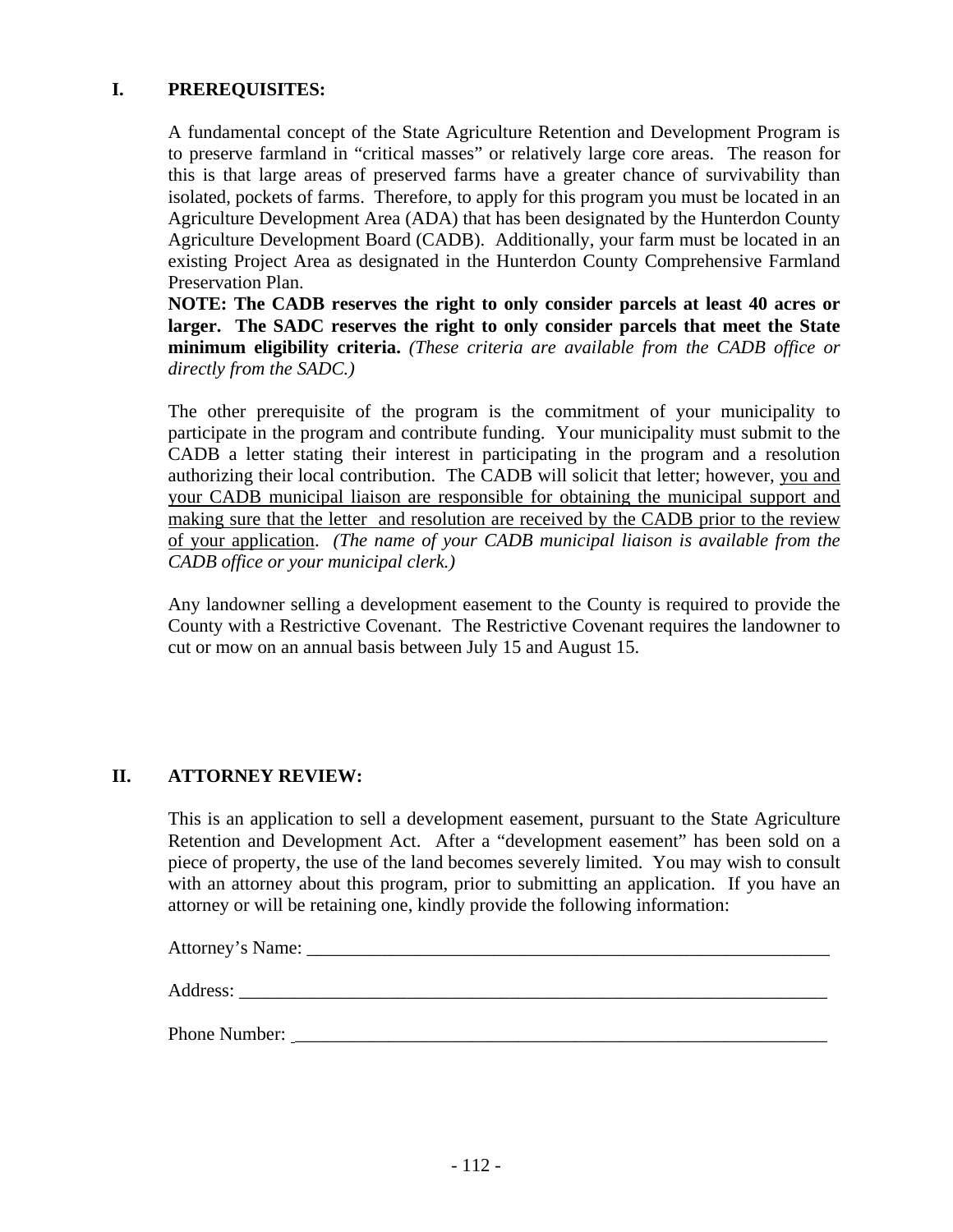#### **III. AFFIDAVIT**

## I/We \_\_\_\_\_\_\_\_\_\_\_\_\_\_\_\_\_\_\_\_\_\_\_\_\_\_\_\_\_\_\_\_\_\_\_\_\_\_\_\_\_\_\_\_\_\_\_\_\_\_\_\_\_\_\_\_\_\_\_ *(please print your name(s)* understand: a) I/we have the right to consult with an attorney; b) the required components of the application form; c) the prerequisites of the program; and d) how our application is evaluated. I/We also understand that if the application requirements outlined on the first page of this application are not completed and submitted to the Hunterdon County Agriculture Development Board, my/our application my not be considered.  $Signature(s): \_\_\_\_\_\_\_\_\_\_\_\_\_$  $\frac{1}{\sqrt{2}}$  ,  $\frac{1}{\sqrt{2}}$  ,  $\frac{1}{\sqrt{2}}$  ,  $\frac{1}{\sqrt{2}}$  ,  $\frac{1}{\sqrt{2}}$  ,  $\frac{1}{\sqrt{2}}$  ,  $\frac{1}{\sqrt{2}}$  ,  $\frac{1}{\sqrt{2}}$  ,  $\frac{1}{\sqrt{2}}$  ,  $\frac{1}{\sqrt{2}}$  ,  $\frac{1}{\sqrt{2}}$  ,  $\frac{1}{\sqrt{2}}$  ,  $\frac{1}{\sqrt{2}}$  ,  $\frac{1}{\sqrt{2}}$  ,  $\frac{1}{\sqrt{2}}$

## **IV. GENERAL INFORMATION**

Name of record owners of farm: \_\_\_\_\_\_\_\_\_\_\_\_\_\_\_\_\_\_\_\_\_\_\_\_\_\_\_\_\_\_\_\_\_\_\_\_\_\_\_\_\_\_\_\_\_\_\_\_

Are you the record owner? Yes No

If not, are you a contract purchaser? Yes No *(If not, you may not be eligible to submit an application)*

Have you entered into a contract for sale for the property or the development easement? Yes No

\_\_\_\_\_\_\_\_\_\_\_\_\_\_\_\_\_\_\_\_\_\_\_\_\_\_\_\_\_\_\_\_\_\_\_\_\_\_\_\_\_\_\_\_\_\_\_\_\_\_\_\_\_\_\_\_\_\_\_\_\_\_\_\_\_\_\_\_\_\_\_\_

\_\_\_\_\_\_\_\_\_\_\_\_\_\_\_\_\_\_\_\_\_\_\_\_\_\_\_\_\_\_\_\_\_\_\_\_\_\_\_\_\_\_\_\_\_\_\_\_\_\_\_\_\_\_\_\_\_\_\_\_\_\_\_\_\_\_\_\_\_\_\_\_\_

*(If yes, please explain and submit a copy of your contract)*\_\_\_\_\_\_\_\_\_\_\_\_\_\_\_\_\_\_\_\_\_\_\_\_\_\_\_

Any other provisions for the sale: \_\_\_\_\_\_\_\_\_\_\_\_\_\_\_\_\_\_\_\_\_\_\_\_\_\_\_\_\_\_\_\_\_\_\_\_\_\_\_\_\_\_\_\_\_

| <b>Premises:</b>                                     |                        |
|------------------------------------------------------|------------------------|
| Municipality                                         | <b>Block</b>           |
| <u> 1980 - Andrea Andrews, Amerikaansk politik (</u> | Lot(s)                 |
|                                                      | <b>Block</b><br>Lot(s) |
| Municipality                                         | Block                  |
|                                                      | Lot(s)                 |
| Municipality                                         | <b>Block</b>           |
|                                                      | Lot(s)                 |
| Municipality                                         | <b>Block</b><br>Lot(s) |

| <b>Gross Acreage of Total Premises:</b>                                                                                                                            |                           |
|--------------------------------------------------------------------------------------------------------------------------------------------------------------------|---------------------------|
| Please check source:                                                                                                                                               | tax map<br>survey<br>deed |
| NOTE: THE CADB REQUIRES THE EXACT TAX MAP ACREAGE; IF THIS<br>INFORMATION IS INCORRECT PLEASE PROVIDE US WITH<br>DOCUMENTATION PROVING THE CORRECT ACREAGE TOTALS. |                           |

**Street Address of Premises**: \_\_\_\_\_\_\_\_\_\_\_\_\_\_\_\_\_\_\_\_\_\_\_\_\_\_\_\_\_\_\_\_\_\_\_\_\_\_\_\_\_\_\_\_\_\_\_\_\_\_

**NOTE: INCLUDE A TAX MAP WITH ALL REQUIRED INFORMATION AS OUTLINED ON PAGE 1.**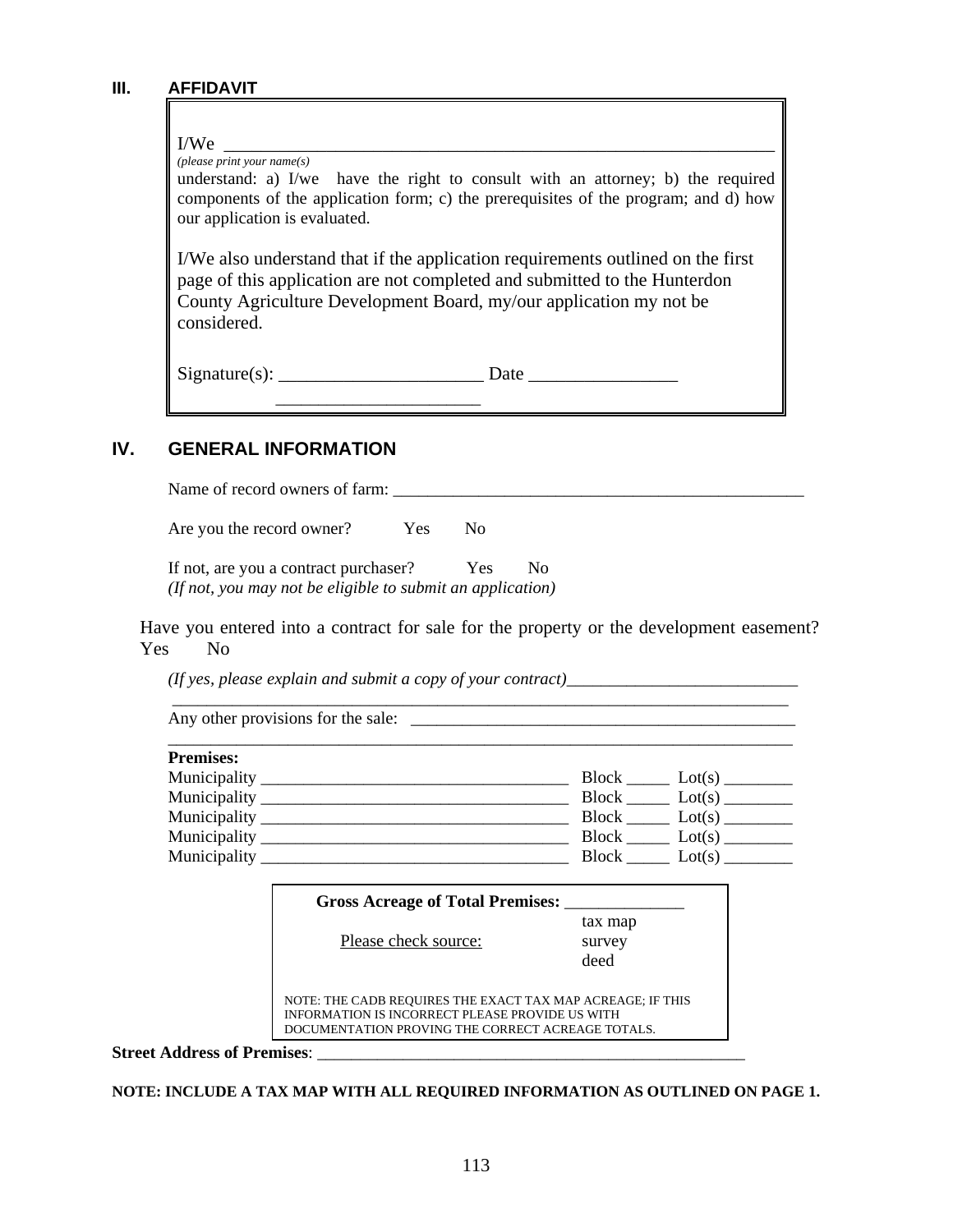#### **V. RESIDUAL DWELLING SITE OPPORTUNITIES (RDSOs)**

Pursuant to N.J.A.C. 2:76-6.17, applicants for easement purchase may be eligible for Residual Dwelling Site Opportunities (RDSOs) **only if the premises to be preserved is 100 acres or greater**. An RDSO is the right to construct a residential unit within a residual dwelling site for agricultural purposes. Applicants must determine how many RDSOs they wish to request prior to the CADB's preliminary review. The number of RDSOs may not exceed an overall gross density of one residential unit per 100 acres, including existing residential buildings on the premises. In the event that the application is granted final approval, the value of all RDSOs approved in the application will be deducted from the final easement value in accordance with SADC Policy P-19, or other policies promulgated by the SADC.

How many RDSOs would you like to request? \_\_\_\_\_\_\_\_\_

## **VI. EXCEPTIONS AND NONSEVERABLE EXCEPTIONS**

An "exception" is a portion of the farm that will be excluded from the development easement. A severable exception is an area that can be subdivided from the farm and may be sold to anyone. Severable exceptions are not usually encouraged and may be a negative consideration of your application; however in certain situations it may be permitted. You will need municipal planning board approval if you want to subdivide your excepted lot(s).

A nonseverable exception does not create a new tax lot or the need for subdivision approval and is typically around existing farm structures or a site for a future dwelling. The CADB generally favors a nonseverable exception for any parcel under 100 acres that currently has no dwelling. The CADB awards three points for one nonseverable exception that is placed around the dwelling and farm buildings.

The CADB and SADC reserve the right to impose restrictions on exception areas. You will not be paid for the acreage within them if they are approved.

Are you requesting any exceptions? Yes No If **yes**, please complete the following:

1. What is the acreage of the exception?

\_\_\_\_\_\_\_\_\_\_\_\_\_\_\_\_\_\_\_\_\_\_\_\_\_\_\_\_\_\_\_\_\_\_\_\_\_\_\_\_\_\_\_\_\_\_\_\_\_\_\_\_\_\_\_\_\_\_\_\_\_\_\_\_\_\_\_\_\_\_\_\_\_\_\_\_\_

- 2. What is your reason for the exception?
- 3. Show the exception location on your attached **tax map** and write the lot number (if more than one lot is included in this application) where the exception is to be located:
- 4. Will the exception be severable?
	- Yes No
- 5. If severable, does the exception exceed the local zoning regulations?

Yes No Minimum allowable lot size:

6. Is the exception for a municipal farmland preservation and/or open space program? Yes No

#### **VII. NET ACRES:**

Please calculate net acres to be considered for easement purchase below:

[Gross Acres] - [Acres in Exception(s)] = Net Acres to be Preserved

\_\_\_\_\_\_\_\_\_\_ - \_\_\_\_\_\_\_\_\_\_\_\_\_\_\_\_ = \_\_\_\_\_\_\_\_\_\_\_\_\_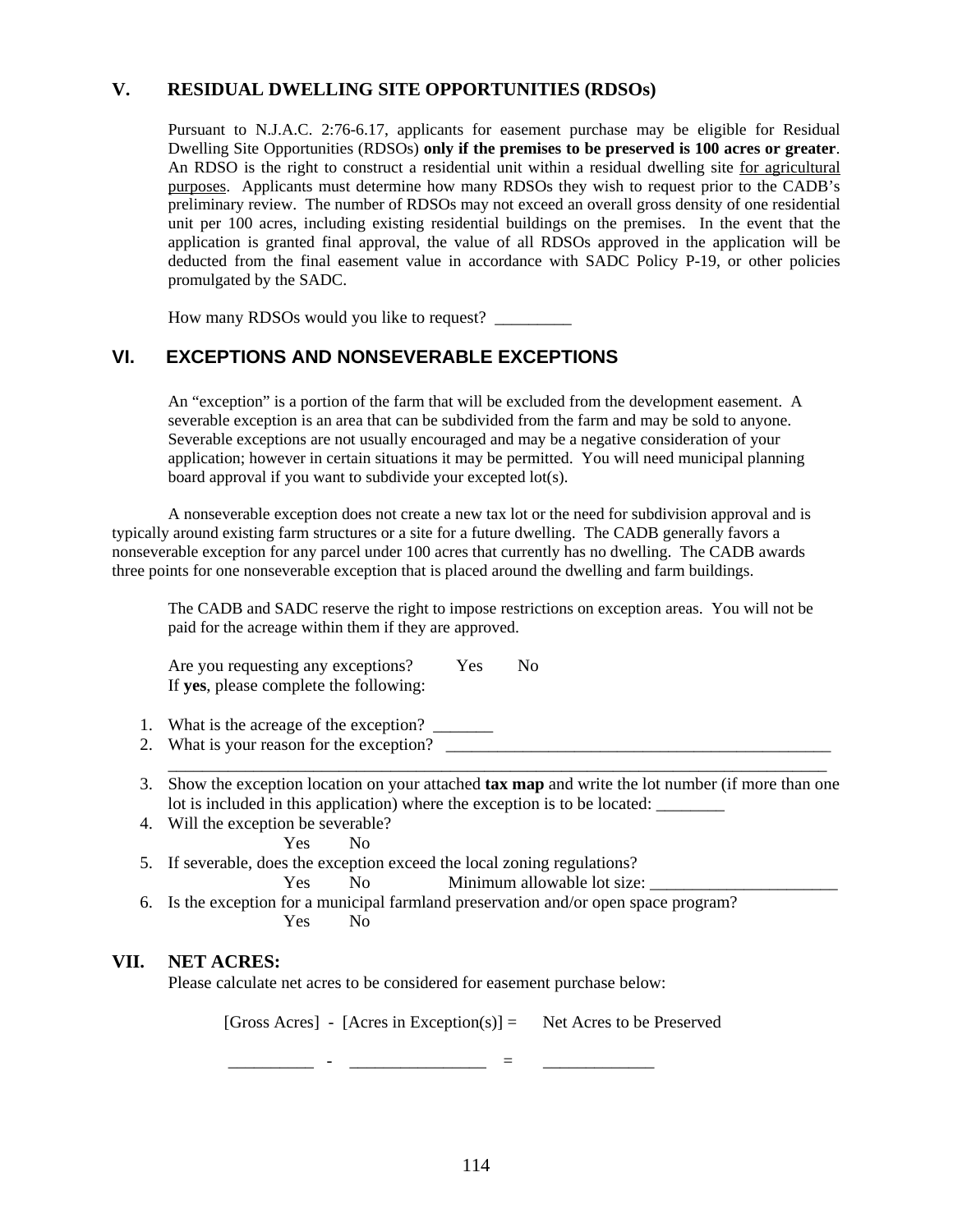#### **VIII. AGRICULTUREAL PRODUCTION:**

Please describe all agricultural production currently taking place on the property using the appropriate Standard Industrial Code (SIC) found in Appendix A.

| SIC# | Agricultural Production Type________ | Approximate Acreage  |
|------|--------------------------------------|----------------------|
| SIC# | Agricultural Production Type         | Approximate Acreage  |
| SIC# | Agricultural Production Type         | Approximate Acreage  |
| SIC# | Agricultural Production Type_        | Approximate Acreage  |
| SIC# | <b>Agricultural Production Type</b>  | Approximate Acreage_ |

#### **VIII. EXISTING RESIDENTIAL/LABOR HOUSING:**

Are there any residential housing, agricultural labor housing, or other housing on the premises?

Yes No

If **no**, skip to the next section.

If **yes**, complete the following questions regarding housing units on the premises.

**RESIDENCE A (CHECK ONE ONLY)** DUPLICATE THIS SHEET AS NECESSARY.

- ( ) Standard Single Family Residence
- ( ) Single Family with apartment
- ( ) Duplex
- ( ) Apartment
- ( ) Other \_\_\_\_\_\_\_\_\_\_\_\_\_\_\_\_\_\_\_\_\_\_\_\_\_\_\_\_

| Is the structure the Primary Residence?                              | Yes.       | No. |
|----------------------------------------------------------------------|------------|-----|
| Is the structure for agricultural labor housing?                     | Yes.       | No. |
| Is the structure under a lease or rental agreement?                  | Yes.       | No. |
| Will the residence be within an exception on the preserved property? | <b>Yes</b> | No. |

#### **RESIDENCE B (CHECK ONE ONLY)**

- ( ) Standard Single Family Residence
- ( ) Single Family with apartment
- ( ) Duplex
- ( ) Apartment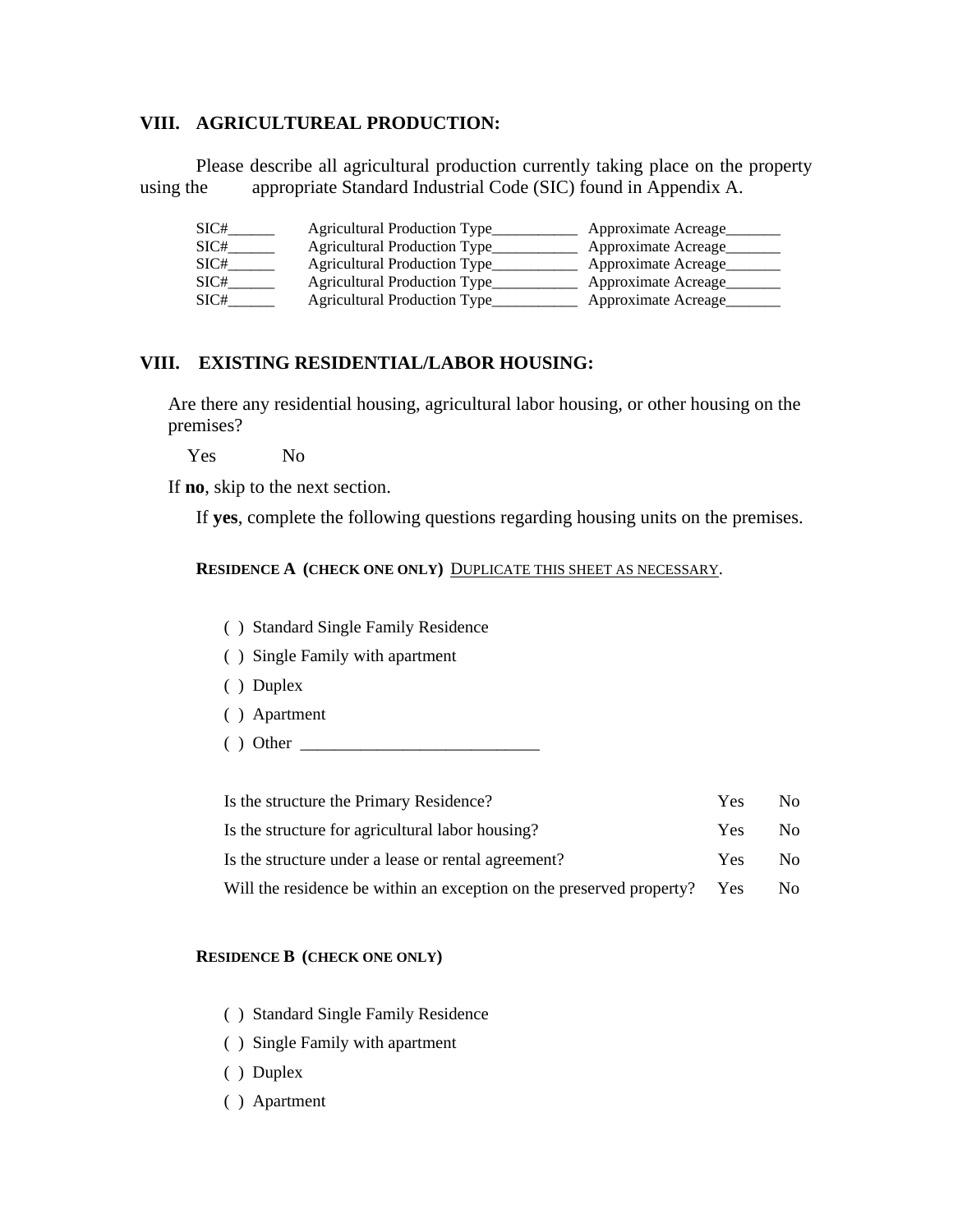( ) Other \_\_\_\_\_\_\_\_\_\_\_\_\_\_\_\_\_\_\_\_\_\_\_\_\_\_\_\_

| Is the structure the Primary Residence?                              | <b>Yes</b> | No. |
|----------------------------------------------------------------------|------------|-----|
| Is the structure for agricultural labor housing?                     | <b>Yes</b> | No. |
| Is the structure under a lease or rental agreement?                  | Yes.       | No. |
| Will the residence be within an exception on the preserved property? | Yes        | No. |

## **IX. EXISTING STRUCTURES (Non-Residential):**

Are there any non-residential structures on the premises?

Yes No

If **no**, skip to the next section.

If **yes**, complete the following questions regarding structures on the premises.

#### **STRUCTURE A (CHECK ONE ONLY)** DUPLICATE THIS SHEET AS NECESSARY.

| $()$ Barn  | $()$ Shed  |
|------------|------------|
| ( ) Garage | $()$ Silo  |
| ( ) Stable | $()$ Other |

| Is the structure for an agricultural use?                                | <b>Yes</b> | No.  |
|--------------------------------------------------------------------------|------------|------|
| Is the structure under a lease or rental agreement?                      | Yes        | - No |
| Will the structure be within an exception on the preserved property? Yes |            | No.  |

#### **STRUCTURE B (CHECK ONE ONLY)**

| $()$ Barn  | $()$ Shed  |
|------------|------------|
| ( ) Garage | $()$ Silo  |
| ( ) Stable | $()$ Other |

| Is the structure for an agricultural use?                            | Yes.       | No. |
|----------------------------------------------------------------------|------------|-----|
| Is the structure under a lease or rental agreement?                  | Yes        | N   |
| Will the structure be within an exception on the preserved property? | <b>Yes</b> | No. |

#### **STRUCTURE C (CHECK ONE ONLY)**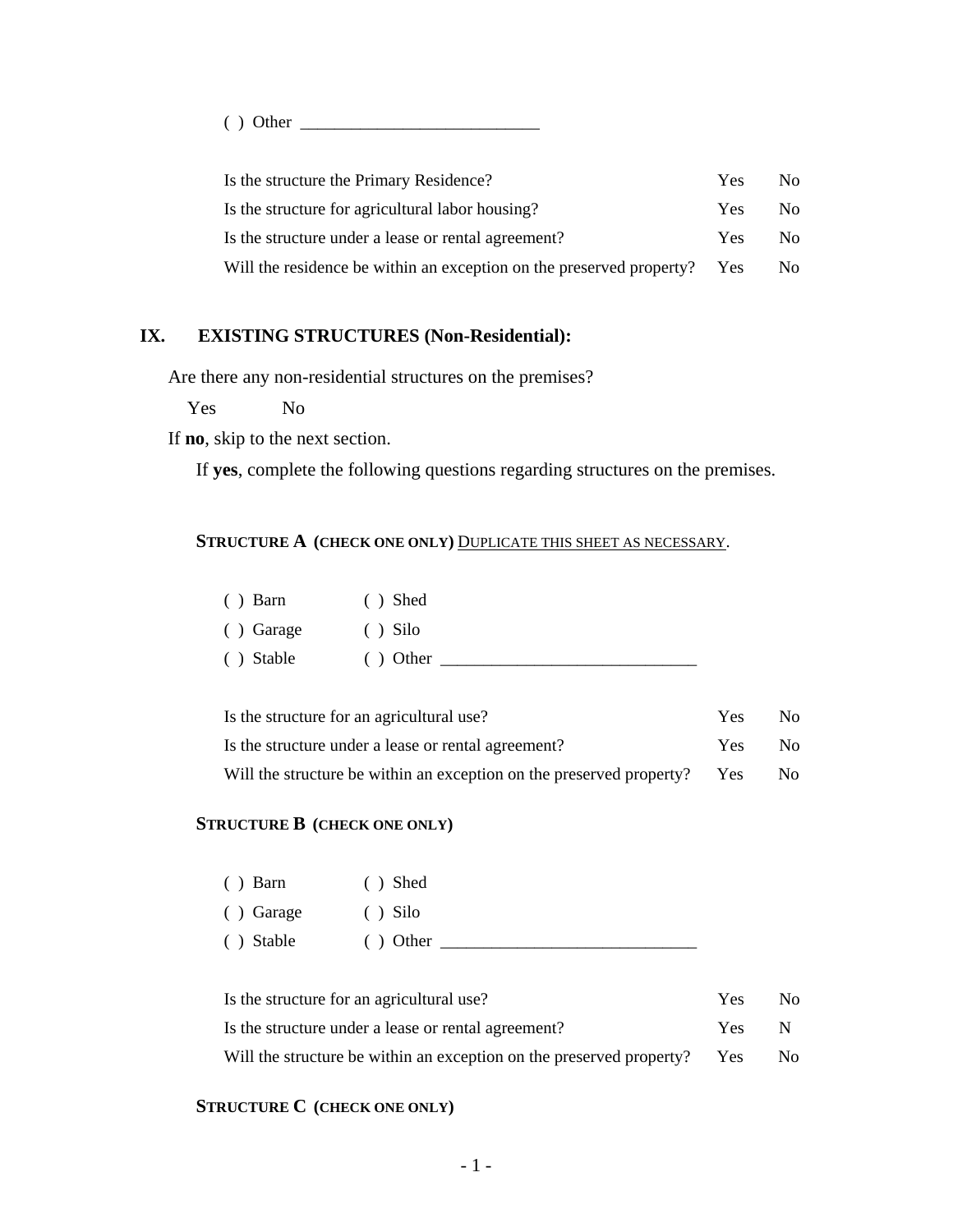| $()$ Barn  | $()$ Shed  |
|------------|------------|
| ( ) Garage | $()$ Silo  |
| () Stable  | $()$ Other |

| Is the structure for an agricultural use?                                | Yes. | No. |
|--------------------------------------------------------------------------|------|-----|
| Is the structure under a lease or rental agreement?                      | Yes  | No. |
| Will the structure be within an exception on the preserved property? Yes |      | No. |

#### **STRUCTURE D (CHECK ONE ONLY)**

| $()$ Barn  | $()$ Shed  |
|------------|------------|
| ( ) Garage | $()$ Silo  |
| ( ) Stable | $()$ Other |

| Is the structure for an agricultural use?                                | Yes. | No. |
|--------------------------------------------------------------------------|------|-----|
| Is the structure under a lease or rental agreement?                      | Yes. | No. |
| Will the structure be within an exception on the preserved property? Yes |      | No. |

## **X. EASEMENTS / RIGHTS OF WAY:**

Are there any Easements, Rights of Way, or restrictions of record, that affect the premises?

*(Failure to list all easements and restrictions of record may adversely affect your application at a subsequent time)* 

Yes No

If **no**, skip to the next section.

If **yes**, complete the following questions regarding easements on the premises.

#### **EASEMENT A: (CHECK ONE ONLY)** DUPLICATE THIS SHEET AS NECESSARY.

- ( ) Power Lines ( ) Road Rights of Way ( ) Water Lines ( ) Stream Corridor ( ) Telephone Lines ( ) Sewer
- ( ) Gas Lines ( ) Drainage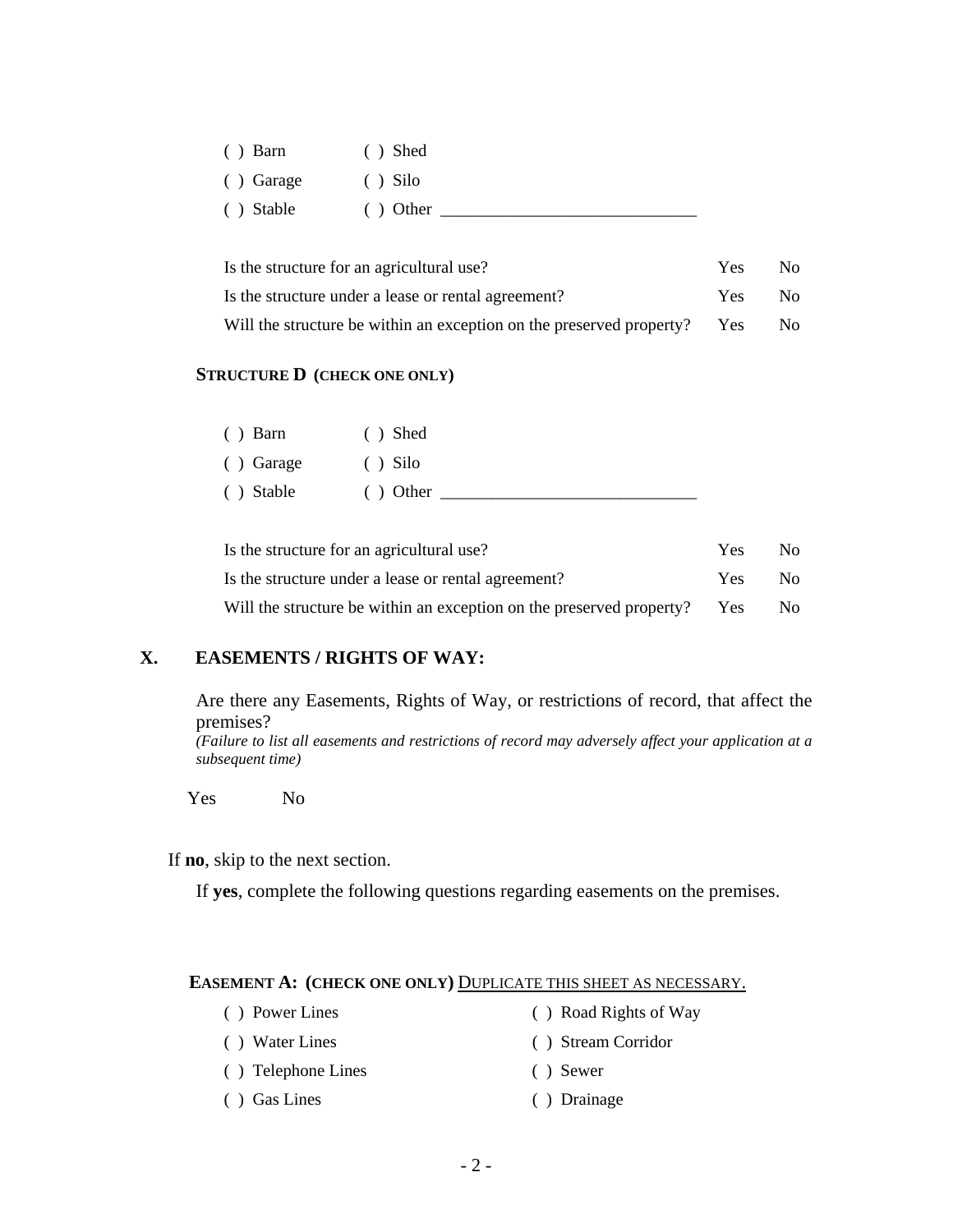|  | Other |
|--|-------|
|  |       |

 $( )$  Conservation (e.g., steep slopes, critical areas, critical habitat, wetlands, drainage, no further subdivisions, etc.)

Describe the easement and the effects:

| <b>EASEMENT B: (CHECK ONE ONLY)</b> |                                                                                                                                    |
|-------------------------------------|------------------------------------------------------------------------------------------------------------------------------------|
| () Power Lines                      | () Road Rights of Way                                                                                                              |
| () Water Lines                      | <b>Stream Corridor</b>                                                                                                             |
| Telephone Lines                     | Sewer                                                                                                                              |
| Gas Lines                           | Drainage                                                                                                                           |
| Other                               | $( )$ Conservation (e.g., steep slopes, critical<br>areas, critical habitat, wetlands, drainage, no<br>further subdivisions, etc.) |

\_\_\_\_\_\_\_\_\_\_\_\_\_\_\_\_\_\_\_\_\_\_\_\_\_\_\_\_\_\_\_\_\_\_\_\_\_\_\_\_\_\_\_\_\_\_\_\_\_\_\_\_\_\_\_\_\_\_\_\_\_\_\_\_\_\_

\_\_\_\_\_\_\_\_\_\_\_\_\_\_\_\_\_\_\_\_\_\_\_\_\_\_\_\_\_\_\_\_\_\_\_\_\_\_\_\_\_\_\_\_\_\_\_\_\_\_\_\_\_\_\_\_\_\_\_\_\_\_\_\_\_\_\_\_ \_\_\_\_\_\_\_\_\_\_\_\_\_\_\_\_\_\_\_\_\_\_\_\_\_\_\_\_\_\_\_\_\_\_\_\_\_\_\_\_\_\_\_\_\_\_\_\_\_\_\_\_\_\_\_\_\_\_\_\_\_\_\_\_\_\_

effects:\_\_\_\_\_\_\_\_\_\_\_\_\_\_\_\_\_\_\_\_\_\_\_\_\_\_\_\_\_\_\_\_\_\_\_\_\_\_\_\_\_\_\_\_\_\_\_\_\_\_\_\_\_\_\_\_\_\_\_\_\_\_\_\_

#### **EASEMENT C: (CHECK ONE ONLY)**

\_\_\_\_\_\_\_\_\_\_\_\_\_\_\_\_\_\_\_\_\_\_\_\_\_\_\_\_\_\_\_\_\_\_\_\_\_\_\_\_\_\_\_

- 
- 
- ( ) Telephone Lines ( ) Sewer
- ( ) Gas Lines ( ) Drainage
- 
- ( ) Power Lines ( ) Road Rights of Way
- ( ) Water Lines ( ) Stream Corridor
	-
	-

( ) Other ( ) Conservation (e.g., steep slopes, critical areas, critical habitat, wetlands, drainage, no further subdivisions, etc.)

Describe the easement and the effects:\_\_\_\_\_\_\_\_\_\_\_\_\_\_\_\_\_\_\_\_\_\_\_\_\_\_\_\_\_\_\_\_\_\_\_\_\_\_\_\_\_\_\_\_\_\_\_\_\_\_\_\_\_\_\_\_\_\_\_\_\_\_\_\_

## **XI. PRE-EXISTING NON-AGRICULTURAL USES**

\_\_\_\_\_\_\_\_\_\_\_\_\_\_\_\_\_\_\_\_\_\_\_\_\_\_\_\_\_\_\_\_\_\_\_\_\_\_\_\_\_\_\_

■ Are there non-agricultural uses on the Premises to be preserved? **Yes** No (Outside of an exception)

\_\_\_\_\_\_\_\_\_\_\_\_\_\_\_\_\_\_\_\_\_\_\_\_\_\_\_\_\_\_\_\_\_\_\_\_\_\_\_\_\_\_\_\_\_\_\_\_\_\_\_\_\_\_\_\_\_\_\_\_\_\_\_\_\_\_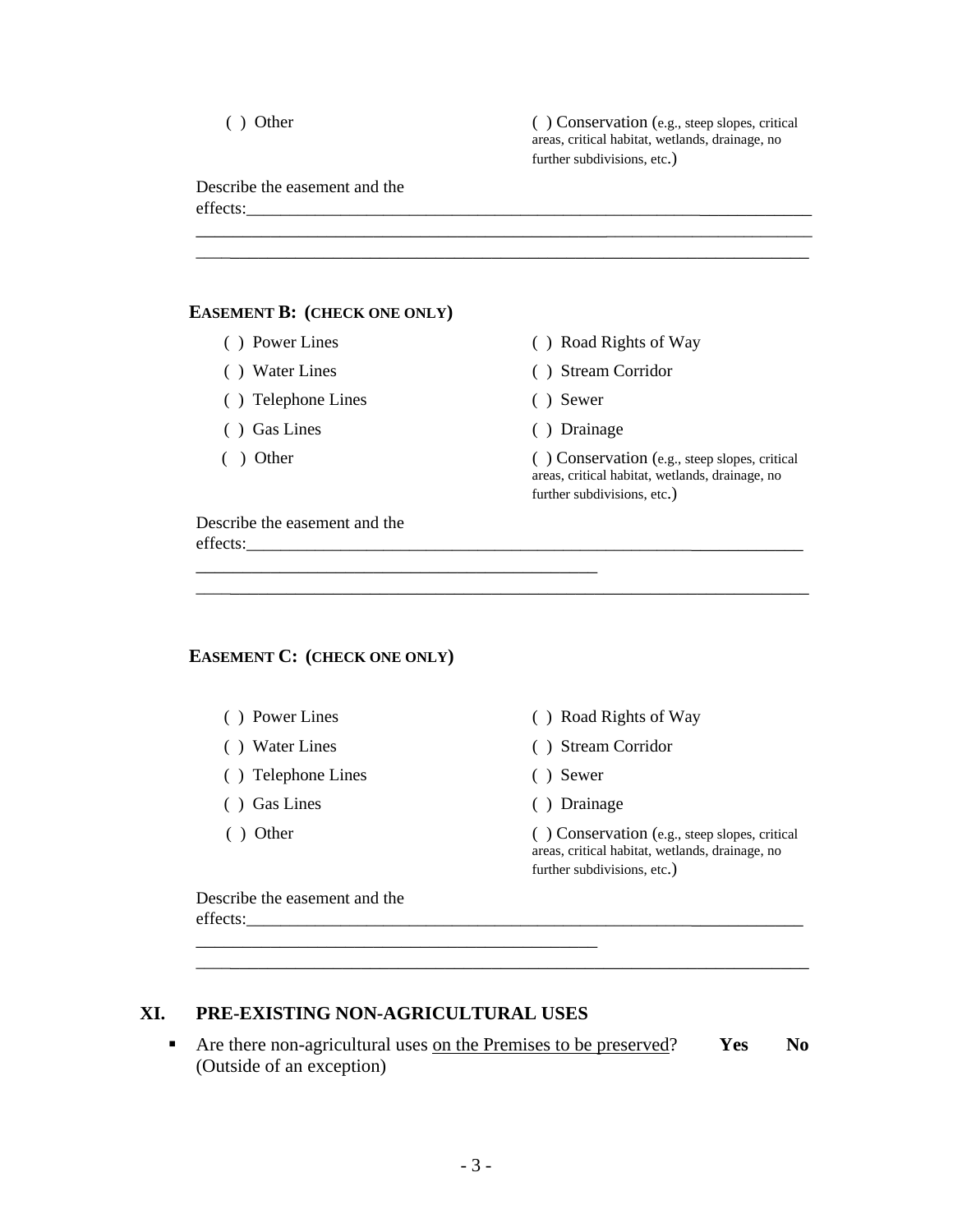• Will non-agricultural use(s) occur within the exception area(s)? Yes  $\mathbf{N}\mathbf{0}$ 

#### NOTE: A NON-AGRICULTURAL USE ON THE PREMISES CANNOT BE **EXPANDED OR INTENSIFIED AFTER THE FARM IS PRESERVED.**

List the type and frequency of any existing non-agricultural uses:

Note the approximate dimensions and location of any structures and/or areas utilized for a non-agricultural use:

<u> 1989 - Johann John Stoff, deutscher Stoff als der Stoff als der Stoff als der Stoff als der Stoff als der Stoff</u>

<u> 1989 - Johann Barn, mars ann an t-Amhainn an t-Amhainn an t-Amhainn an t-Amhainn an t-Amhainn an t-Amhainn a</u>

In the event the non-agricultural use involves a lease with another party, identify the individual or entity leasing the structure and type of business or operation:

<u> 1989 - 1989 - 1989 - 1989 - 1989 - 1989 - 1989 - 1989 - 1989 - 1989 - 1989 - 1989 - 1989 - 1989 - 1989 - 19</u>

If non-agricultural events are held on the premises, identify for what purpose and the frequency of the activity:

Describe how the non-agricultural use will be accessed on the parcel.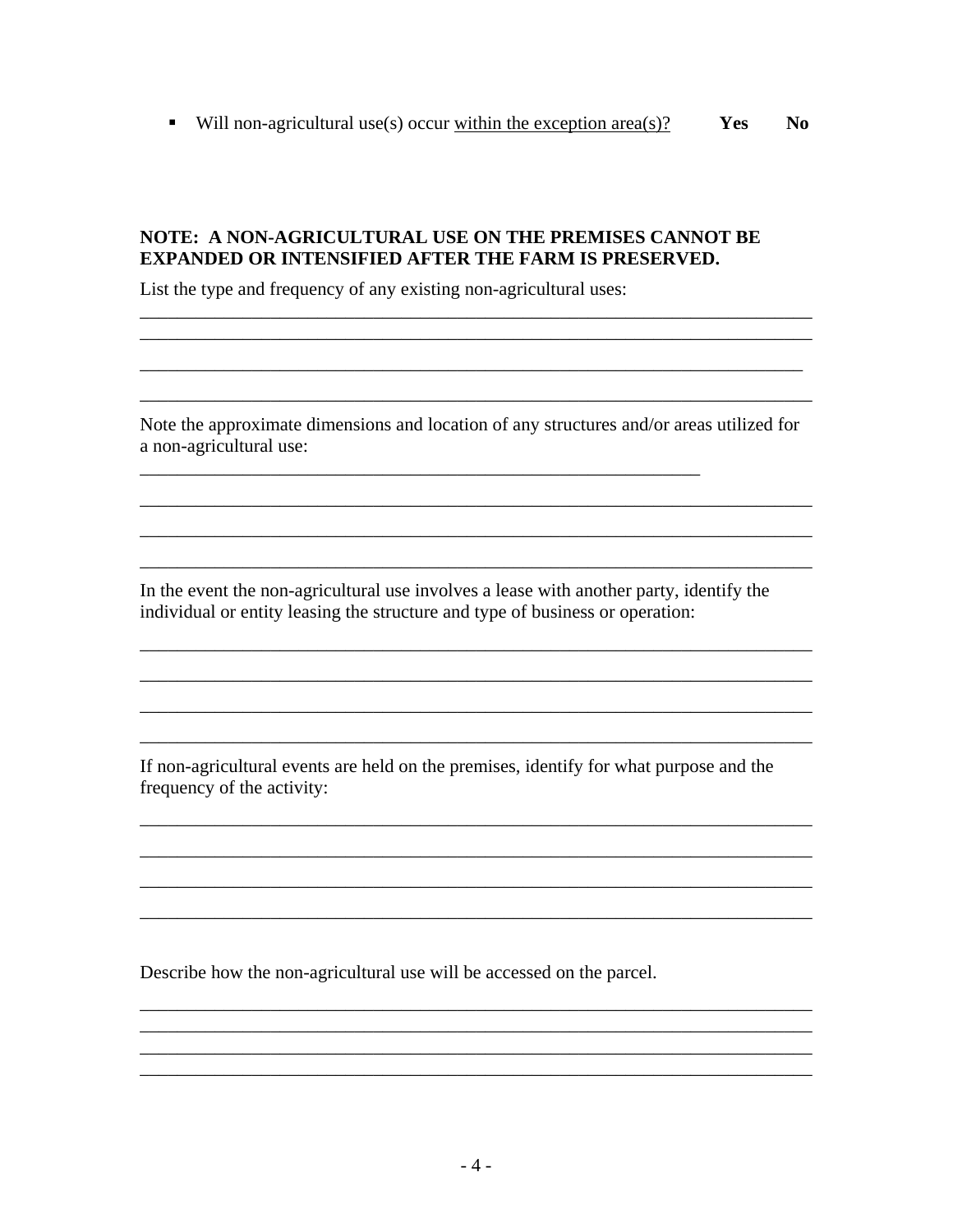*\*An identified non-agricultural use can NOT be expanded or intensified after the premises is preserved if located on the preserved farmland outside of an exception area.* 

### **XII. AGRICULTURAL USE AND PRODUCTION:**

1. Identify the types of agricultural enterprises on the premises *(e.g. dairy, field crops)* by checking the appropriate column:

|                    | Primary | Secondary |
|--------------------|---------|-----------|
| Dairy              |         |           |
| <b>Nursery</b>     |         |           |
| <b>Field Crops</b> |         |           |
| Vegetables         |         |           |
| Orchard            |         |           |
| Swine              |         |           |
| Vineyard           |         |           |
| Equine             |         |           |
| Other              |         |           |

2. Identify the approximate percent (%) of land use of the acreage to be considered for easement purchase.

#### **NOTE: THE FOLLOWING INFORMATION WILL BE VERIFIED AGAINST THE 2005 FARMLAND ASSESSMENT FORM SUBMITTED WITH THIS APPLICATION.**

| 1. | <b>Cropland Harvested</b> | %        |
|----|---------------------------|----------|
| 2. | <b>Cropland Pasture</b>   | $\%$     |
| 3. | <b>Permanent Pasture</b>  | $\%$     |
|    | 4. Woodlands              | $\%$     |
| 5. | Wetlands                  | %        |
| 6. | Other: $\_\_$             | $\%$     |
|    |                           |          |
|    | TOTAL                     | %<br>100 |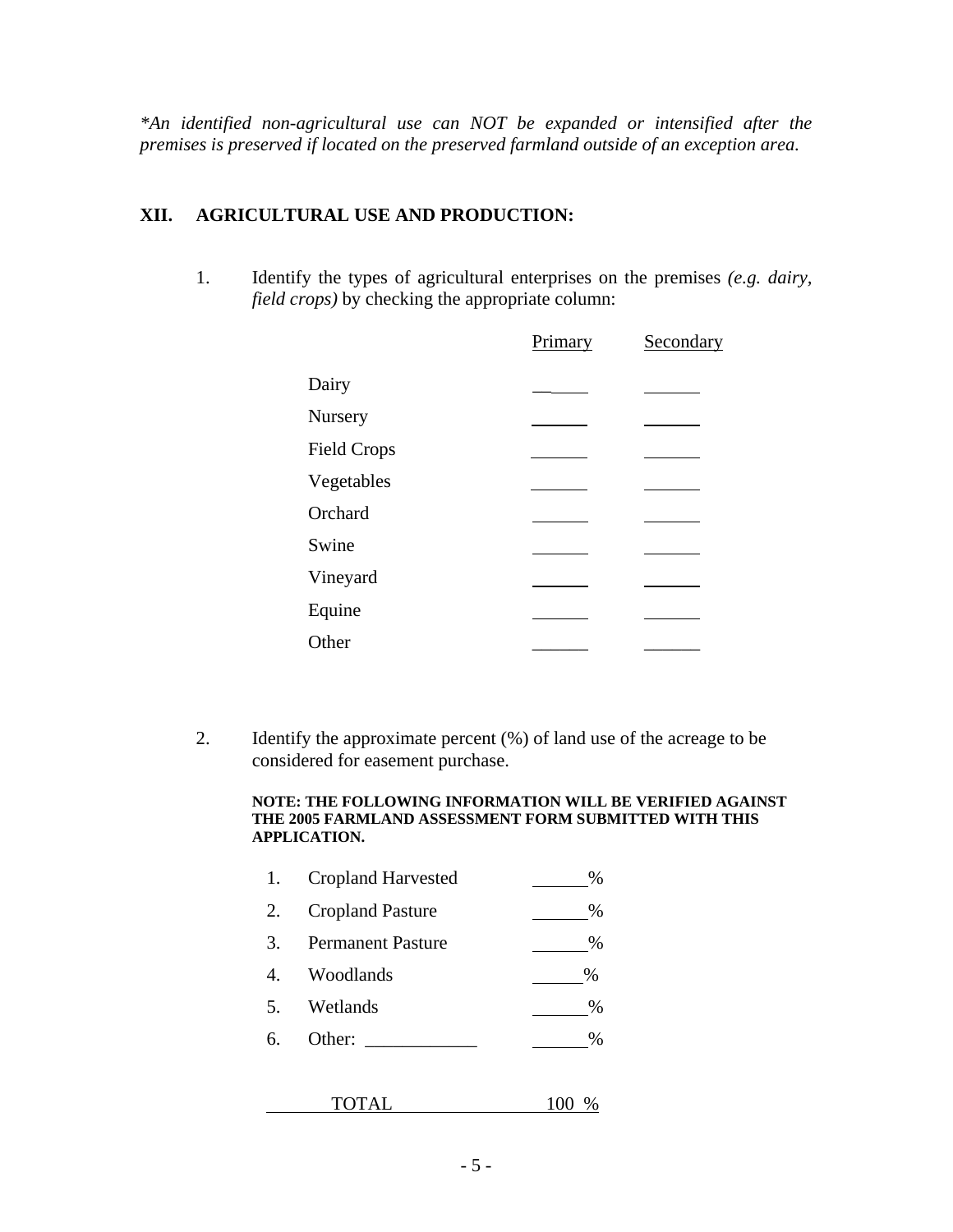3. Is the farm currently enrolled in an 8-year Municipally Approved Farmland Preservation Program? Yes No

#### **XIII. BOUNDARIES AND BUFFERS**

- On the **tax map** included with this application, along your property's boundaries you must write the number(s) of the appropriate land use listed below:
	- 1. Deed restricted farmland (permanent)
	- 2. Deed restricted wildlife areas, municipal, county or state owned parcels
	- 3. Streams (perennial) and wetlands
	- 4. Cemeteries
	- 5. Parks (passive recreation)
	- 6. Military installation
	- 7. Golf course (public)
	- 8. Eight year programs and EP applications
	- 9. Highways (limited access), Railroads
	- 10. Farmland (unrestricted)
	- 11. Woodlands
	- 12. Parks (high use)
	- 13. Residential developments (less than six acre lots)
	- 14. Commercial
	- 15. Industrial
	- 16. Schools
	- 17. Other \_\_\_\_\_\_\_\_\_\_\_\_\_\_\_\_

**NOTE: TO THE BEST OF YOUR ABILITY, THE** *ENTIRE* **BOUNDARY OF YOUR FARM** *MUST* **BE IDENTIFIED AS ONE OR MORE OF THE ABOVE LAND USES. BE SURE TO NOTE STREAMS AND WETLANDS THAT ARE LOCATED ALONG ANY PROPERTY BOUNDARY.** 

## **XIV. SOIL CONSERVATION AND FARM MANAGEMENT PRACTICES**

*\*It is important that you complete all of the following questions.*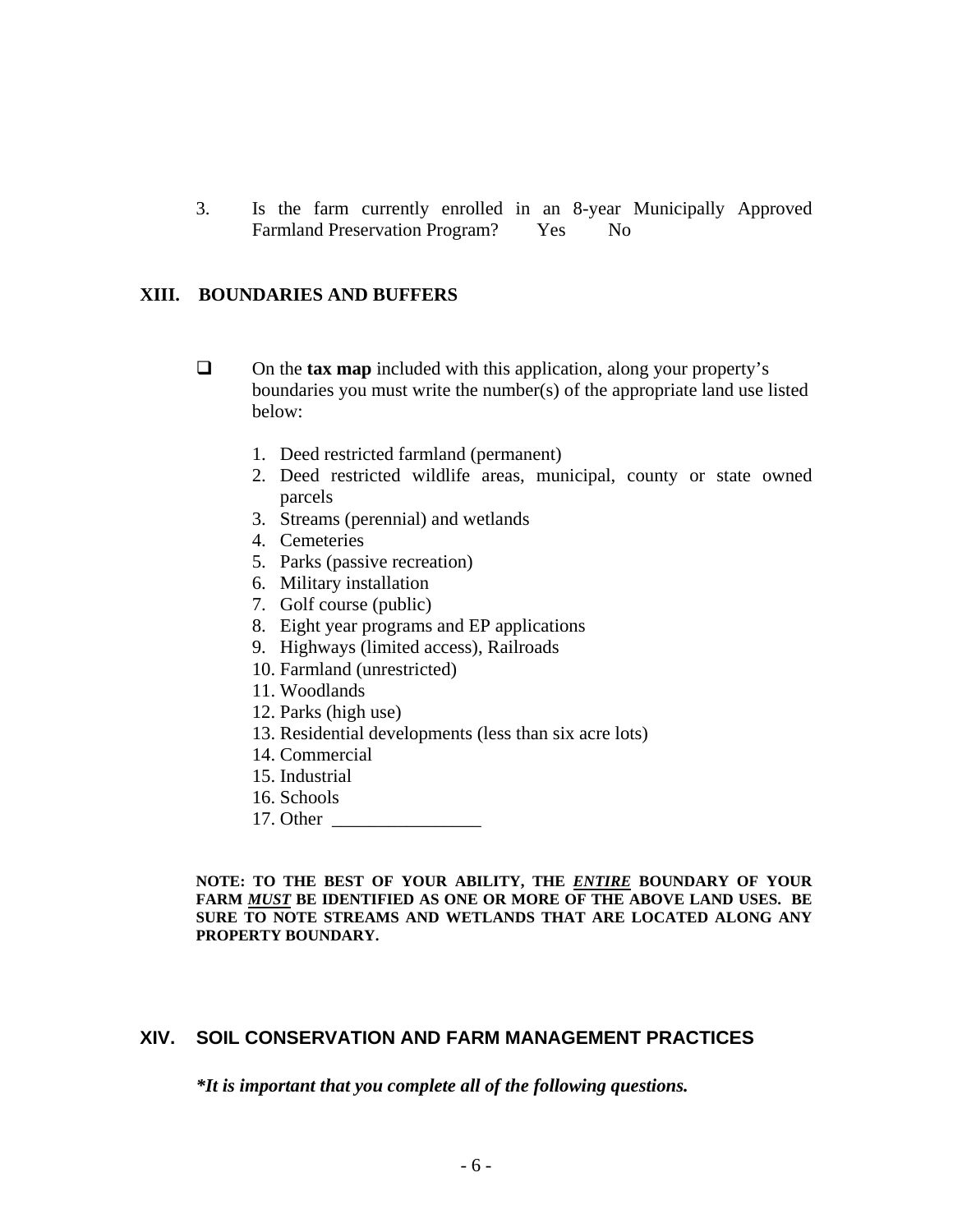### **NOTE: ALL PRESERVED FARM OWNERS ARE REQUIRED TO OBTAIN A FARM CONSERVATION PLAN APPROVED BY THE LOCAL SOIL CONSERVATION DISTRICT WITHIN ONE YEAR AFTER YOU SELL THE DEVELOPMENT EASEMENT.**

1. How many acres of your farm are actively cropped or grazed?

\_\_\_\_\_\_\_\_\_\_

\_\_\_\_\_\_\_\_\_\_\_\_

- 2. Do you have a Soil Conservation management plan on file with the Soil Conservation District? Yes No When was your plan filed or last updated? \_\_\_\_\_\_\_\_\_\_\_\_\_\_\_\_\_\_\_\_\_\_\_\_\_\_\_ Is your management plan listed by a name other than your own? Yes No What percent of the plan do you feel has been implemented?
- 3. If you do not have a plan on file with the District, do you have conservation practices such as terracing, diversions, etc.? Yes No If **yes**, please give the date of installation and describe in detail the practices, i.e. type of crops rotated, widths of the strips, etc. Please be as specific as possible.

\_\_\_\_\_\_\_\_\_\_\_\_\_\_\_\_\_\_\_\_\_\_\_\_\_\_\_\_\_\_\_\_\_\_\_\_\_\_\_\_\_\_\_\_\_\_\_\_\_\_\_\_\_\_\_\_\_\_\_\_ \_\_\_\_\_\_\_\_\_\_\_\_\_\_\_\_\_\_\_\_\_\_\_\_\_\_\_\_\_\_\_\_\_\_\_\_\_\_\_\_\_\_\_\_\_\_\_\_\_\_\_\_\_\_\_\_\_\_\_\_ \_\_\_\_\_\_\_\_\_\_\_\_\_\_\_\_\_\_\_\_\_\_\_\_\_\_\_\_\_\_\_\_\_\_\_\_\_\_\_\_\_\_\_\_\_\_\_\_\_\_\_\_\_\_\_\_\_\_\_\_

\_\_\_\_\_\_\_\_\_\_\_\_\_\_\_\_\_\_\_\_\_\_\_\_\_\_\_\_\_\_\_\_\_\_\_\_\_\_\_\_\_\_\_\_\_\_\_\_\_\_\_\_\_\_\_\_\_\_\_\_ \_\_\_\_\_\_\_\_\_\_\_\_\_\_\_\_\_\_\_\_\_\_\_\_\_\_\_\_\_\_\_\_\_\_\_\_\_\_\_\_\_\_\_\_\_\_\_\_\_\_\_\_\_\_\_\_\_\_\_\_ \_\_\_\_\_\_\_\_\_\_\_\_\_\_\_\_\_\_\_\_\_\_\_\_\_\_\_\_\_\_\_\_\_\_\_\_\_\_\_\_\_\_\_\_\_\_\_\_\_\_\_\_\_\_\_\_\_\_\_\_

- 4. Is there any on-site evidence of good maintenance of installed soil conservation practices? Yes No If yes, please state specifically:
- 5. What good farm management practices are employed such as fertilizing, grazing, soil testing, liming, clipping, weed control and woodland management? Provide details:

\_\_\_\_\_\_\_\_\_\_\_\_\_\_\_\_\_\_\_\_\_\_\_\_\_\_\_\_\_\_\_\_\_\_\_\_\_\_\_\_\_\_\_\_\_\_\_\_\_\_\_\_\_\_\_\_\_\_ \_\_\_\_\_\_\_\_\_\_\_\_\_\_\_\_\_\_\_\_\_\_\_\_\_\_\_\_\_\_\_\_\_\_\_\_\_\_\_\_\_\_\_\_\_\_\_\_\_\_\_\_\_\_\_\_\_\_\_\_ \_\_\_\_\_\_\_\_\_\_\_\_\_\_\_\_\_\_\_\_\_\_\_\_\_\_\_\_\_\_\_\_\_\_\_\_\_\_\_\_\_\_\_\_\_\_\_\_\_\_\_\_\_\_\_\_\_\_\_\_

6. Please specify all on-site investments that currently exist on your farm, such as permanent structures *(include approximate size of buildings)*, liquid manure facilities, underground irrigation systems, and nursery stock. Do not include farm equipment.

**\_\_\_\_\_\_\_\_\_\_\_\_\_\_\_\_\_\_\_\_\_\_\_\_\_\_\_\_\_\_\_\_\_\_\_\_\_\_\_\_\_\_\_\_\_\_\_\_\_\_\_\_\_\_\_\_**  \_\_\_\_\_\_\_\_\_\_\_\_\_\_\_\_\_\_\_\_\_\_\_\_\_\_\_\_\_\_\_\_\_\_\_\_\_\_\_\_\_\_\_\_\_\_\_\_\_\_\_\_\_\_\_\_\_\_\_\_ \_\_\_\_\_\_\_\_\_\_\_\_\_\_\_\_\_\_\_\_\_\_\_\_\_\_\_\_\_\_\_\_\_\_\_\_\_\_\_\_\_\_\_\_\_\_\_\_\_\_\_\_\_\_\_\_\_\_\_\_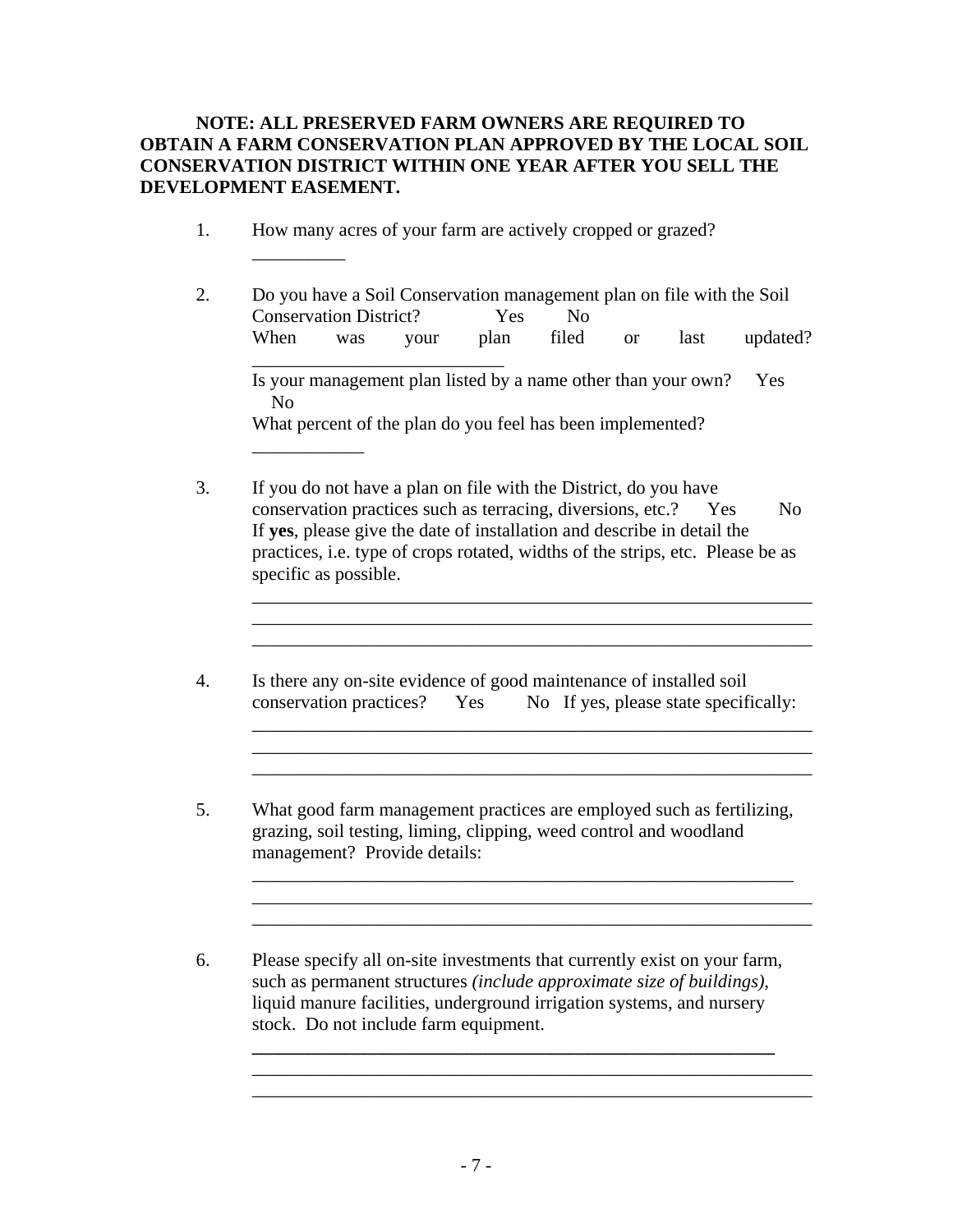## **XV. SUPPLEMENTAL QUESTIONS**

1. Have any percolation tests or soil logs been conducted in the last five years?

Yes No If yes, please provide the results.

- 2. Has there been any sludge application on the farm? Yes No If yes, please answer a. and b. below:
	- a. Are there monitoring wells to evaluate its impact on the groundwater?

\_\_\_\_\_\_\_\_\_\_\_\_\_\_\_\_\_\_\_\_\_\_\_\_\_\_\_\_\_\_\_\_\_\_\_\_\_\_\_\_\_\_\_\_\_\_\_\_\_\_\_\_\_\_\_\_\_\_\_\_ \_\_\_\_\_\_\_\_\_\_\_\_\_\_\_\_\_\_\_\_\_\_\_\_\_\_\_\_\_\_\_\_\_\_\_\_\_\_\_\_\_\_\_\_\_\_\_\_\_\_\_\_\_\_\_\_\_\_\_\_

\_\_\_\_\_\_\_\_\_\_\_\_\_\_\_\_\_\_\_\_\_\_\_\_\_\_\_\_\_\_\_\_\_\_\_\_\_\_\_\_\_\_\_\_\_\_\_\_\_\_\_\_\_\_\_\_\_\_\_\_ \_\_\_\_\_\_\_\_\_\_\_\_\_\_\_\_\_\_\_\_\_\_\_\_\_\_\_\_\_\_\_\_\_\_\_\_\_\_\_\_\_\_\_\_\_\_\_\_\_\_\_\_\_\_\_\_\_\_\_\_ \_\_\_\_\_\_\_\_\_\_\_\_\_\_\_\_\_\_\_\_\_\_\_\_\_\_\_\_\_\_\_\_\_\_\_\_\_\_\_\_\_\_\_\_\_\_\_\_\_\_\_\_\_\_\_\_\_\_\_\_\_\_\_\_\_

- Yes No
- b. Please provide the test results.
- 3. Are you engaged in composting? Yes No If yes, please describe the extent of composting
- 4. Are you aware of any other testing, dumping or any other type of disposal activity on the property? Yes No If yes, please explain:

### **XV. SUPPLEMENTAL QUESTIONS (***continued***)**

Federal Funding Requirements for Farmland Preservation:

Certain farms may be eligible for Federal funding in addition to funds contributed by the State, County, and your municipality.

 The Federal government imposes additional restrictions on farms which accept Federal funding. These restrictions go beyond those normally imposed by the State.

 The additional restrictions required by the Federal Farm and Ranch Lands Protection Program are set forth in paragraphs 7(iii) and 25 in the Deed of Easement. A copy of this document is available upon request to the Hunterdon County Agriculture Development Board. The additional restrictions that property owners must agree to when federal funding is accepted are as follows:

 A farm conservation plan prepared in consultation with both the Natural Resource Conservation Service and the local soil conservation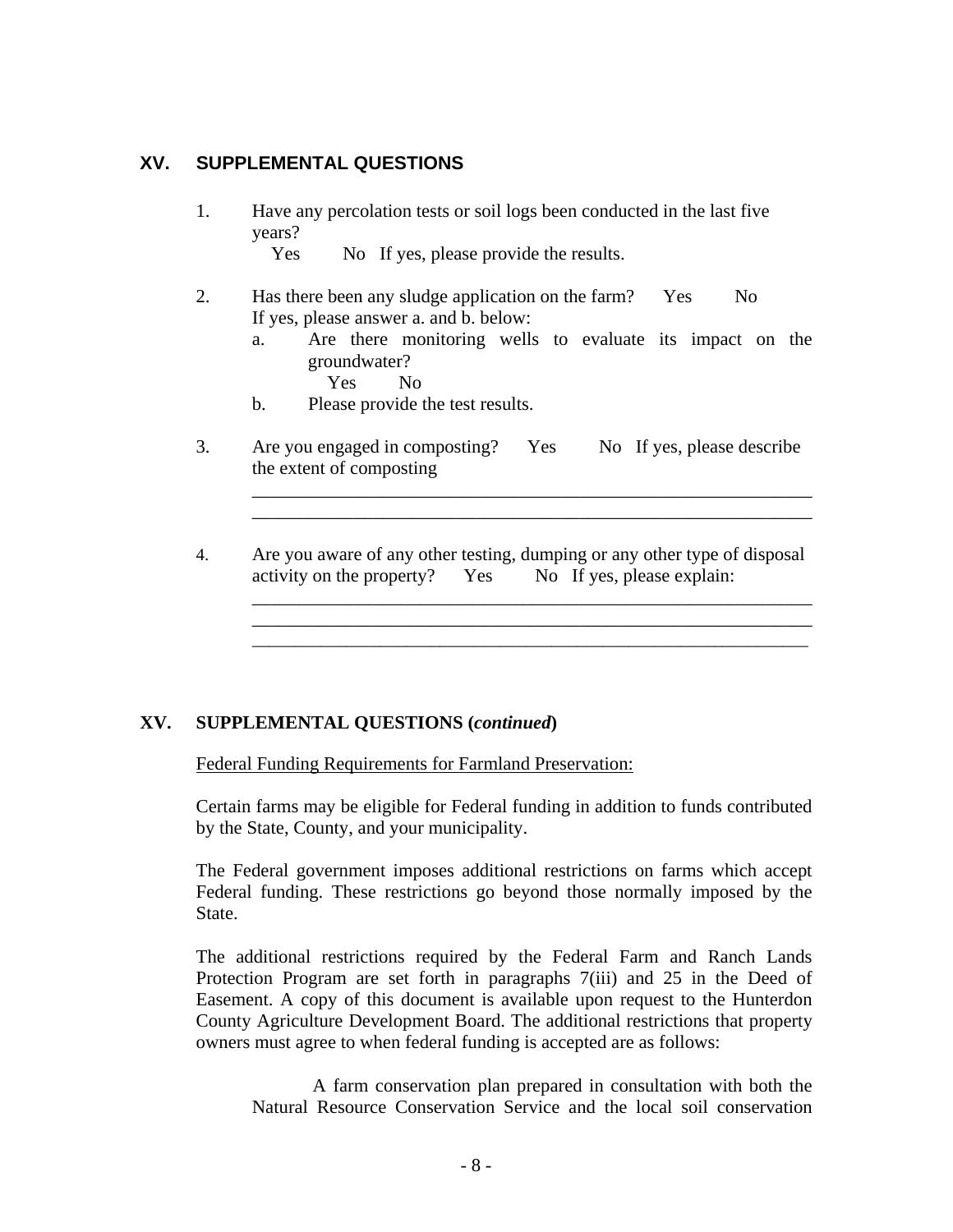district;

 The farm conservation plan would be developed utilizing the standards and specifications of the Natural Resource Conservation Service Field Office Technical Guide and 7 C.F.R. Part 12 that are in effect as of the date of execution of the Deed of Easement (You are encouraged to contact the local field office to obtain copies of the current applicable standards and specifications);

 The Natural Resource Conservation Service shall have the right to enter the property with advance notice to monitor compliance with the conservation plan. If there is noncompliance with the conservation plan, the Natural Resource Conservation Service will work with the Grantor to explore methods of compliance and give the Grantor time to take corrective action which will not exceed twelve (12) months; and,

 If the Natural Resource Conservation Service informs the County of the Grantor's noncompliance with the conservation plan, the County must take all reasonable steps to secure compliance, including legal action if necessary.

**5. In the event that federal funds are available for the purchase of a Development Easement on your farm, are you willing to accept such funding with the understanding that this will demand a farm conservation plan to be enforced on your farm?** 

> **Yes No**

### **XVI. SUBDIVISION OF THE PREMISES:**

Has the landowner been granted any subdivision approvals or initiated any action to obtain subdivision approval on the premises?

Yes No

If **YES**, please fully describe the status of any subdivision approvals or actions taken to obtain subdivision approval:

\_\_\_\_\_\_\_\_\_\_\_\_\_\_\_\_\_\_\_\_\_\_\_\_\_\_\_\_\_\_\_\_\_\_\_\_\_\_\_\_\_\_\_\_\_\_\_\_\_\_\_\_\_\_\_\_\_\_\_\_\_\_\_\_\_\_\_\_\_ \_\_\_\_\_\_\_\_\_\_\_\_\_\_\_\_\_\_\_\_\_\_\_\_\_\_\_\_\_\_\_\_\_\_\_\_\_\_\_\_\_\_\_\_\_\_\_\_\_\_\_\_\_\_\_\_\_\_\_\_\_\_\_\_\_\_\_\_\_ \_\_\_\_\_\_\_\_\_\_\_\_\_\_\_\_\_\_\_\_\_\_\_\_\_\_\_\_\_\_\_\_\_\_\_\_\_\_\_\_\_\_\_\_\_\_\_\_\_\_\_\_\_\_\_\_\_\_\_\_\_\_\_\_\_\_\_\_\_ \_\_\_\_\_\_\_\_\_\_\_\_\_\_\_\_\_\_\_\_\_\_\_\_\_\_\_\_\_\_\_\_\_\_\_\_\_\_\_\_\_\_\_\_\_\_\_\_\_\_\_\_\_\_\_\_\_\_\_\_\_\_\_\_\_\_\_\_\_ \_\_\_\_\_\_\_\_\_\_\_\_\_\_\_\_\_\_\_\_\_\_\_\_\_\_\_\_\_\_\_\_\_\_\_\_\_\_\_\_\_\_\_\_\_\_\_\_\_\_\_\_\_\_\_\_\_\_\_\_\_\_\_\_\_\_\_\_\_ \_\_\_\_\_\_\_\_\_\_\_\_\_\_\_\_\_\_\_\_\_\_\_\_\_\_\_\_\_\_\_\_\_\_\_\_\_\_\_\_\_\_\_\_\_\_\_\_\_\_\_\_\_\_\_\_\_\_\_\_\_\_\_\_\_\_\_\_\_ \_\_\_\_\_\_\_\_\_\_\_\_\_\_\_\_\_\_\_\_\_\_\_\_\_\_\_\_\_\_\_\_\_\_\_\_\_\_\_\_\_\_\_\_\_\_\_\_\_\_\_\_\_\_\_\_\_\_\_\_\_\_\_\_\_\_\_\_\_

\_\_\_\_\_\_\_\_\_\_\_\_\_\_\_\_\_\_\_\_\_\_\_\_\_\_\_\_\_\_\_\_\_\_\_\_\_\_\_\_\_\_\_\_\_\_\_\_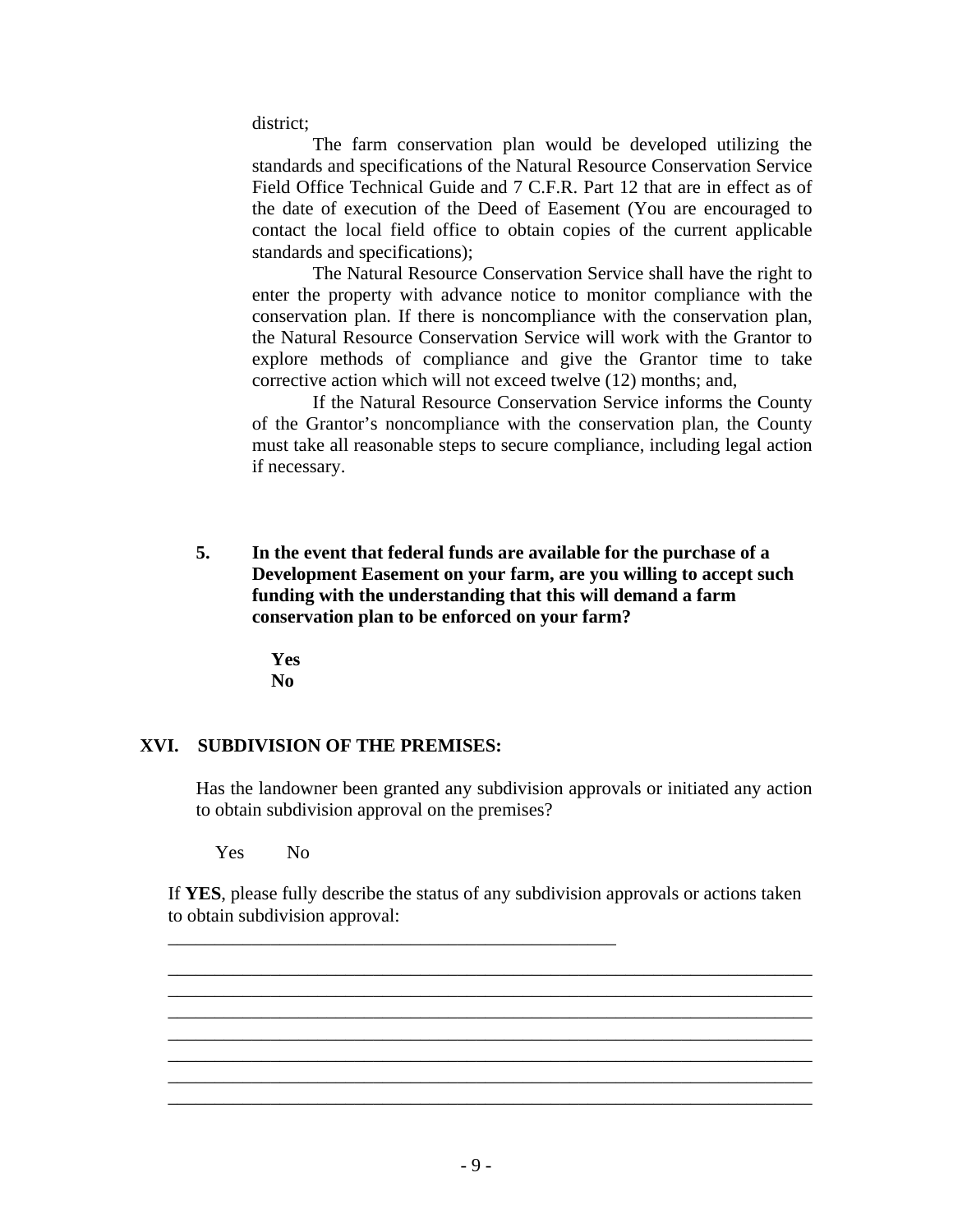## **Please return this application to:**

\_\_\_\_\_\_\_\_\_\_\_\_\_\_\_\_\_\_\_\_\_\_\_\_\_\_\_\_\_\_\_\_\_\_\_\_\_\_\_\_\_\_\_\_\_\_\_\_

\_\_\_\_\_\_\_\_\_\_\_\_\_\_\_\_\_\_\_\_\_\_\_\_\_\_\_\_\_\_\_\_\_\_\_\_\_\_\_\_\_\_\_\_\_\_\_\_\_\_\_\_\_\_\_\_\_\_\_\_\_\_\_\_\_\_\_\_\_ \_\_\_\_\_\_\_\_\_\_\_\_\_\_\_\_\_\_\_\_\_\_\_\_\_\_\_\_\_\_\_\_\_\_\_\_\_\_\_\_\_\_\_\_\_\_\_\_\_\_\_\_\_\_\_\_\_\_\_\_\_\_\_\_\_\_\_\_\_ \_\_\_\_\_\_\_\_\_\_\_\_\_\_\_\_\_\_\_\_\_\_\_\_\_\_\_\_\_\_\_\_\_\_\_\_\_\_\_\_\_\_\_\_\_\_\_\_\_\_\_\_\_\_\_\_\_\_\_\_\_\_\_\_\_\_\_\_\_ \_\_\_\_\_\_\_\_\_\_\_\_\_\_\_\_\_\_\_\_\_\_\_\_\_\_\_\_\_\_\_\_\_\_\_\_\_\_\_\_\_\_\_\_\_\_\_\_\_\_\_\_\_\_\_\_\_\_\_\_\_\_\_\_\_\_\_\_\_ \_\_\_\_\_\_\_\_\_\_\_\_\_\_\_\_\_\_\_\_\_\_\_\_\_\_\_\_\_\_\_\_\_\_\_\_\_\_\_\_\_\_\_\_\_\_\_\_\_\_\_\_\_\_\_\_\_\_\_\_\_\_\_\_\_\_\_\_\_ \_\_\_\_\_\_\_\_\_\_\_\_\_\_\_\_\_\_\_\_\_\_\_\_\_\_\_\_\_\_\_\_\_\_\_\_\_\_\_\_\_\_\_\_\_\_\_\_\_\_\_\_\_\_\_\_\_\_\_\_\_\_\_\_\_\_\_\_\_ \_\_\_\_\_\_\_\_\_\_\_\_\_\_\_\_\_\_\_\_\_\_\_\_\_\_\_\_\_\_\_\_\_\_\_\_\_\_\_\_\_\_\_\_\_\_\_\_\_\_\_\_\_\_\_\_\_\_\_\_\_\_\_\_\_\_\_\_\_ \_\_\_\_\_\_\_\_\_\_\_\_\_\_\_\_\_\_\_\_\_\_\_\_\_\_\_\_\_\_\_\_\_\_\_\_\_\_\_\_\_\_\_\_\_\_\_\_\_\_\_\_\_\_\_\_\_\_\_\_\_\_\_\_\_\_\_\_\_ \_\_\_\_\_\_\_\_\_\_\_\_\_\_\_\_\_\_\_\_\_\_\_\_\_\_\_\_\_\_\_\_\_\_\_\_\_\_\_\_\_\_\_\_\_\_\_\_\_\_\_\_\_\_\_\_\_\_\_\_\_\_\_\_\_\_\_\_\_

> **Hunterdon County Agriculture Development Board County Administration Building #1 Route 12, County Complex PO Box 2900 Flemington, New Jersey 08822-1200**

> > **(908) 788-1490**

*We have a website! This application form and other CADB information is available on the CADB website at* www.co.hunterdon.nj/cadb.htm

H:\CADB\C\_PIG\Application CPIG.doc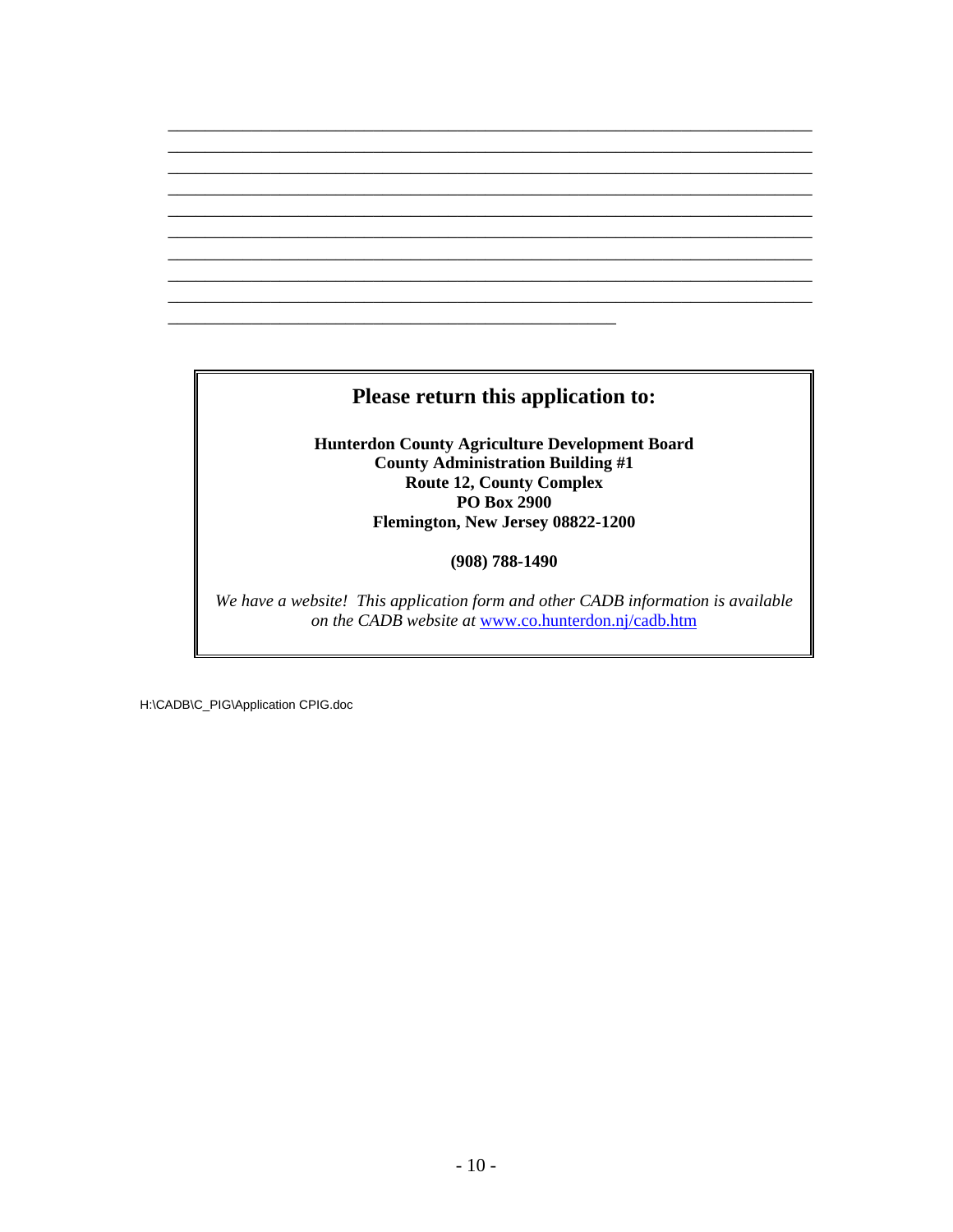## **Hunterdon County Agriculture Development Board Farmland Preservation Program County Planning Incentive Grant (PIG) Easement Purchase Criteria 9/13/07**

The Hunterdon County Agriculture Development Board (CADB) adopted the following criteria on September 13, 2007 for reviewing County Planning Incentive Grant applications in accordance with the Agricultural Retention and Development Act N.J.S.A. 41C-11 et seq. The summary of the criteria with their relative weights is shown below. For more information on the rules and regulations governing County easement purchase criteria, please contact the CADB office at 908.788.1490.

#### **Summary**

Factors which determine the degree to which the purchase would encourage the survivability of the municipally approved program in productive agriculture. (N.J.S.A. 4:1C-31b.(3))

| 1.0 SOILS                                                     | Weight 30 |
|---------------------------------------------------------------|-----------|
| 2.0 BOUNDARIES AND BUFFERS                                    | Weight 20 |
| 3.0 LOCAL COMMITMENT                                          | Weight 13 |
| 4.0 SIZE AND DENS                                             | Weight 24 |
| 5.0 SOIL CONSERVATION AND FARM PRACTICES MANAGEMENT Weight 18 |           |

Degree of imminence of change of the land from productive agriculture to nonagricultural use (N.J.S.A. 4:1C-31b.(3)) Weight 6

Ranking process for preliminary approval  $n/a$ 

Exceptions Weight +3 to -25

Total Weight 89 to 114

#### **County Planning Incentive Grant Criteria**

Encouraging the Survivability of Productive Agriculture

1.0 SOILS - Weight 30

**NOTE: Any application receiving a soil score less than 10.0, will be assessed a five point deduction from its soil score.**

| Formula:                    |     |
|-----------------------------|-----|
| % Prime soils x 30          | $=$ |
| % Statewide soils x 20      | $=$ |
| % Unique soils x (0 or 25*) | $=$ |
| % Local Soils x 10          | $=$ |
|                             |     |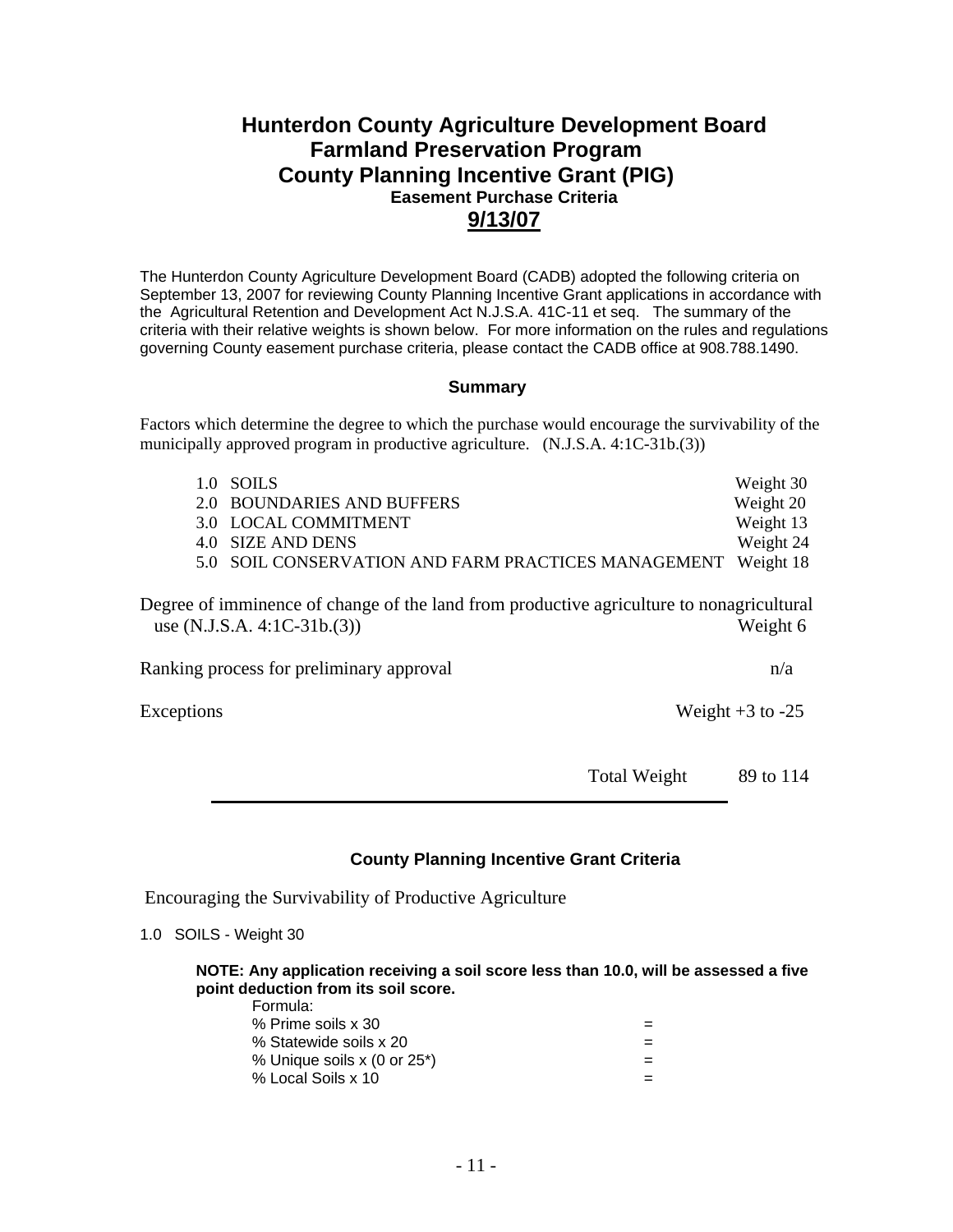Total weight  $=$  the sum of the categories

*\*If a designated unique soil is not being used for its unique purpose, no points will be assigned.*

#### 2.0 BOUNDARIES AND BUFFERS - Weight 20

The weights reflect differences in the permanence of agricultural buffers and the effectiveness of other buffers in reducing the negative impacts of nonagricultural development.

The following weights have been assigned:

| 1. Deed restricted farmland (permanent)                                      | 20 points |
|------------------------------------------------------------------------------|-----------|
| 2. Deed restricted wildlife areas, municipal, county, or state owned parcels | 18 points |
| 3. Streams perennial) and wetlands                                           | 18 points |
| 4. Cemeteries                                                                | 16 points |
| 5. Parks (passive recreation)                                                | 14 points |
| 6. Military installation                                                     | 14 points |
| 7. Golf Course (public)                                                      | 14 points |
| 8. Eight year programs and EP applications                                   | 13 points |
| 9. Highways (limited access)/Railroads                                       | 10 points |
| 10. Farmland (unrestricted)                                                  | 6 points  |
| 11. Woodlands                                                                | 6 points  |
| 12. Parks (high use)                                                         | 5 points  |
| 13. Residential developments (less than six acre lots)                       | 0 points  |
| 14. Commercial                                                               | 0 points  |
| 15. Industrial                                                               | 0 points  |
| 16. Schools                                                                  | 0 points  |
| 17. Other (Value determined on a case by case basis)                         | 0 points  |

Formula: The weight of each buffer is multiplied by its percentage of the entire perimeter of the farm. All of the individual scores are totaled for a final score.

#### 3.0 LOCAL COMMITMENT - Weight 13

Priority will be given where municipal, county, regional and state policies support the long term viability of the agricultural industry. Factors indicating support:

#### 3.1 Municipal actions that promote agricultural preservation and agricultural viability.

- a. Farm businesses/agritourism are promoted in the municipal master plan
	- (1 point)
- b. Municipality has previously approved eight year programs. (1 point)
- c. Development easements have been purchased in the municipality. (1 point)

3.2 There is sewer or other growth leading infrastructure serving the premises.

| Yes | (0 points)  |  |
|-----|-------------|--|
| N٥  | $(1$ point) |  |

#### 3.3 Right to Farm Ordinances

The Right to Farm Ordinance requires a developer and/or landowner who plans to build or sell a dwelling in an agricultural area to inform through their agent, prospective purchasers of the existence of the Right to Farm Ordinance and the protection it grants to agricultural operations. This notification is included in the deed and recorded.

(4 points) (Liaisons are required to provide a copy of the ordinance).

3.4 The municipality actively supports the reduction of animal damage to farmland by having an animal damage control plan or other means to control wildlife damage.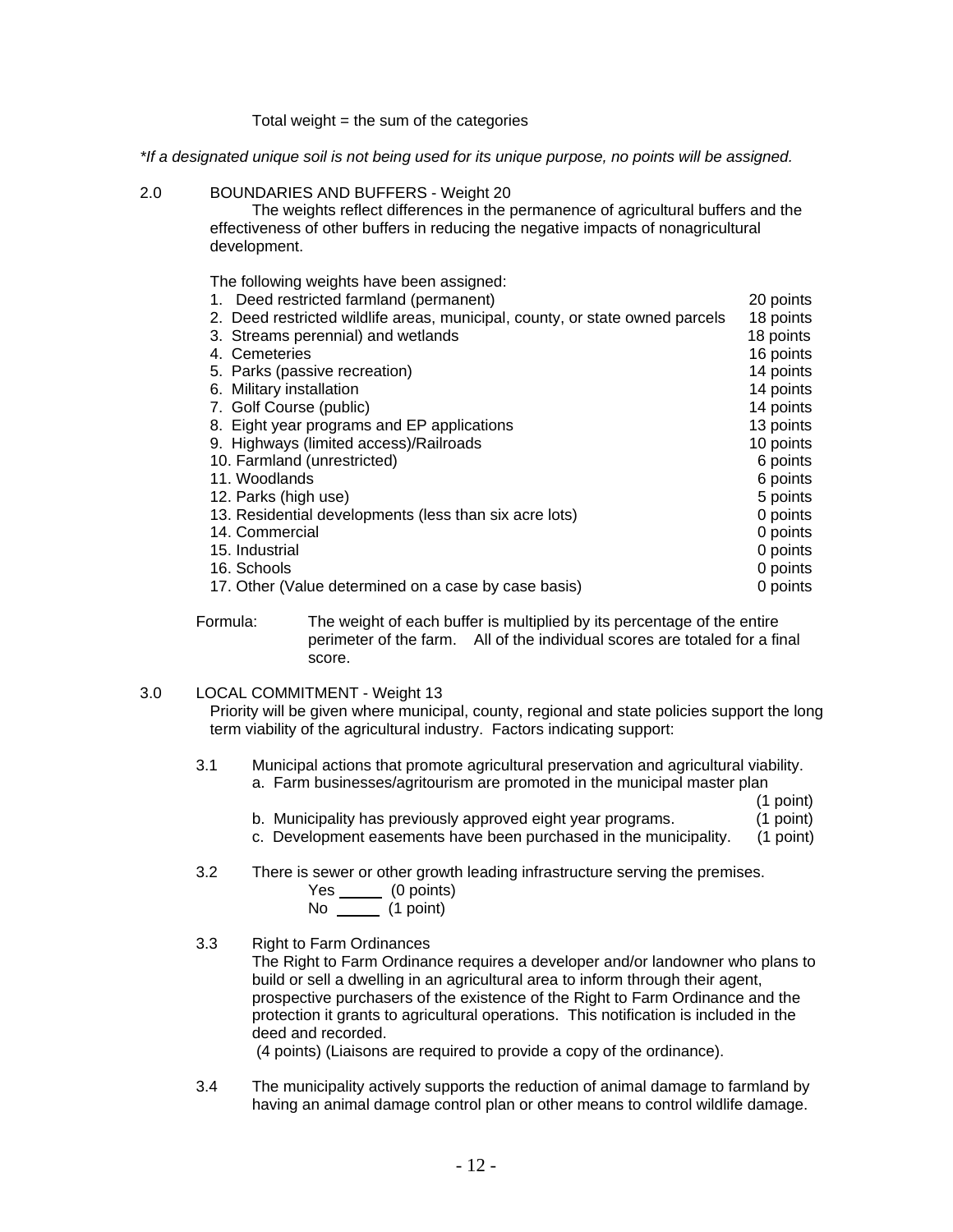(0 to 5 points)

The municipality shall identify all municipally owned parcels, greater than 5 acres, by block and lot number and explain the type of animal damage control plan for each parcel (if applicable).

#### 4.0 SIZE AND DENSITY - Weight 24

Individual applications are scored on both size and density with a maximum score of 12 points awarded for size and a maximum of 12 points awarded for density for a maximum total combined score of 24.

4.1 Size (12 points)

Points are based on the size of each individual application relative to average farm size in the respective county according to the latest U.S. Census of Agriculture. Points will be awarded for size up to a maximum of 12 as follows:

> Points **Size of individual application** Awarded =  $12$  X (2 X county average farm size) *The factor "2" encourages counties to enroll farms above average in size.*

4.2 Density (12 points)

The density score will be awarded based on the following:

The application which is not reasonably contiguous (within one-half mile linear distance) with another development easement purchase application approved by the Board and received by the Committee, lands where development easement have already been purchased, other permanently deed restricted farmlands, farmland preservation programs and municipally approved farmland preservation programs in the project area will receive (0) points. One point (1) will be allocated for each reasonably contiguous (within one-half mile linear distance) farmland preservation program or municipally approved farmland preservation program. Two (2) points will be allocated for each of the other above noted lands in the project area which are determined to be reasonably contiguous (within one-half mile linear distance) with the subject application and each other not to exceed a maximum score of 12 points.

#### 5.0 SOIL CONSERVATION AND FARM MANAGEMENT PRACTICES - Weight 18

- 5.1 Percent of total land actively cropped or actively used for grazing (Percentage X 2) (Max 2 points)
- 5.2 Soil conservation measures, other than having land in grass and hay
	- a. S.C. Management Plan on file *(must be filed or updated during the past 15 years up to the application deadline)* (Maximum 1 point)
	- b. Percent of Plan implemented, or if no plan on file with district, physical evidence of on-site S.C. practices such as: terracing, tiling waterways, diversions (Maximum 3 points)
	- c. On-site evidence of good maintenance of installed S.C. practices (Maximum 2 points)
- 5.3 Good farm management practices employed Examples: Fertilizing, liming, crop rotation, contour farming, clipping and weed control cover cropping, woodland management. (Maximum 5 points)
- 5.4 On-site investments indicating a serious commitment to continue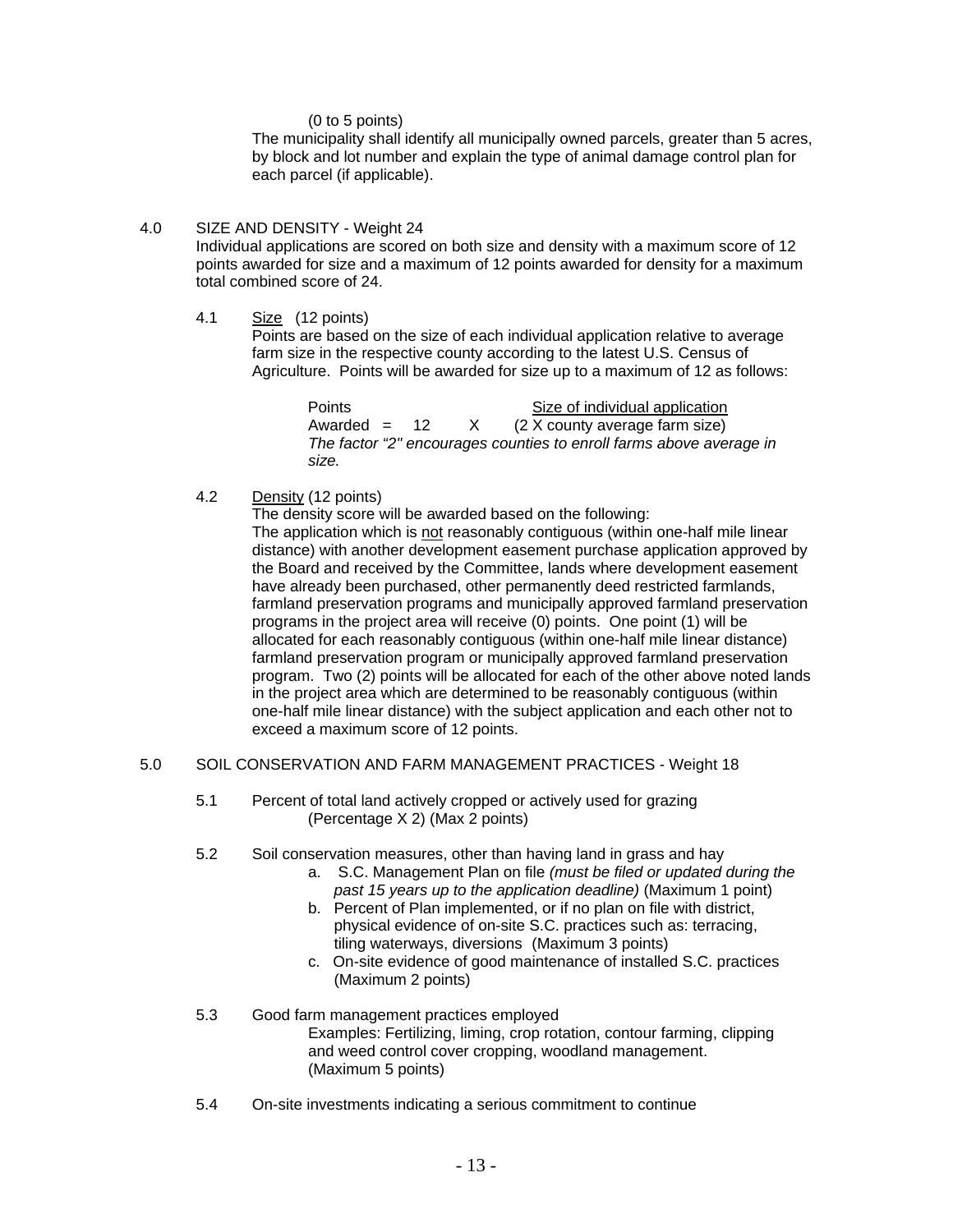farming *(includes permanent structures, liquid manure, nursery stock underground irrigation systems, etc. The conditions of the buildings will also be considered. Farm equipment will not be considered.)*  (Maximum 5 points)Degree of Imminence of Change - Weight 6

Although the CADB intends to avoid approving applications in areas where the likelihood of suburbanization is high; the likelihood that a farm (application) will be converted to a non-agricultural use will either receive additional points or lose points, according to its degree of imminence of change. *The degree of imminence of change is measured as follows:*

| Farms with less than 50 feet of road frontage                                                                                         |             |
|---------------------------------------------------------------------------------------------------------------------------------------|-------------|
| Farms with difficult access, such as steep slopes, streams or any other<br>environmental constraints that affect access to the parcel | -2 points   |
| Farms with preliminary subdivision approval                                                                                           | $+3$ points |
| Farms owned by an estate or institution and/or filing for bankruptcy                                                                  | +3 points   |

#### Ranking Process for Preliminary Approval

The CADB reserves the right to give special considerations to applications in order to accomplish program objectives. This may alter the numerical ranking of the applications. A copy of the program objectives are available at the CADB office.

#### Exceptions - Weight +3 to -25

#### Severable Exceptions

Exceptions are portions of an applicant's property not included in the easement purchase application. In general, the Hunterdon County Agriculture Development Board discourages severable exceptions. Factors for determining if there is an adverse effect to the applicant's agricultural operation are as follows:

- \$ severability potential from the premises
- \$ number requested
- 
- \$<br>\$ perc percent of premises
- \$ right to farm language
- \$ negative impact on the agricultural operation

No negative points are assessed if the severable exception is for open space purposes.

| Criteria for Severable Exceptions<br><b>Points</b>                                |          |
|-----------------------------------------------------------------------------------|----------|
| Each severable exception requested<br>points                                      | -5       |
| The severable exception exceeds the minimum lot size for a dwelling<br>- each lot | -1 point |
| The landowner restricts the severable exception to only one residential unit      | +1 point |
| Total severable exception acreage exceeds 5% of the tract acreage                 | -1 point |